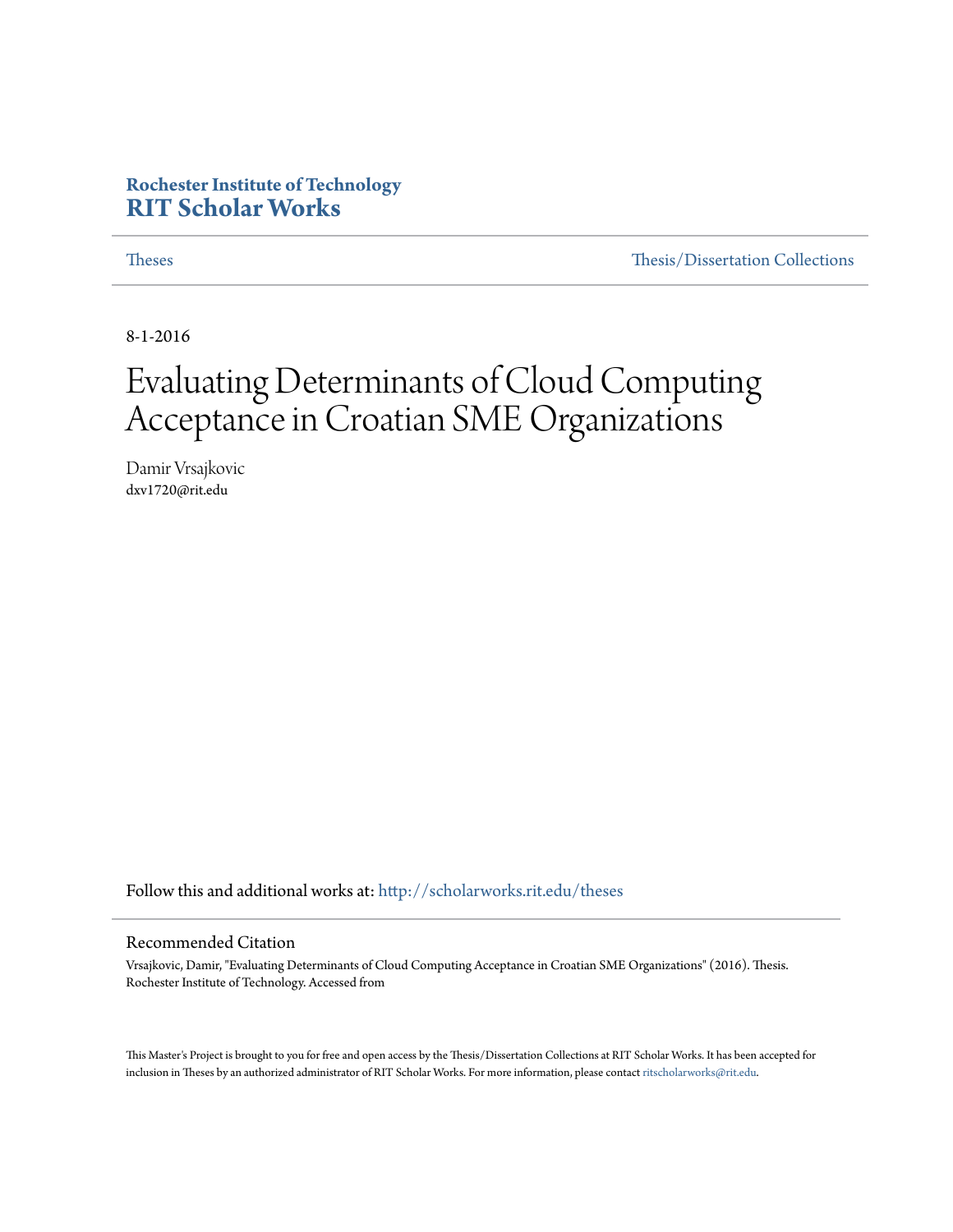# $R \cdot I \cdot T$

## **Evaluating Determinants of Cloud Computing Acceptance in Croatian SME Organizations**

By

Damir Vrsajkovic

A Capstone Project Submitted in Partial Fulfillment of the Requirements for the Degree of Master of Science in Service Leadership and Innovation

> Department of Service Systems College of Applied Science and Technology

Rochester Institute of Technology-Croatia Zagreb, Croatia August 1, 2016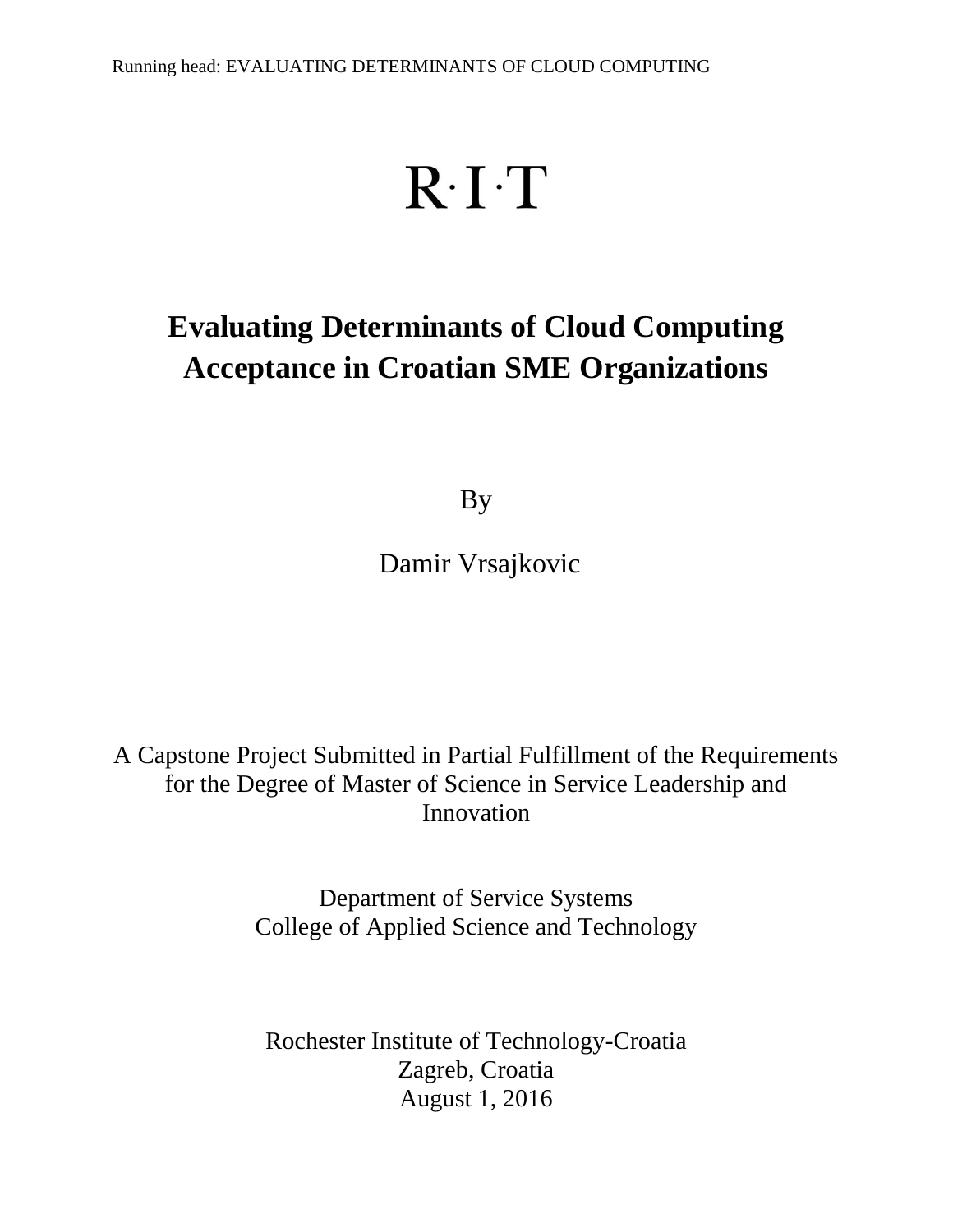## **Committee Approval:**

**James Jacobs** Date

Capstone Advisor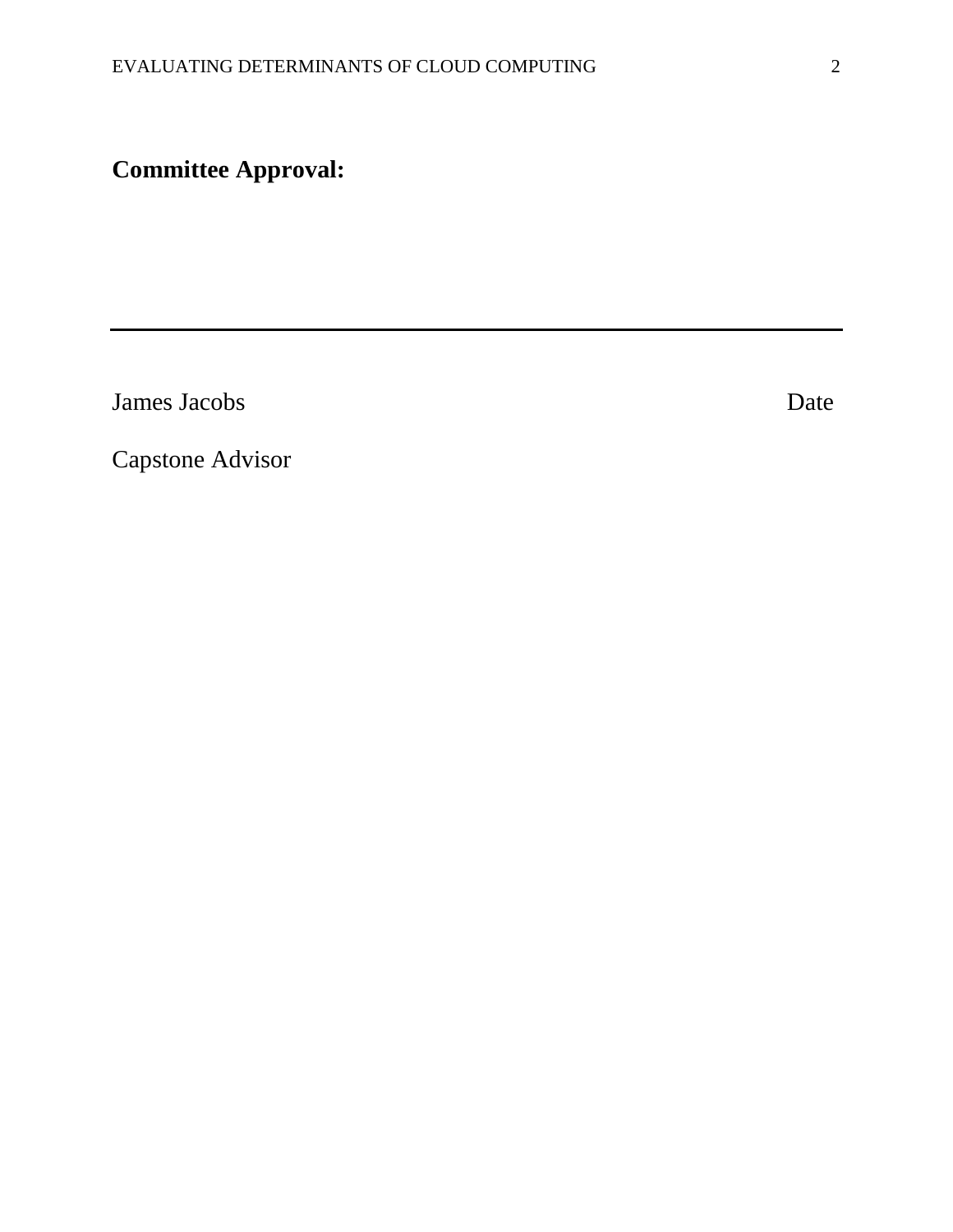#### Abstract

The cloud computing technology has made a tremendous impact on various types of business organizations by enabling fast, easy and cost effective use of information systems, and thus making it available to everyone. Respectively, the cloud computing would be most beneficial for small and medium organizations (SMEs). However, the Croatian SMEs are still reluctant in accepting the cloud computing technology and unleashing its full potential. This research study focuses on exploring how different determinants outlined in extended model of unified theory of acceptance and use of technology (UTAUT2) influence behavioral intention of decision makers within Croatian SME organizations to accept cloud computing technology. The research study revealed that proposed theoretical model could explain 46% of variance in behavioral intention of Croatian SME organizations to accept cloud computing technologies. In addition, the study revealed that determinants under investigation, performance expectancy (PE), effort expectancy (EE), social influence (SI) and price value (PV) are statistically significant predictors of behavioral intention. Therefore, the results of this study have implication both for Croatian SMEs and cloud computing providers as well as for the Croatian government as it will provide insight on how to align different strategies by using results from the study.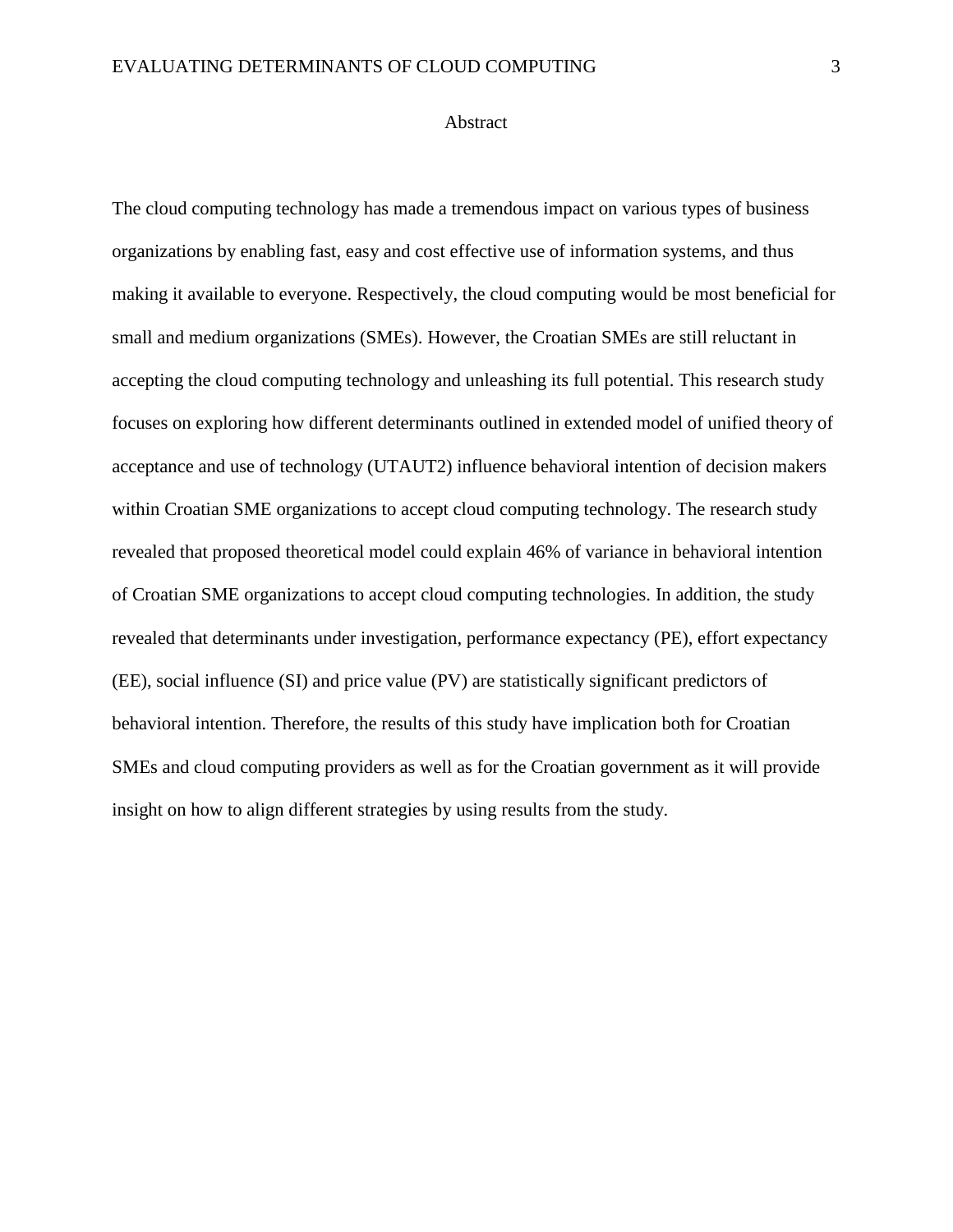#### **Table of Contents**

| The Cloud Computing Services Layers and Deployment Models 13         |  |
|----------------------------------------------------------------------|--|
|                                                                      |  |
|                                                                      |  |
| The Importance and Advantages of SMEs Cloud Computing Acceptance  16 |  |
|                                                                      |  |
|                                                                      |  |
|                                                                      |  |
|                                                                      |  |
|                                                                      |  |
|                                                                      |  |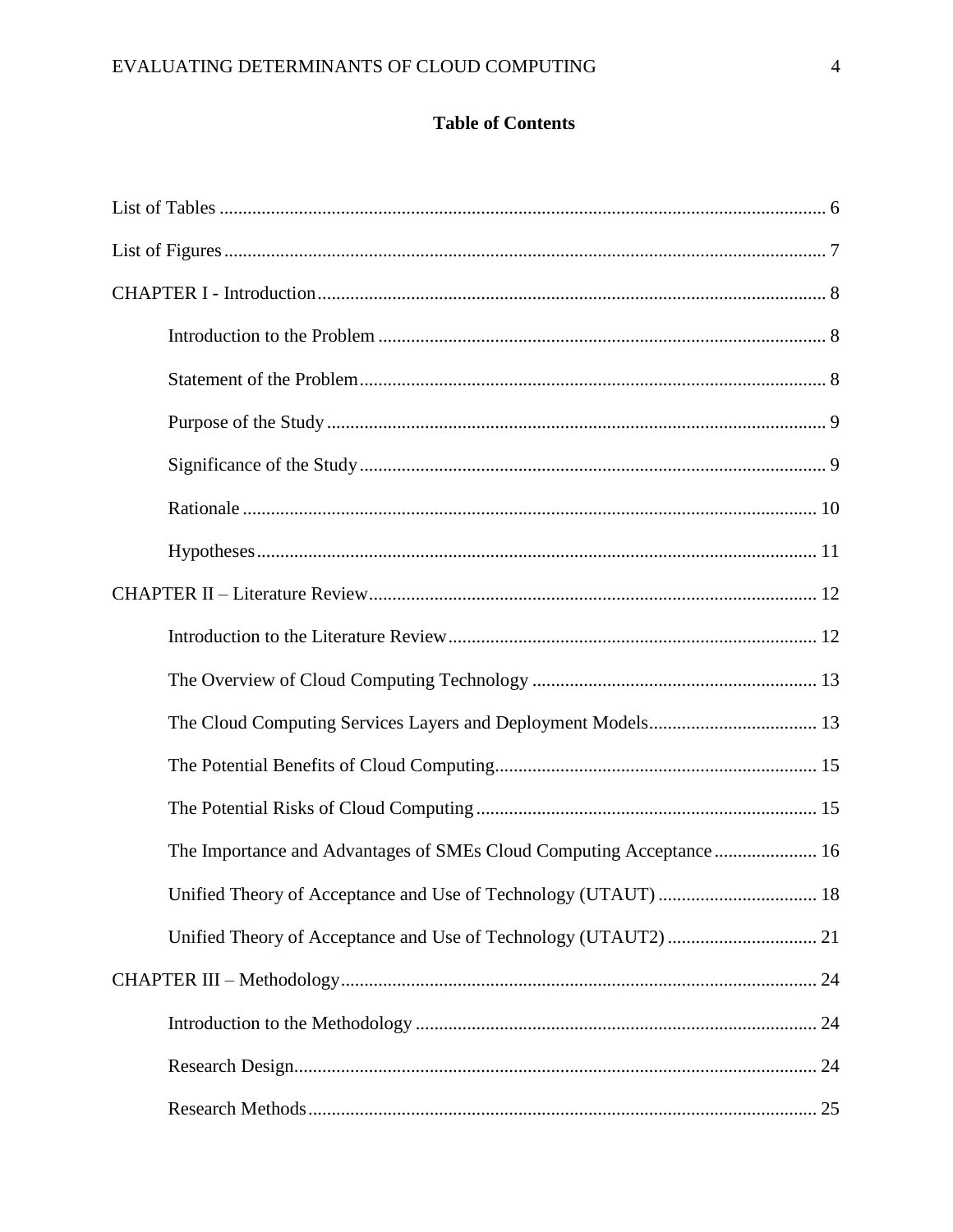#### EVALUATING DETERMINANTS OF CLOUD COMPUTING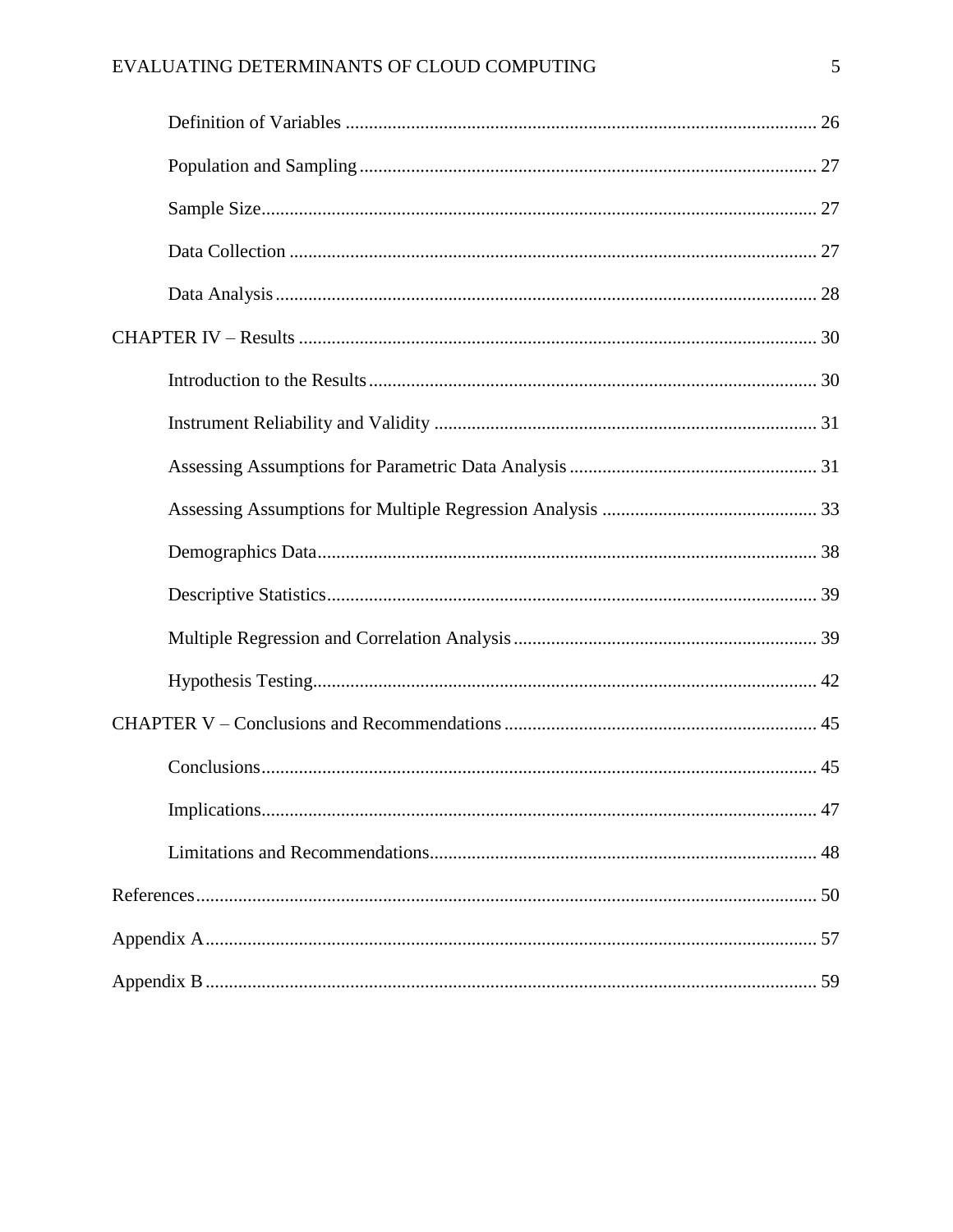#### **List of Tables**

<span id="page-6-0"></span>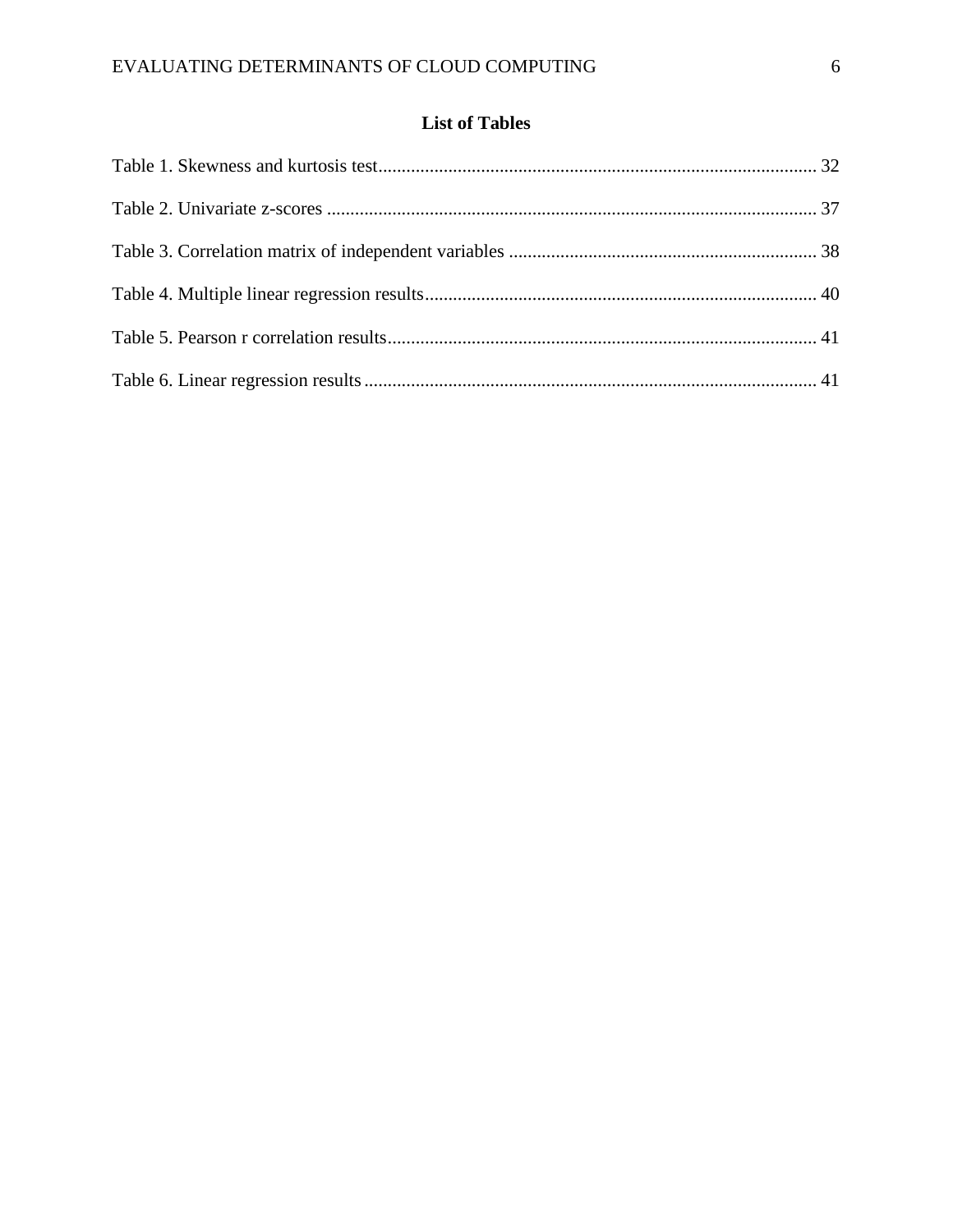### **List of Figures**

<span id="page-7-0"></span>

| Figure 2. Extended model of unified theory of acceptance and use of technology 22 |  |
|-----------------------------------------------------------------------------------|--|
|                                                                                   |  |
|                                                                                   |  |
|                                                                                   |  |
|                                                                                   |  |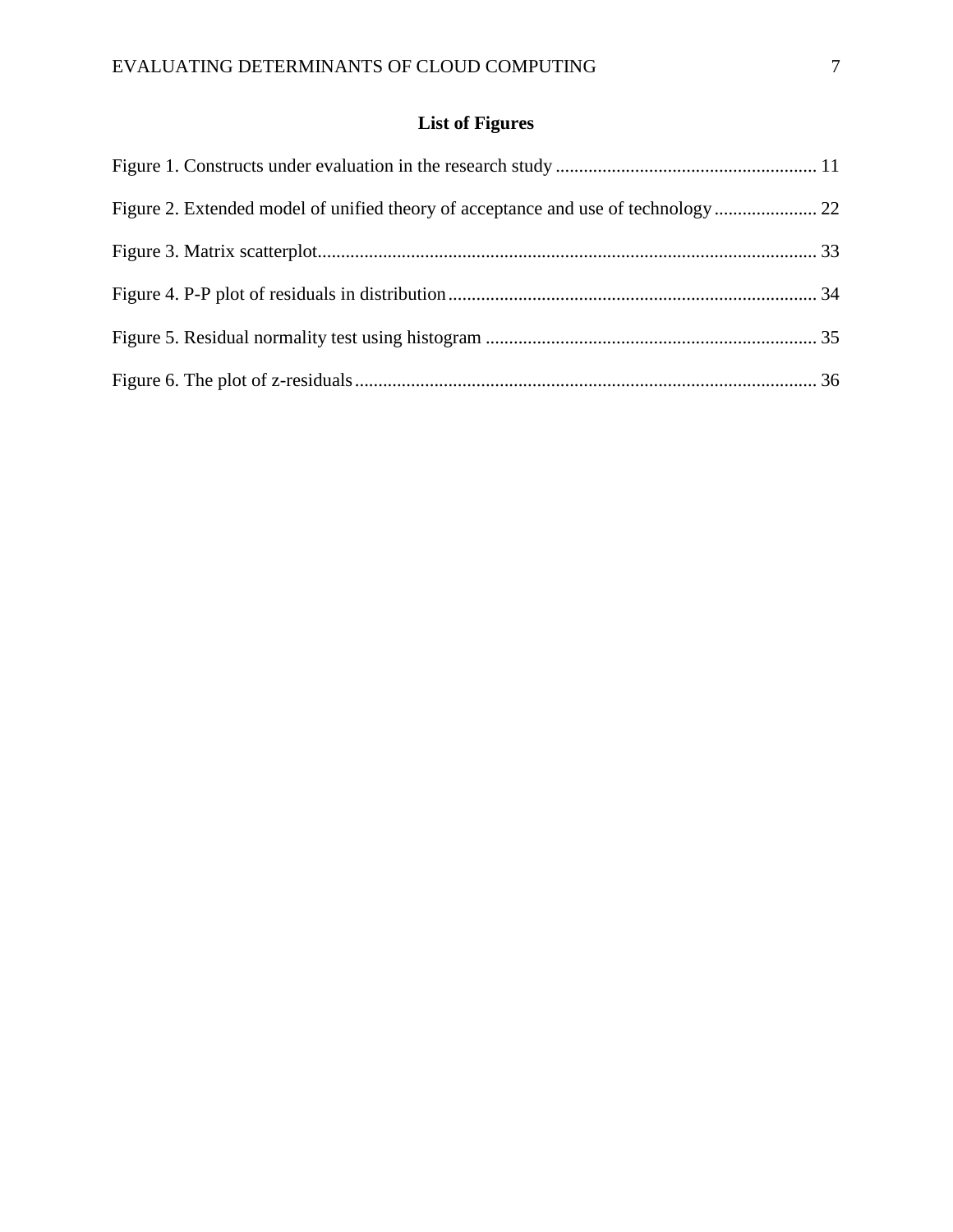#### **CHAPTER I - Introduction**

#### <span id="page-8-1"></span><span id="page-8-0"></span>**Introduction to the Problem**

This research study will investigate the detrimental factors that influence decision makers in Croatian small and medium organizations (SMEs) to adopt cloud-computing services. The cloud computing technology has redefined how businesses organizations develop, use and deploy new services and thus enabling them to gain unique competitive advantage. This is in line with the cloud computing definition which states that cloud computing is an evolving paradigm, which allows users to access on-demand networks and share computer resources that can be rapidly and cost effectively provisioned with an minimal management effort (Mell & Grance, 2011). The benefits for businesses using cloud computing technologies include: cost reduction and lower total cost of ownership (TCO), easy access to high performance computer resources needed for intensive data computations (e.g. business analytics), flexibility and scalability in resource deployment, change in financial model (e.g. CAPEX to OPEX) and fast service provisioning and deployment (Marston, Li, Bandyopadhyay, Zhang, & Ghalsasi, 2011).

#### <span id="page-8-2"></span>**Statement of the Problem**

Even though, small and medium organizations (SMEs) would benefit and have most advantages from using cloud computing technologies they are still quite reluctant in adopting cloud computing technologies in more massive scale (Folco, Bonagura, Laurini, & Kolding, 2012). According to latest statistical data available from Eurostat (2014), the European SME organizations use cloud computing technology for delivering services significantly less than the large organizations. In addition, if we take into account the fact that Croatian SME organization are responsible for 67,4% of overall employment but contribute only with 55,2% of added value. This is under EU average (57,8%), and thus the problem becomes even more discernible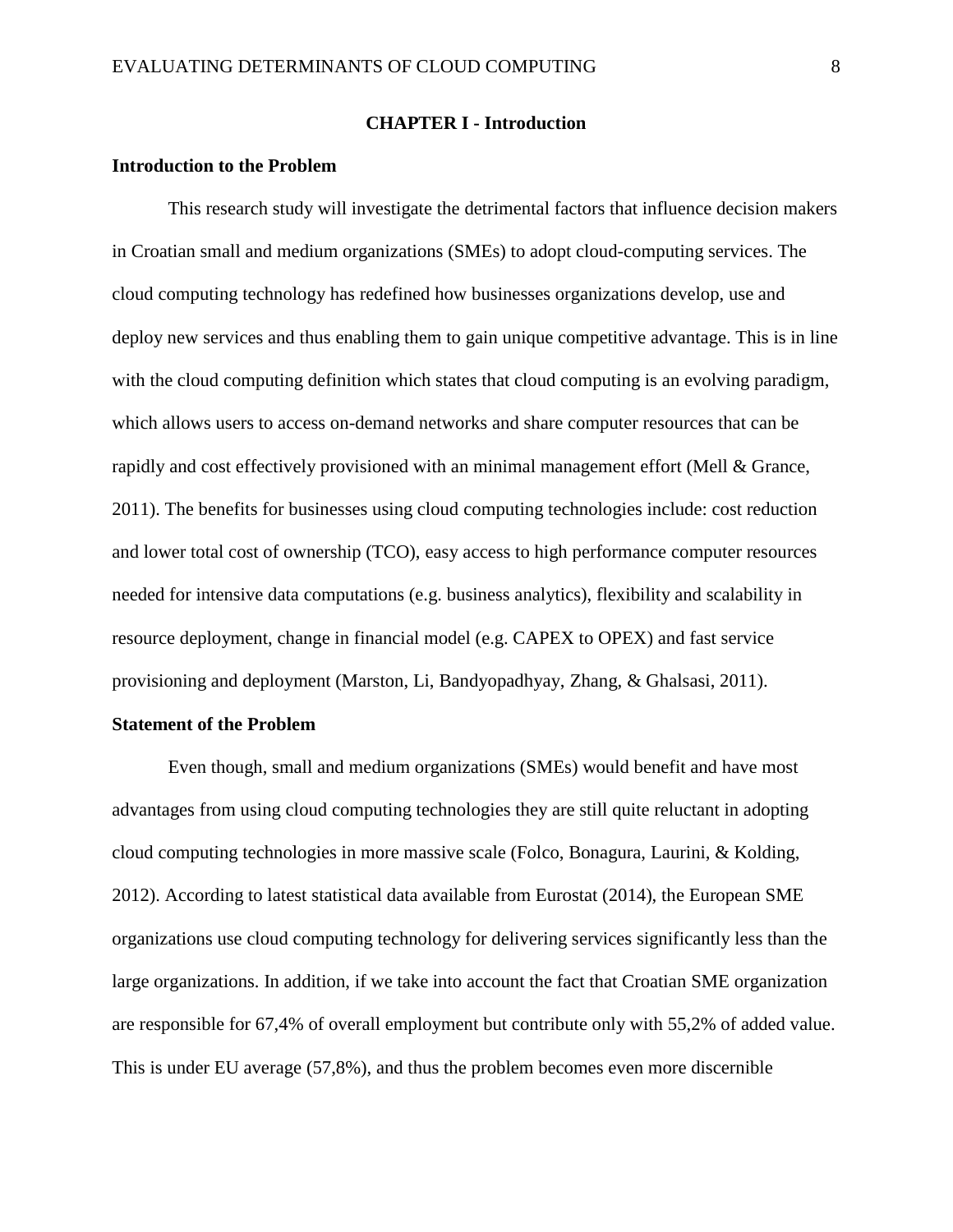(European Commission, 2015). In addition, in September 2012, the EU commission outlined cloud computing as one of the main factors in EU economy development by adopting a strategy called "Unleashing the Potential of Cloud Computing in Europe" (European Commission, 2012). The strategy outlines actions needed to be taken, which according to the preparatory study performed by IDC for EU commission, would be responsible for net gain of 2,5 million new EU jobs and would contribute to annual growth of 160 billion euros (almost 1% of EU GDP), by 2020 (European Commission, 2012, p.6).

Therefore, there is an exigency to determine what the motivational factors are, that influence behavioral intention of small and medium organizations to adopt cloud-computing technologies.

#### <span id="page-9-0"></span>**Purpose of the Study**

The purpose of this quantitative survey study is to evaluate what are the determinant factors that influence decision makers in Croatian small and medium organizations to adopt cloud computing technologies evaluating behavioral constructs described in the extended model of unified theory of acceptance and use of technology (UTAUT2) (Venkatesh, Thong, & Xu, 2012). The study will evaluate potential correlation between direct determinants - performance expectancy (PE), effort expectancy (EE), social influence (SI) and price value (PV) in relation to behavioral intention (BI) of accepting the cloud technology.

#### <span id="page-9-1"></span>**Significance of the Study**

This study will contribute to different number of professionals, organizations and government by helping them to understand the obstacles that lie on path of acceptance of cloud computing technologies. The decision makers within the SME organizations will gain better understanding of how other organizations perceive different motivating constructs (i.e.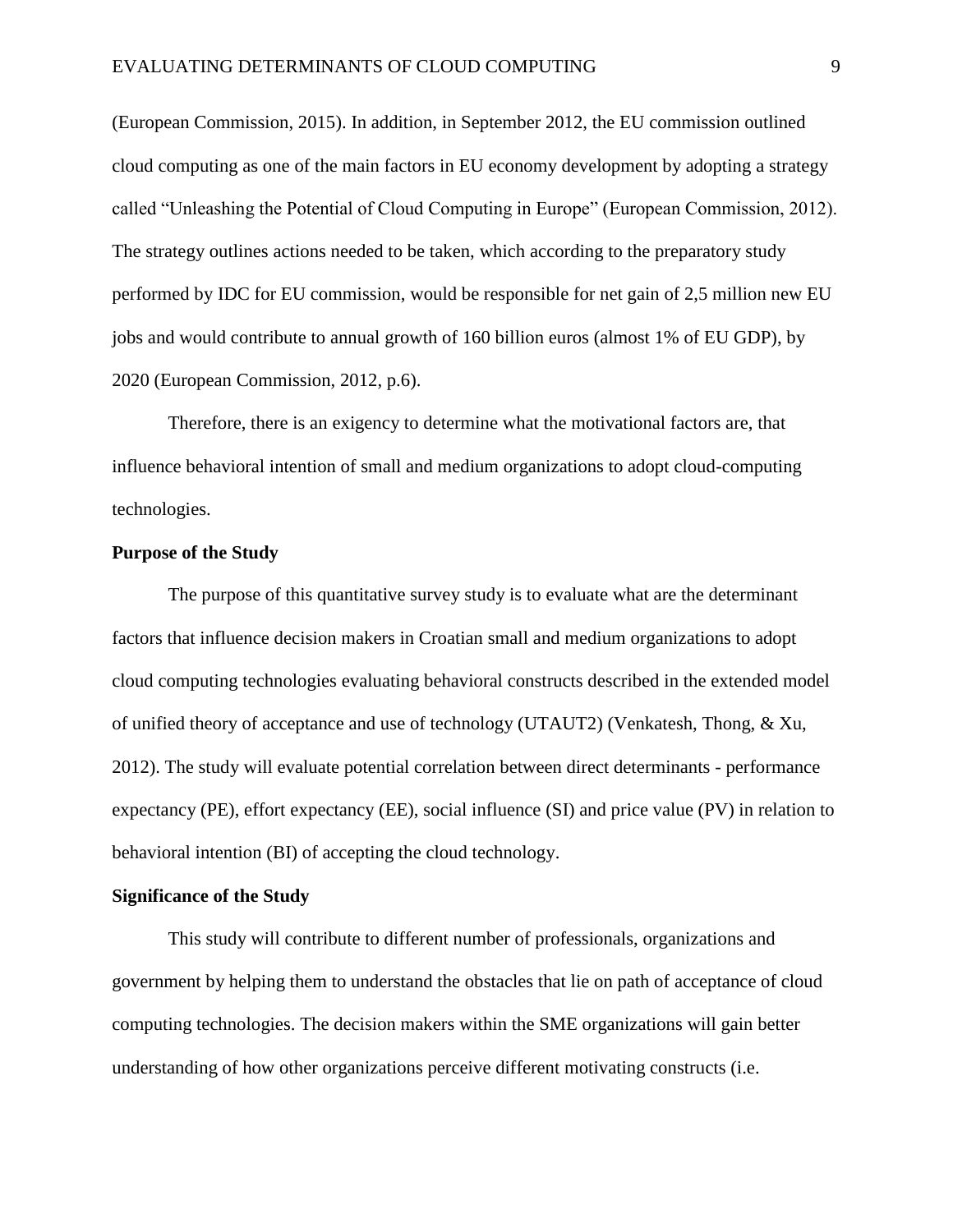performance, effort expectancy, social influence and price value) when it comes to adaptation of cloud technologies in similar organizations to their own. As for their counterparts, the Croatian cloud-computing providers would benefit from the study, as it would help them better to understand customers' viewpoint when it comes to adopting cloud-computing technology. The study will also help Croatian government when developing or aligning Croatian ICT strategy and allow them to make decisions that are more informed.

#### <span id="page-10-0"></span>**Rationale**

Cloud computing has developed to the point that it has become an essential step on how business organizations develop their information systems (Lian, Yen, & Wang, 2014). The world's largest service providers such as Google, Microsoft or IBM, have made large investments in transforming their organizations towards the cloud (Lian, 2015). In addition, according to Eurostat (2014) data, large Croatian business organizations do not lag behind in cloud computing acceptance in relation to EU average. However, according to the same research, the SME organizations are far more reluctant in adopting cloud computing services into their IT environments. Therefore, this study will focus its efforts on exploring determinants that lead towards behavioral intention of using cloud computing technology within Croatian SME organizations.

This study grounds its approach from construct developed in unified theory of acceptance and use of technology (UTAUT2), which is an extended version of previous UTAUT model (Venkatesh et al., 2003; 2012). According to Venkatesh et al. (2012) UTAUT2 theory, performance expectancy (PE), effort expectancy (EE), social influence (SI), hedonic motivation (HM) and price value (PV) are all key predictors of behavioral intention, but do not influence actual use of technology. This study will explore how these different determinants influence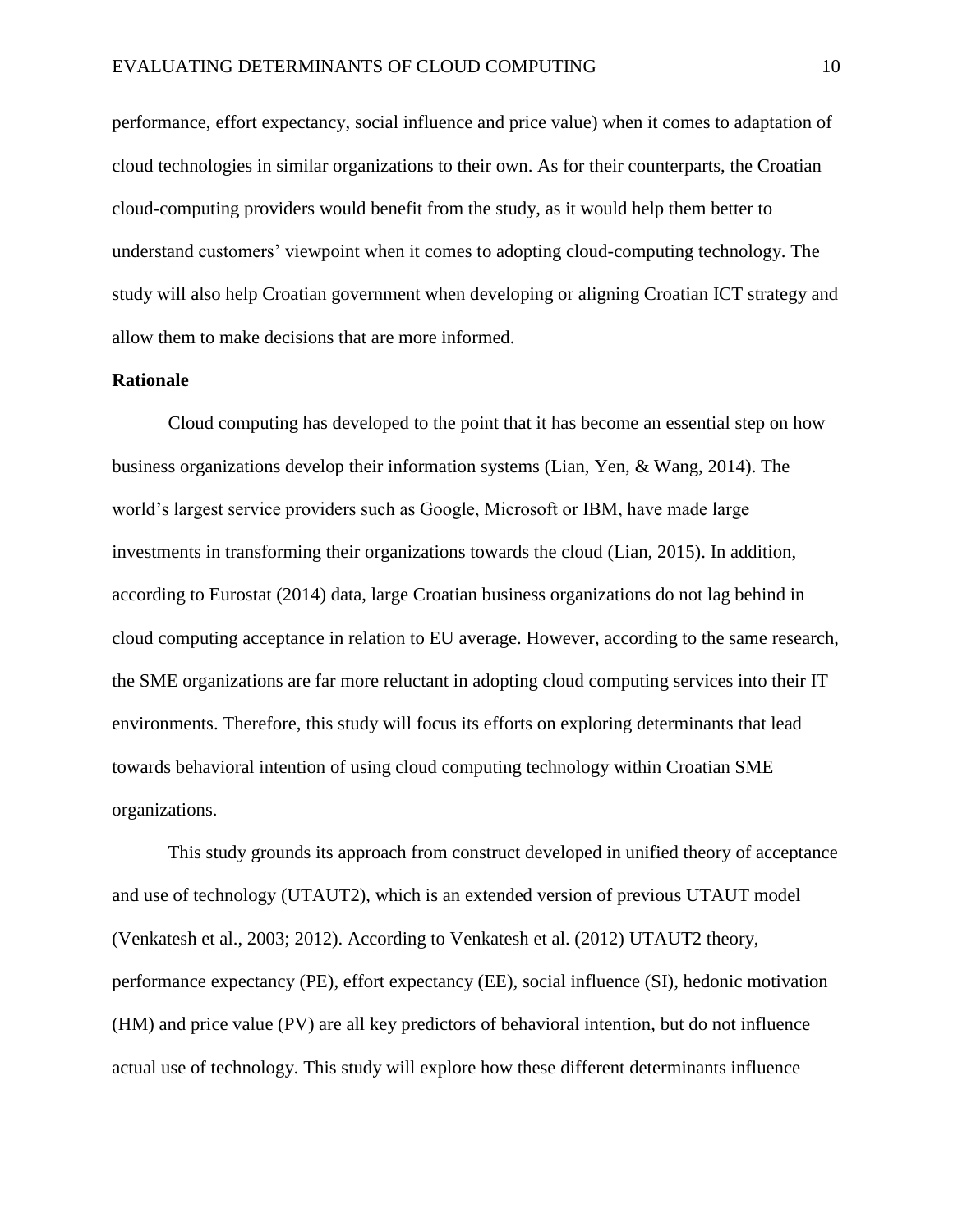Croatian SME decision makers' behavioral intention to adopt cloud computing technology, except the hedonic motivation (HM) construct. According to Venkatesh et al. (2012), the hedonic motivation (HM) definition derives from having fun or pleasure from using the technology, which cannot be related with the nature of cloud computing technology. To gain a better understanding of the research model, the constructs under evaluation are graphically presented in Figure 1.



<span id="page-11-1"></span>*Figure 1.* Constructs under evaluation in the research study. Adopted from "Consumer Acceptance and Use of Information Technology: Extending the Unified Theory of Acceptance and Use of Technology" by Venkatesh, V., Thong, J., & Xu, X. 2012. *MIS Quarterly 36*, p. 160. Copyright © 2012, Regents of the University of Minnesota. Used with permission.

#### <span id="page-11-0"></span>**Hypotheses**

H01 - Performance expectancy, effort expectancy, social influence and price value are not statistically significant determinants of behavioral intention of cloud computing acceptance within Croatian SME organizations.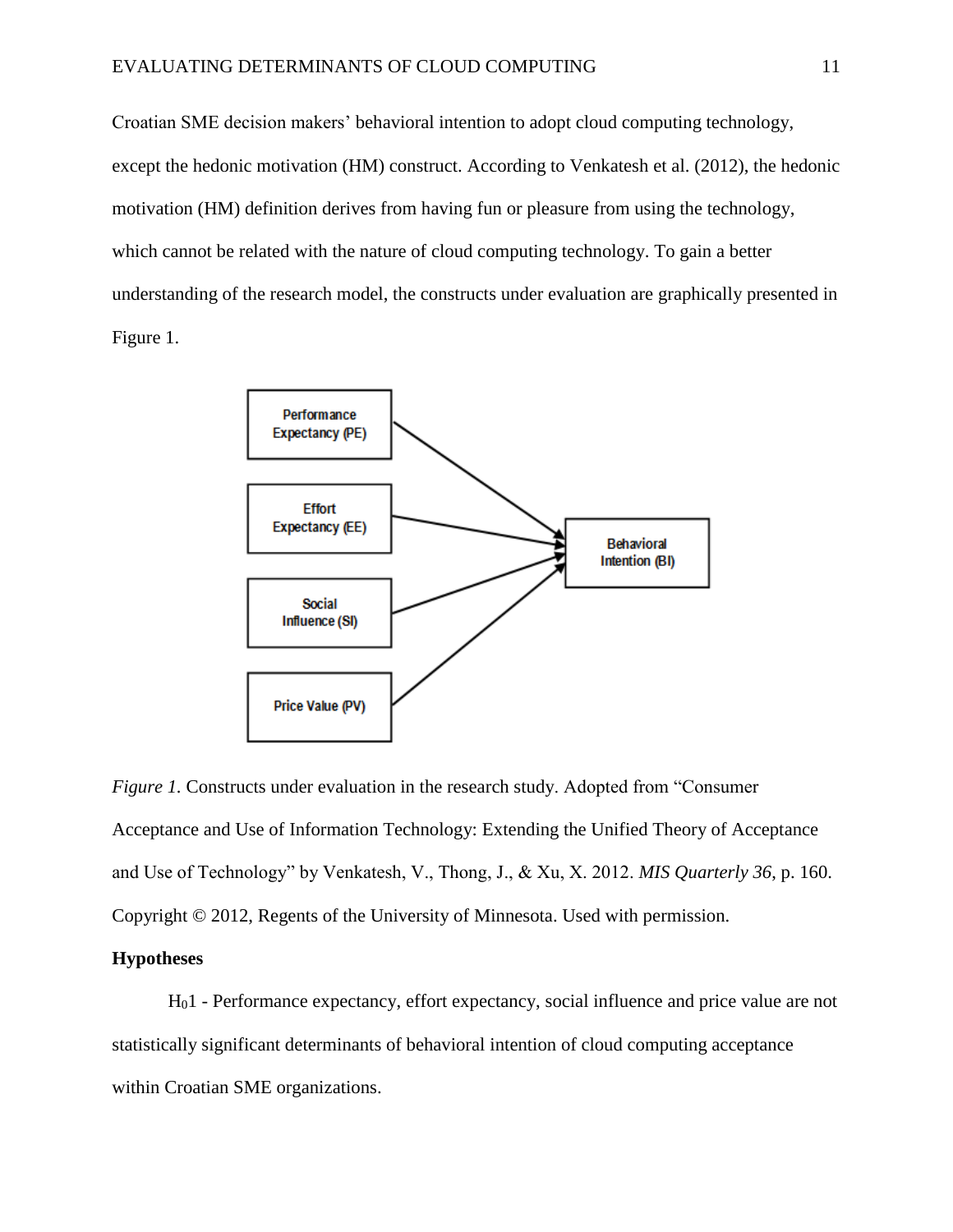H02 - Performance expectancy is not statistically significant determinant of behavioral intention of cloud computing acceptance within Croatian SME organizations.

H03 – Effort expectancy is not statistically significant determinant of behavioral intention of cloud computing acceptance within Croatian SME organizations.

 $H<sub>0</sub>4$  – Social influence is not statistically significant determinant of behavioral intention of cloud computing acceptance within Croatian SME organizations.

H05 – Price Value is not statistically significant determinant of behavioral intention of cloud computing acceptance within Croatian SME organizations.

#### **CHAPTER II – Literature Review**

#### <span id="page-12-1"></span><span id="page-12-0"></span>**Introduction to the Literature Review**

The cloud computing has become highly important aspect in utilizing computer resources and thus enabling organizations across different industries to make the most of benefits that technology can offer (Marston et al., 2011). In this quantitative research study, extended model of unified theory of acceptance and use of technology (UTAUT2) formulated by Venkatesh et al. (2012) is used to describe determinants that influence behavioral intention toward cloud computing acceptance within small and medium organizations (SMEs) in Croatia.

This literature review focuses on three different constructs considered as key elements of this research. First, the literature review centers on technical aspects of cloud computing technology, focusing on benefits and potential risks that technology offers. Second, it focuses on importance of cloud computing technology acceptance within small and medium organizations by evaluating benefits that technology can offer taking into account previous research studies. Third, it focuses on UTAUT2 theory development and its constructs as theoretical background for this research study.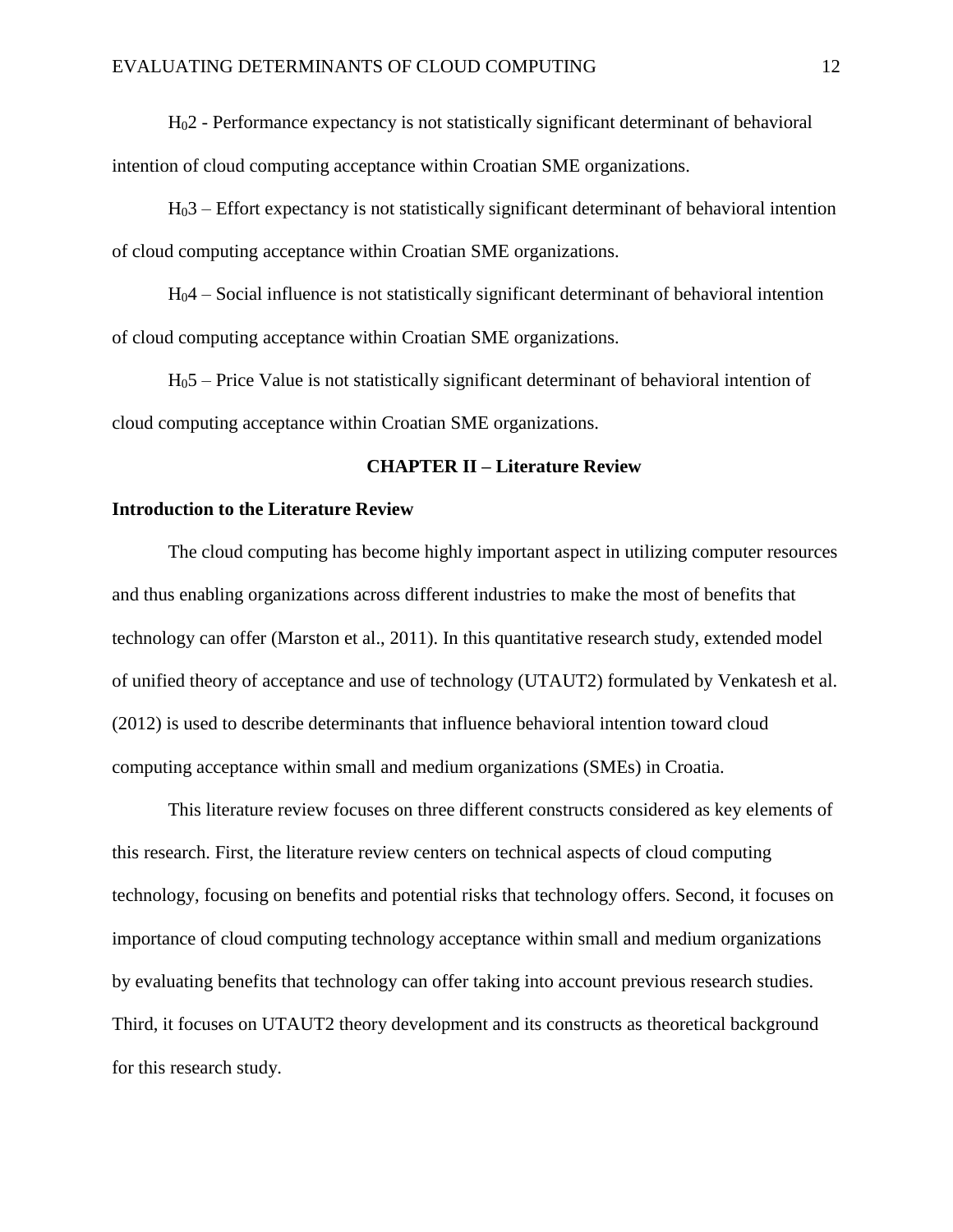#### <span id="page-13-0"></span>**The Overview of Cloud Computing Technology**

The cloud computing is considered to be a new paradigm in sharing computing resources that enables fast and easy on demand provisioning process with minimum effort from the user and with the cost oriented business model (e.g. pay-as-you-use) (Mell & Grance, 2011; Buyya, Broberg, & Goscinski, 2011; Kushida, Murray, & Zysman, 2015). Even though, cloud computing is considered as relatively new technology as it started appearing in literature in 2007, the idea behind the computer resource sharing dates back to 1959. (Aymerich, Fenu, & Surcis, 2008; Rajaraman, 2014).

The virtualization of network infrastructure (e.g. physical servers, storage, etc.) is an essential part and key enabler of cloud computing technology (Intel, 2013). In technical terms, the first step to building scalable cloud environment abstracts from deploying virtual machines (VMs) that utilize computer resources, storage and networking resources. The virtual environment is managed through the hypervisor layer, which enables deployment of multiple VMs that are sharing the same physical resources and also allowing implementation of guest operating systems used for an application deployment (Intel, 2013).

#### <span id="page-13-1"></span>**The Cloud Computing Services Layers and Deployment Models**

The literature distinguishes three cloud services layers (infrastructure-as-a-service – IaaS, platform-as-a-service – PaaS and software-as-a-service – SaaS) and four deployment models (public cloud, private cloud, community and hybrid cloud) (Rajaraman, 2014; Buyya et al., 2011).

**Infrastructure as a service.** The infrastructure-as-a-service (IaaS) is a service model in which service providers' offer virtualized on demand computer resources (i.e. virtual machines, storage or networks) that users provision over the Internet (Buyya et al., 2011). The physical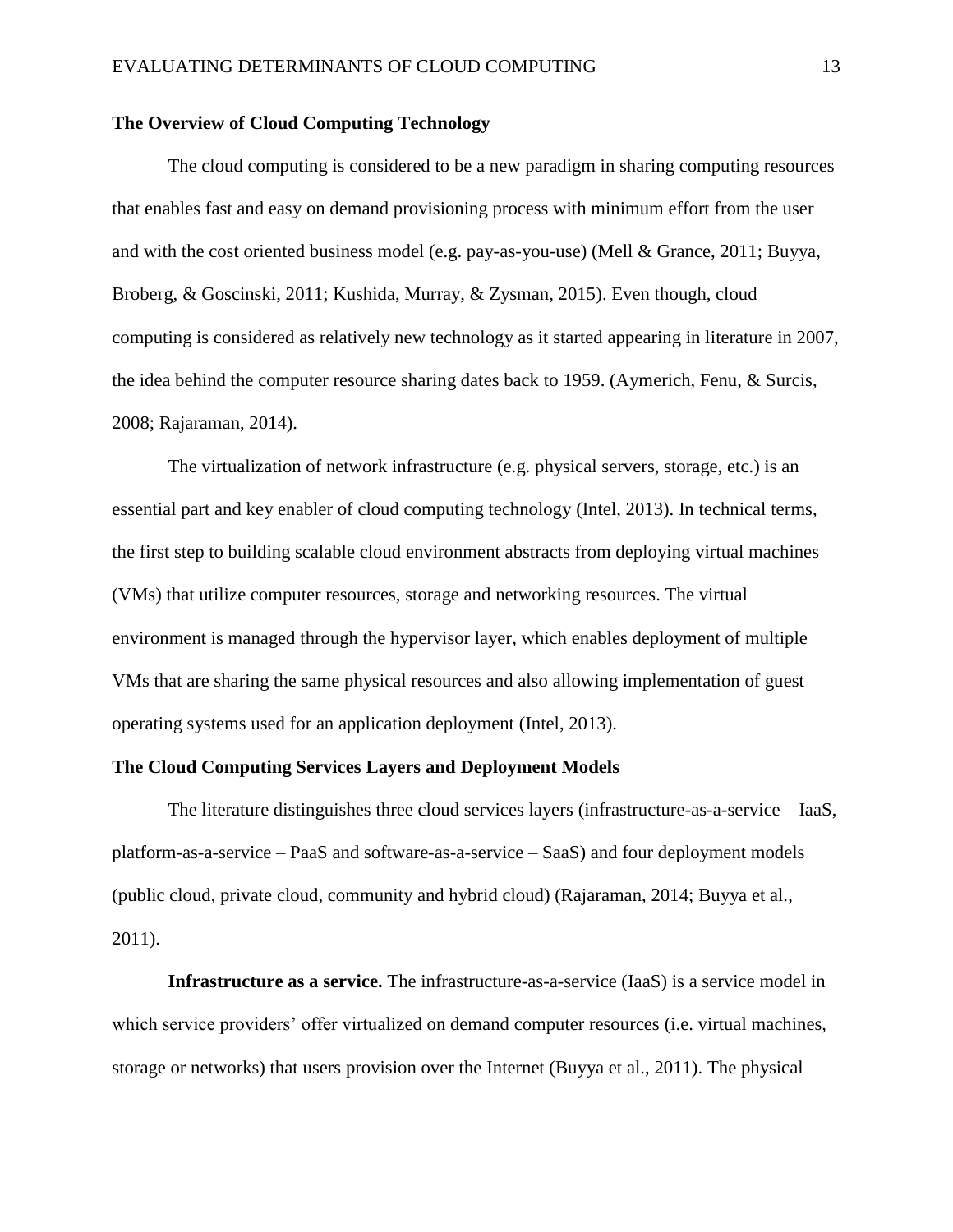computing infrastructure located in service provider data centers use virtualized software layers that enable multiple users to access computing resources at the same time (Rajaraman, 2014).

**Platform as a service.** The platform-as-a-service (PaaS) is a service model that offers additional layer on top of infrastructure service such as operating system or development environments, and allows users to provision and install their own applications (Buyya et al., 2011).

**Software as a service.** The software-as-a-service (SaaS)is a service model that enables users to access software applications provisioned on virtualized infrastructure that can be accessed any time over the Internet (Buyya et al., 2011). These applications include a wide range of utilities such as customer relationship management software - CRM (e.g. Salesforce) or enterprise resource planning software – ERP (e.g. SAP) (Benlian, Hess, & Buxmann, 2009).

**Public cloud.** The public cloud is a model of enabling access to cloud computing infrastructure to anyone by using pay-as-you-go model (Armbrust et al., 2010). Service providers usually offer free (e.g. Google Drive) and paid public clouds (e.g. Microsoft Azure) (Rajaraman, 2014).

**Private cloud.** The private cloud is a model of enabling access to cloud computing recourses exclusively to a single organization that is not available to general public (Armbrust et al., 2010). The cloud computing infrastructure may be owned and maintained by the organization itself or it can be provisioned on demand from service providers (Rajaraman, 2014).

**Community cloud.** The community cloud is a model of enabling access to cloud computing recourses to a closed group of organizations with a shared interest (e.g. universities) (Rajaraman, 2014).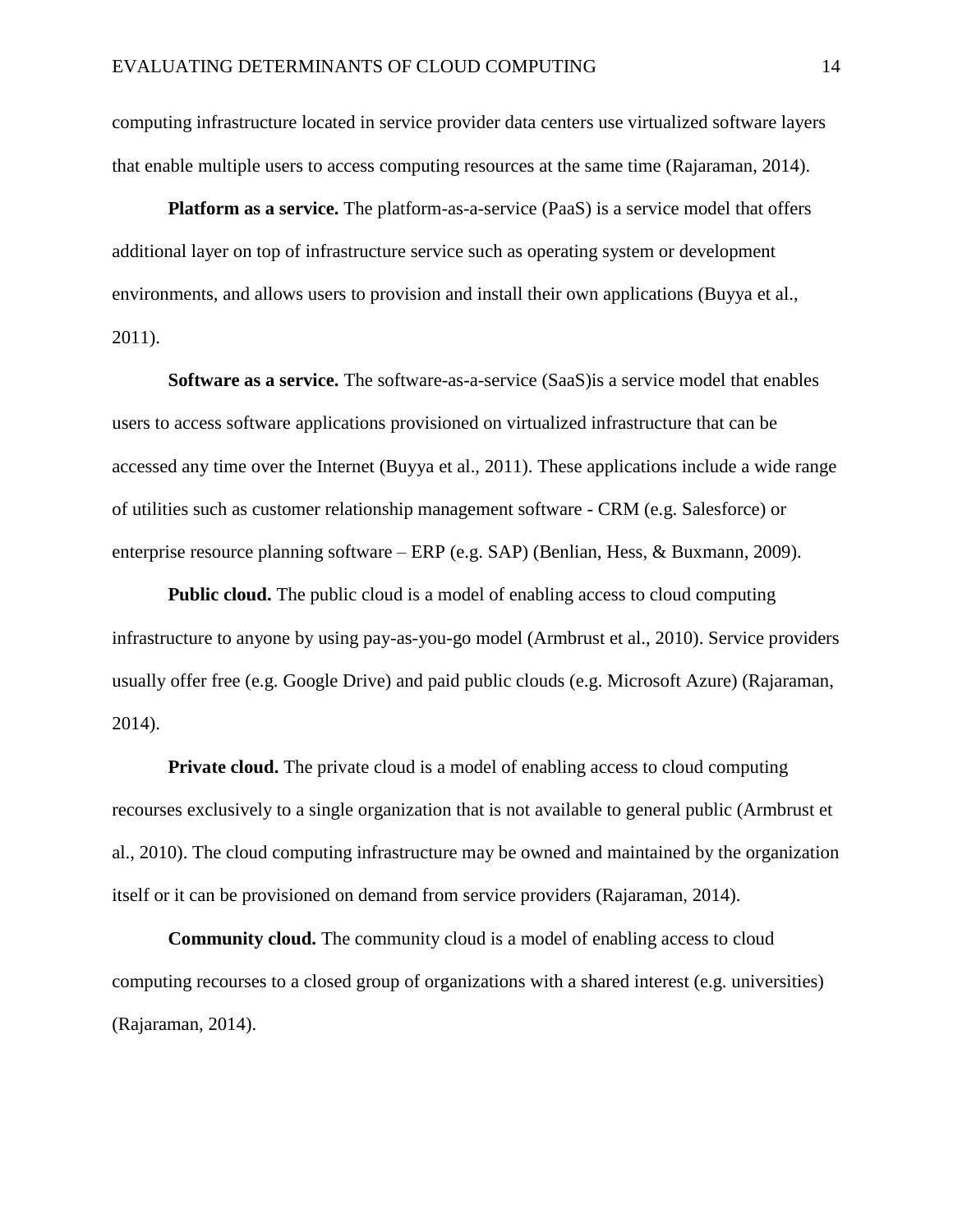**Hybrid cloud.** The hybrid cloud is a model of combining two or more different deployment models (e.g. private and public cloud) (Rajaraman, 2014). Organizations usually acquire additional public cloud services to extend their own private cloud services such as cloud storage services as addition to their own infrastructure services.

#### <span id="page-15-0"></span>**The Potential Benefits of Cloud Computing**

The cloud computing has transformed how we acquire computing resources and made them cost effective, scalable, easy to access and thus abundant (Marston et al., 2011; Kushida et al., 2015). As argued by Armbrust et al. (2010) cloud computing not just enabled a high level of elasticity both when it comes to resource planning and utilization but it also redefined the financial model and enabled it to shift from high one-off payment to a monthly payment model in pay-as-you-go model (i.e. CAPEX to OPEX). The cloud computing also eliminates problems related to long procurement as in relation to traditional computing infrastructure (Islam, Keung, Lee, & Liu, 2012). As cloud computing, enables organizations fast and cost effective service provisioning it has changed how value is created and perceived by all peers involved in supply chain (Daas, Hurkmans, Overbeek, & Bouwman, 2013). The cloud computing also enables cost reduction, standardization, new market reach as well as new business opportunities (European Commission, 2012). On the other side, cloud computing enables software vendors to bypass potential piracy issues that concern illegal use of intellectual property (e.g. games, productivity software, etc.) (Bhanoo, 2009)

#### <span id="page-15-1"></span>**The Potential Risks of Cloud Computing**

The research studies show that information security is the main concern of organizations that are considering using cloud-computing technology (Benlian & Hess, 2011; Folco et al., 2012). The major information security concerns are storage isolation failure as all cloud services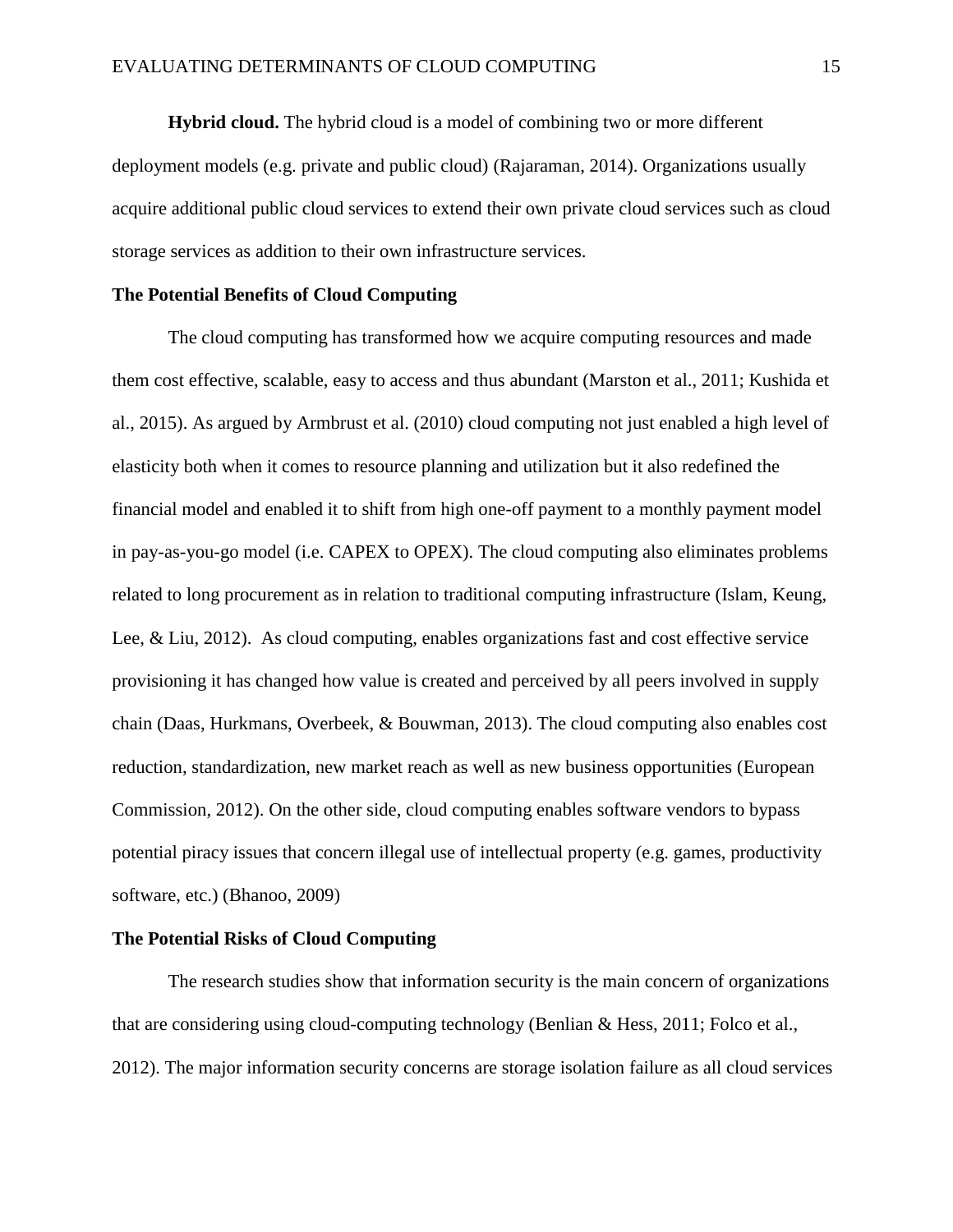use multi-tenancy or shared resources that could lead to inadvertently accessing other organization information, lack of procedures and standards for data migration, security compliance risks and potential malicious insider (European Network and Information Security Agency, 2009; European Commission, 2012). Even though security is major drawback in using cloud technology there are other drawbacks such as data location if necessary, local language support, insufficient Internet connection in terms of capacity or reliability and legal jurisdiction over data stored in the cloud (Folco et al., 2012).

#### <span id="page-16-0"></span>**The Importance and Advantages of SMEs Cloud Computing Acceptance**

As small and medium organizations play a vital role in countries economic development and growth, it is of utmost importance to understand advantages that cloud-computing technology offers (European Commission, 2015). The development of cloud computing technology has enabled small and medium organizations to deliver products and services in same manner as large enterprises and thus enabling equality in the competing market (Alshamaila, Papagiannidis, & Li, 2013). The cloud computing technology can gain competitive advantage to SME organizations by raising level of efficiency and productivity and thus enabling them better organization throughout the supply chain (Moghavvemi, Hakimian, & Tengku Mohd Faziharudean, 2012). In addition, SMEs usually do not possess financial and technical resources needed to build robust and scalable IT support system that would enable them equal market competitiveness (Huang, Li, Yin, & Zhao, 2013).

A limited number of research studies explores challenges of cloud computing adaptation in SME organizations. For instance, Alshamalia Papagiannidis, and Li, (2013) conducted a qualitative research study on a set of 15 SME organizations located in north east of England, evaluating problems of cloud computing adaptation in that region. The researchers used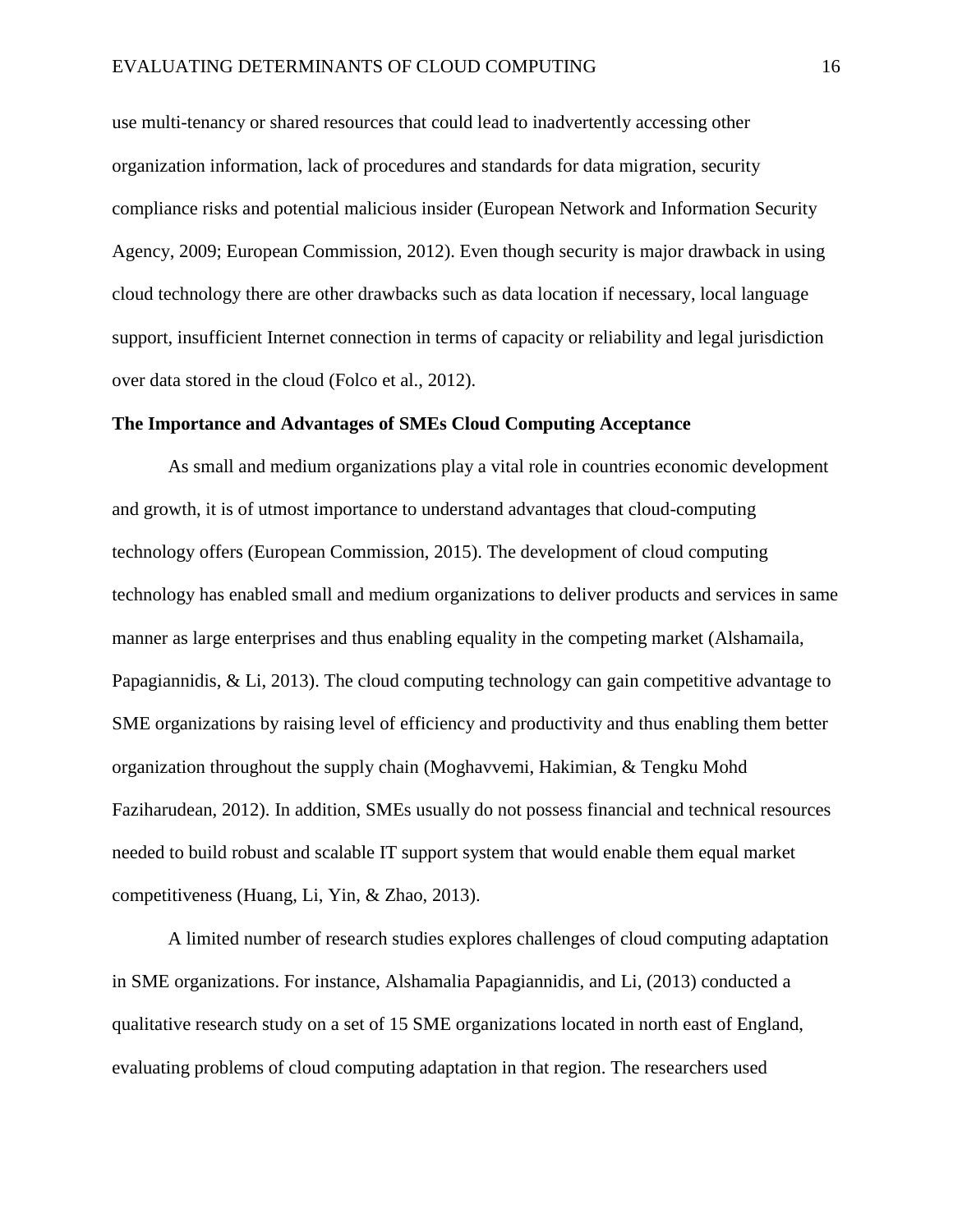Tornatzky, Fleischer, and Chakrabarti's (1990) technological, organizational and environmental (TOE) framework as the theoretical background to describe determinates that influence cloud computing adaptation in SME organizations. The findings of the study have identified that a significant role in SMEs adoption of cloud computing technology plays relative advantage (i.e. perception in which one solution or idea is better than the other one), uncertainty, geo-restriction, compatibility, trial-ability, size, top management support, prior experience, innovativeness, industry, market scope, supplier efforts and external computing support. On the other hand, the study did not find enough evidence that competitive pressure plays significant role of cloud computing adoption in SME organizations (Alshamalia et al., 2013). The research itself allows for different communities (e.g. cloud computing vendors, decision makers) to better understand, why some SME organizations are more prone to adopt cloud computing technology, while at the same time similar organizations, with similar market conditions do not. The study has also revealed the fact that three constructs in TOE framework (technological, organizational, and ecological) are all interconnected.

Aharony (2014) conducted research study exploring adaptation of cloud computing technology in two groups located in Israel, information professional and educational technology experts. The theoretical background was established using TAM (technology acceptance model) developed by Davis (1989). First, the research study revealed that individuals' personal characteristics play a vital role in accepting new technologies and thus suggesting it to be an important part when cloud computing adaptation is concerned. Second, the research study revealed that information professionals are aware of cloud computing importance but do not see it as determining factor for their work. Therefore, the researcher suggest that if an organization wants to enable faster adaptation of cloud computing it should take into account both personal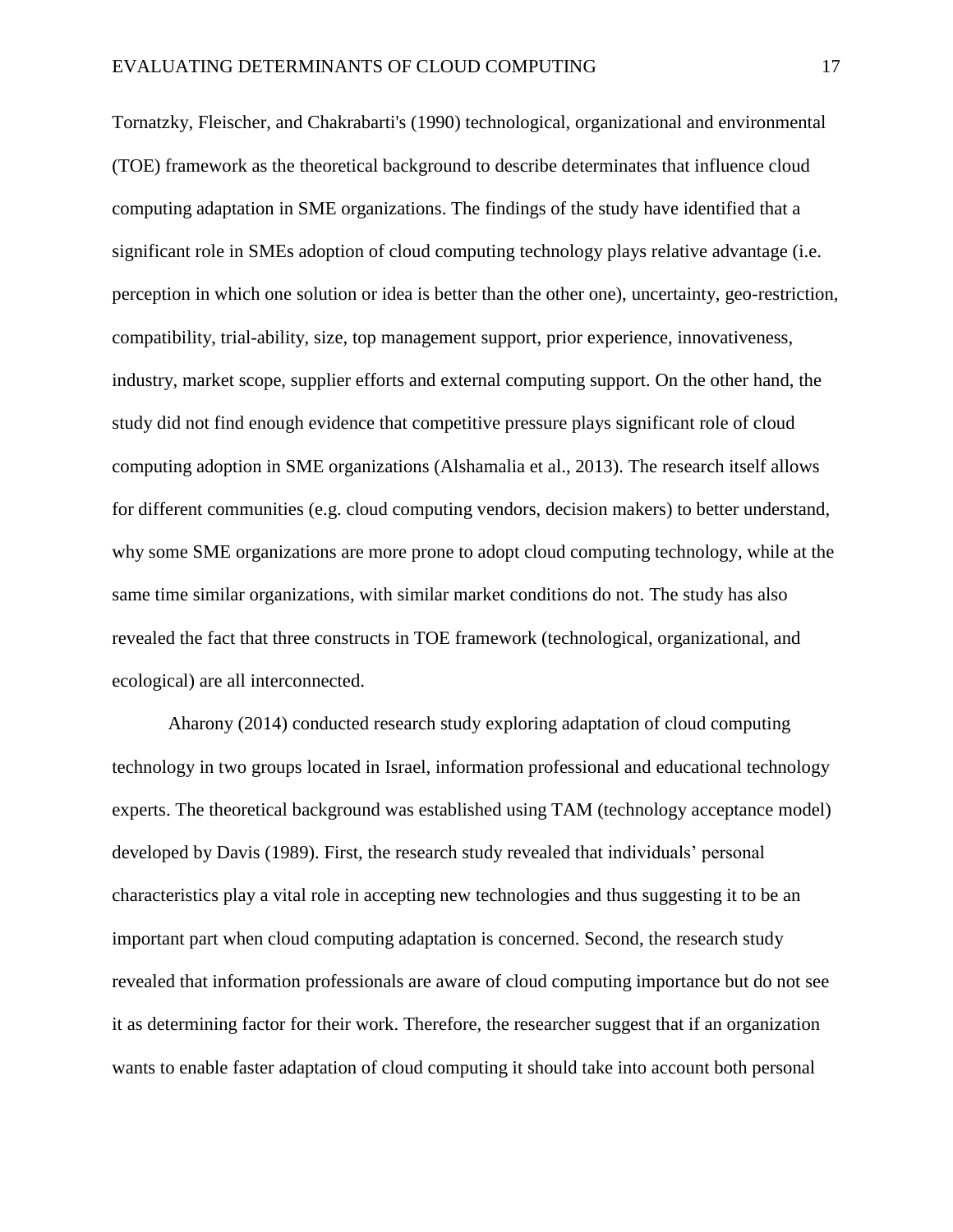characteristics of and individual and also they should present the "ease of use" of new technology they are introducing to the organization (Aharony, 2014, p.657)

Benlian et al. (2009) developed their own model based on the theory of planned behavior to test the adaptation of software-as-a-service in a set of large German organizations. The researchers divided the sample to adopters and non-adopters that in the end consisted of 349 organizations. Benlian et al. (2009) discovered that the cost of the service plays significant role in technology adaptation followed by flexibility and quality improvements.

#### <span id="page-18-0"></span>**Unified Theory of Acceptance and Use of Technology (UTAUT)**

The acceptance of new information technologies (IT) has been extensively researched in the past and thus several theories have been generated that describe relations between different sets of determinants that influence behavioral intention towards the acceptance and use of technology (Venkatesh et al., 2003). Venkatesh et al. (2003) in their longitudinal research study reviewed and empirically tested eight theoretical models to formulate a new unified theory that integrates determining elements across all theoretical models. The newly formulated theory named the "unified theory of acceptance and use of technology (UTAUT) consists of four core constructs that describe behavioral intention and use (performance expectancy, effort expectancy, social influence, and facilitating conditions) and up to four moderators (gender, age, experience, and voluntariness of use) that describe key relations between constructs (Venkatesh et al., 2003). Venkatesh et al. (2003) proved that the UTAUT could explain 70% of the variance in behavioral intention to accept new information technology, which is much higher than in previous theoretical models.

The theoretical models originally researched by Venkatesh et al. (2003) to develop UTAUT were: the theory of reasoned action  $-$  TRA (Fishbein & Ajzen, 1975), technology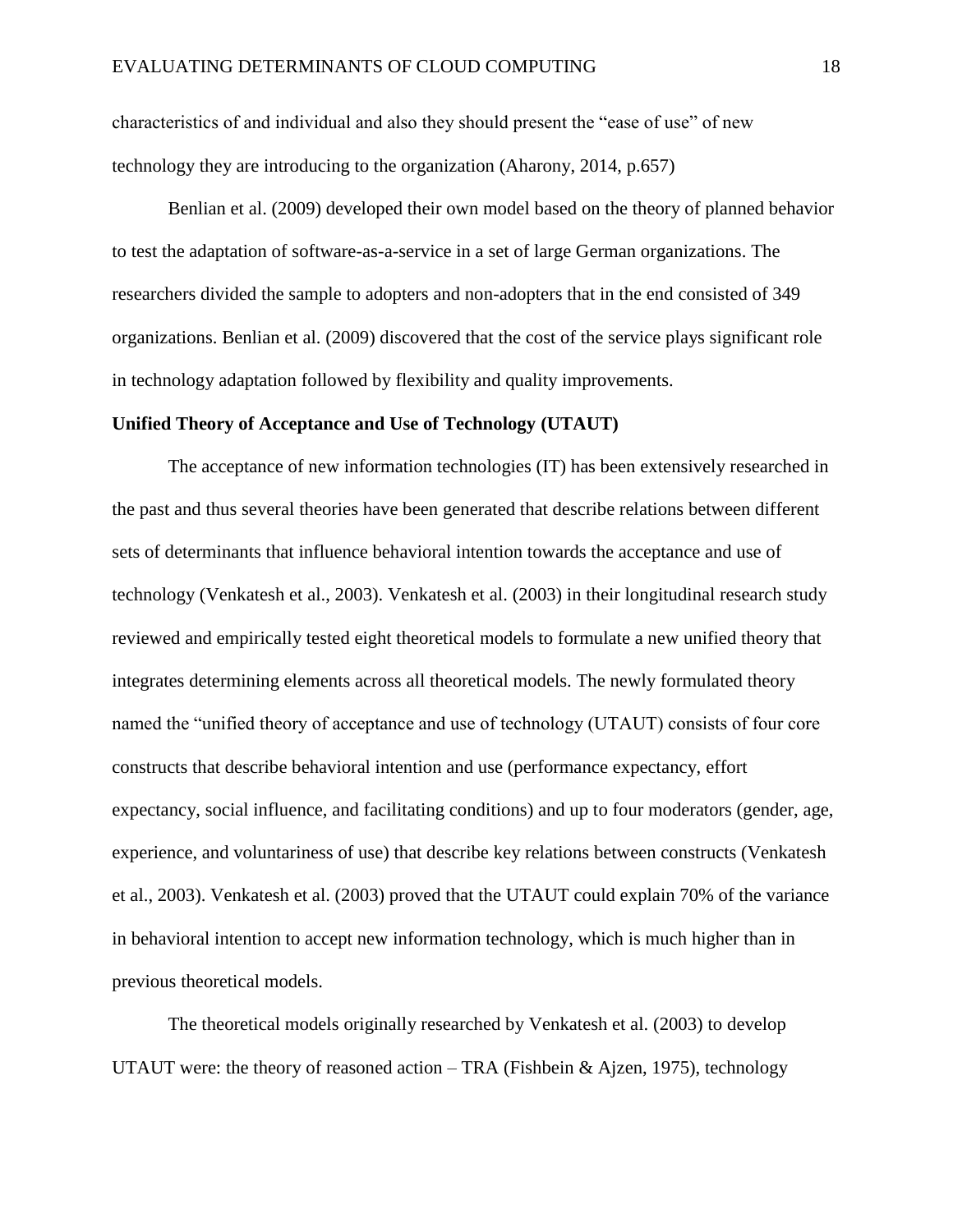acceptance model – TAM (Davis, 1989), motivational model – MM (Davis, Bagozzi,  $\&$ Warshaw, 1992), theory of planned behavior – TBP (Ajzen, 1991), combined TAM and TPB (Taylor & Todd, 1995), model of PC utilization – MPCU (Thompson, Higgins, & Howell, 1991), innovation diffusion theory – IDT (Rogers, 1995) and social cognitive theory – SCT (Bandura, 1986).

**Theory of reasoned action**. The theory of reasoned action (TRA) formulated by Fishbein and Ajzen (1975) is a model that evaluates beliefs and subjective norm as key factors in predicting behavioral intention and actual behavior. The theory also states that attitude toward behavior and subjective norm play as crucial factor in behavioral intention (Fishbein & Ajzen, 1975). For example, if the individual believes that adopting new information technology could be beneficial for the organization, and a social norm within organization is opposite, behavioral intention and actual behavior is influenced by a social norm. In the later research, Ajzen (1991) improved the theory as it demonstrates certain limitations and constraints.

**Theory of planned behavior.** The theory of planned behavior (TPB) is enhancement of theory of reasoned action formulated by Ajzen (1985; 1991). The newly formulated theory took into account previous limitation and introduced perceived behavior control as an important facilitating construct in addition to attitude toward behavior and subjective norm (Ajzen, 1985; 1991). The researchers discovered that perceived behavioral control has direct influence to behavior as well.

**Technology acceptance model.** The technology acceptance model (TAM) formulated by Davis (1989) describes how perceived usefulness (PU) and perceived ease of use influence (PEOU) influence behavioral intention and actual use when subject is confronted with new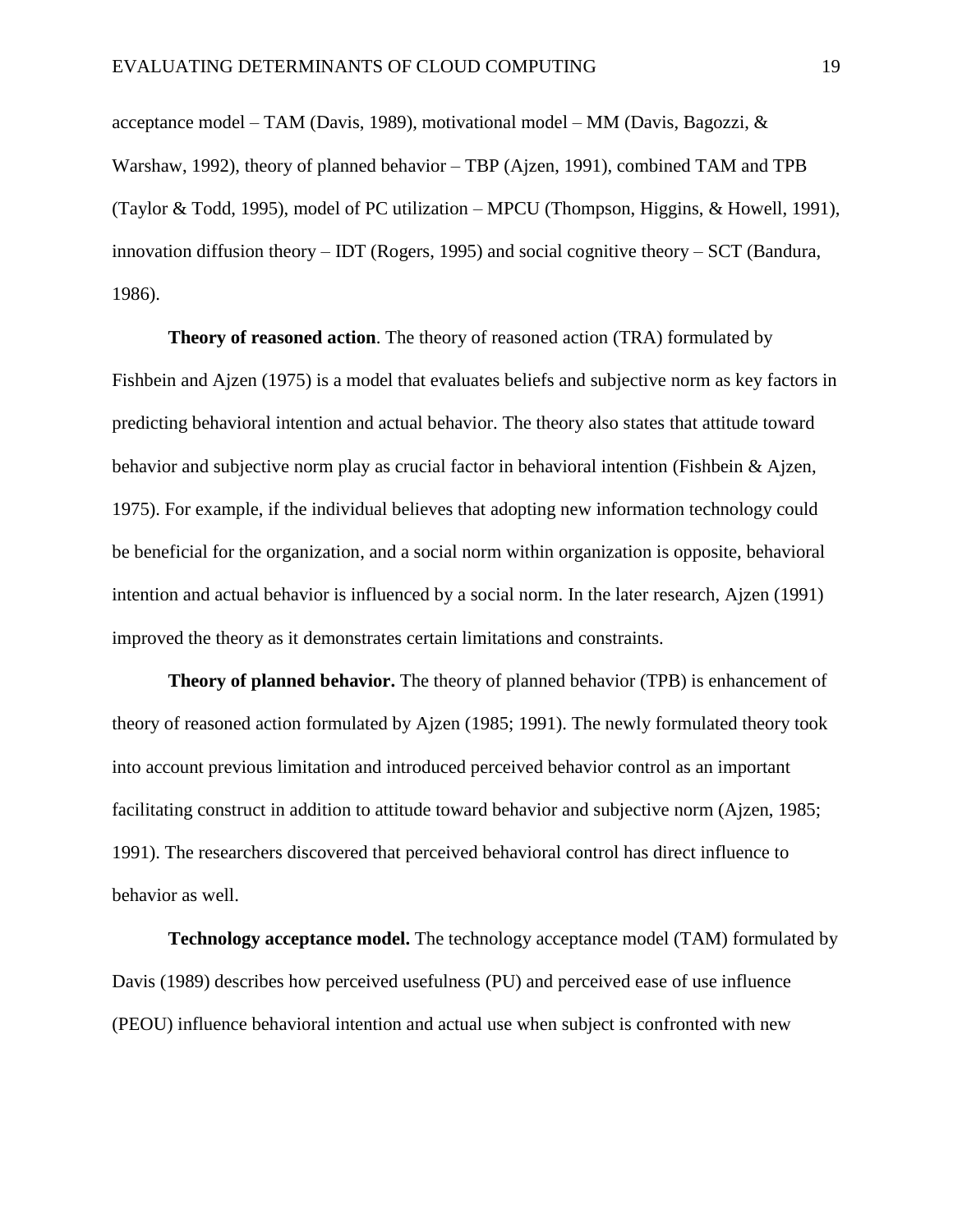information technology (Davis, 1989). Davis (1989) also proposed that external factors have direct influence on perceived usefulness and perceived ease of use.

**Motivational model.** The motivational model (MM) formulated by Davis et al. (1992) explains computer use in business environments. Davis et al. (1992) in their research study used motivation theory construct to describe why people use computers. The perception of usefulness of using computers is an extrinsic motivator and perception that people use computers as gratification is an intrinsic motivator (Davis, Bagozzi, & Warshaw, 1992). The research study discovered that people's intention to use a computer in a workplace is mainly influenced by performance usefulness at increasing job performance and secondly as an enjoyable tool.

**Combined TAM and TPB.** The combined TAM and TPB formulated by Thomson, Higgins, and Howell, J. (1991) combined construct described in both theory's to determine how level of expertise influences behavioral intention towards adopting new information systems.

**Model of PC utilization.** Thompson et al. (1991) formulated the model of PC utilization (MPCU) to predict PC utilization within the organization. Thompson et al. (1991) discovered that social factors, complexity, job fit and long-term consequence had direct impact on participants to use personal computers opposite to proposed facilitating conditions.

**Innovation diffusion theory.** Rogers (1983) formulated the innovation of diffusion theory (IDT) to explain determinants that influence on an adoption rate when introducing new technology. Rogers (1983, p.232) refers to the adoption rate as a time that is needed for or environment to adopt innovation. The variables that influence on the adaptation rate are relative advantage, compatibility, complexity, trial-ability and observability (Rogers, 1983).

**Social cognitive theory.** The social cognitive theory (SCT), formulated by Bandura (1986) argues that people learn their behavior by observing others. Later on researchers,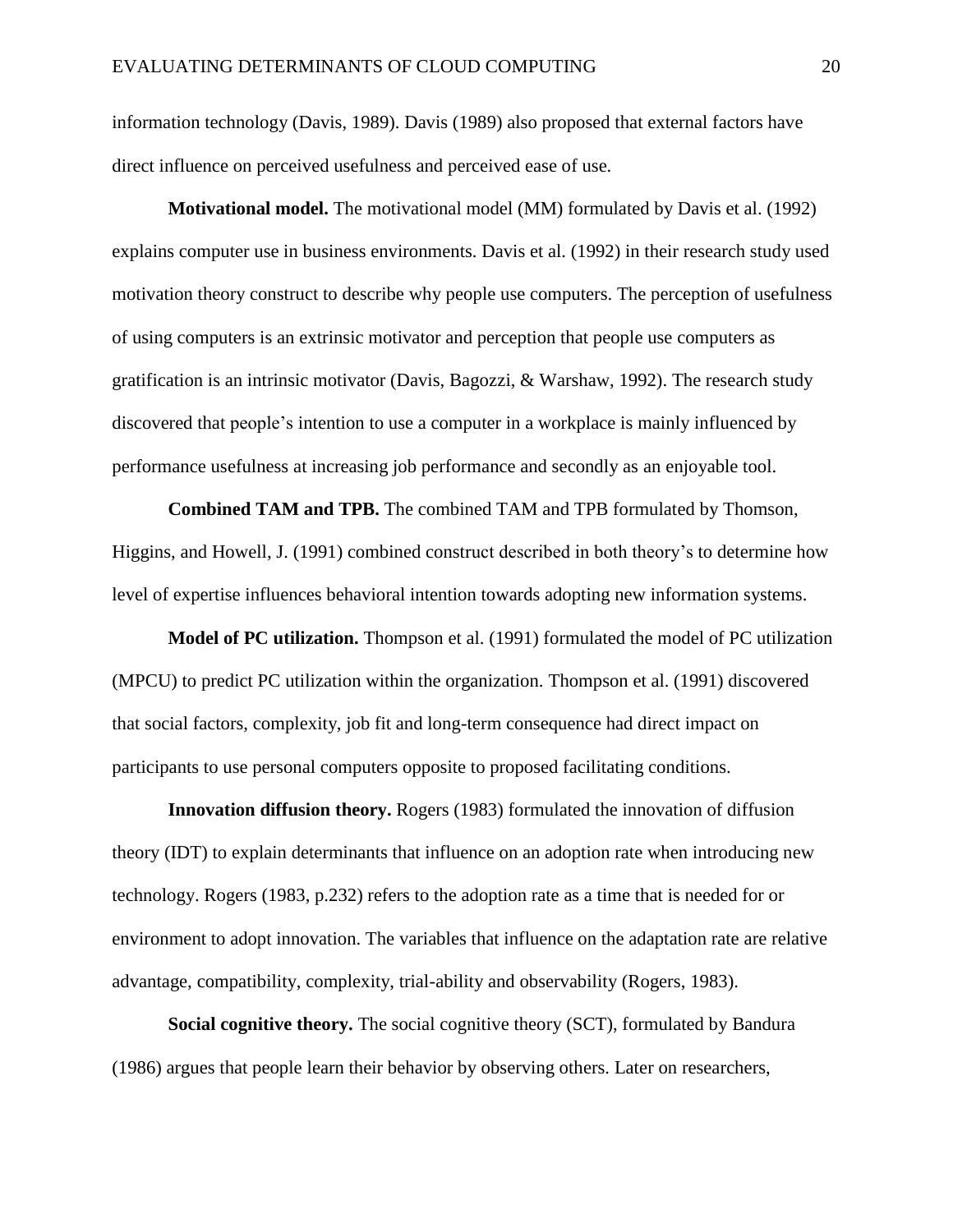Compeau and Higgins (1995) used social cognitive theory and put it in a context of using computer technology. The theory used self-efficacy and outcome expectations (personal and performance) constructs as main construct in addition to secondary construct anxiety and attitude to describe computer usage.

#### <span id="page-21-0"></span>**Unified Theory of Acceptance and Use of Technology (UTAUT2)**

The researchers Venkatesh et al. (2012) revised the UTAUT model and formulated extended version of the model, adding three new constructs that take into account consumer aspects, naming it UTAUT2. The model itself, has been developed while investigating consumer acceptance and use of mobile Internet on a set of population in Hong Kong (Venkatesh et al., 2012, p. 173). The researchers introduced three new constructs (hedonic motivation, price value and habit) in addition to constructs from the existing model (performance expectancy, effort expectancy, social influence, and facilitating conditions). The UTAUT2 has only three moderators that influence constructs (age, gender and experience). The model suggest that construct impact on behavioral intention is moderated by different factors. Accordingly, hedonic motivation is moderated by age, gender and experience, price value is moderated by age and gender and habit which is moderated by age, gender and experience but differs across individual ranges (Venkatesh et al., 2012, p. 174). In the UTAUT2 model the link was added that connects facilitating conditions and behavioral intention and thus does not include "voluntariness of use" that was used as a moderator in the original UTAUT theory (Venkatesh et al., 2012) (Figure 2).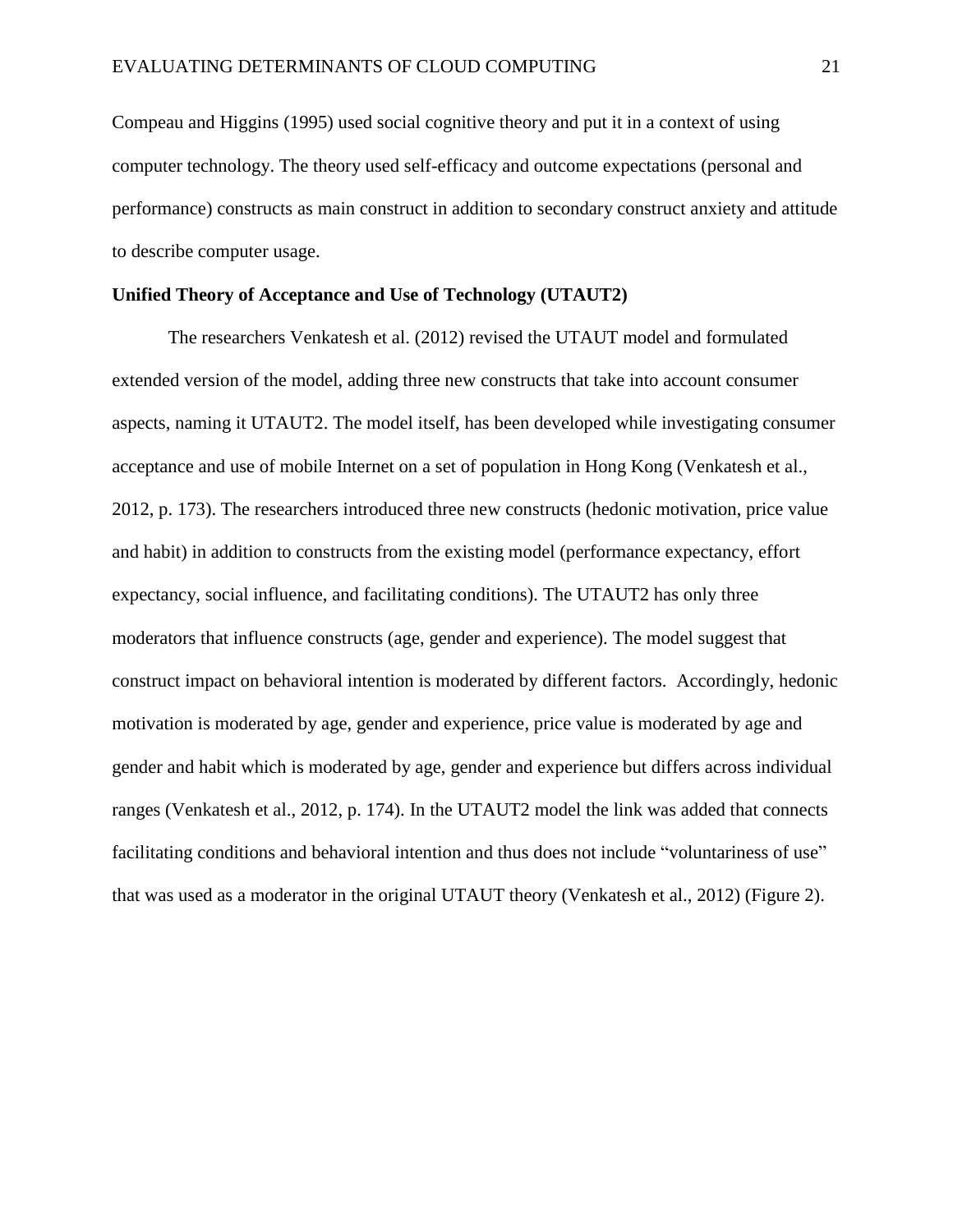

<span id="page-22-0"></span>*Figure 2.* Extended model of unified theory of acceptance and use of technology (UTAUT2). Reprinted from "Consumer Acceptance and Use of Information Technology: Extending the Unified Theory of Acceptance and Use of Technology" by Venkatesh, V., Thong, J., & Xu, X. 2012. *MIS Quarterly 36*, p. 160. Copyright © 2012, Regents of the University of Minnesota. Used with permission.

When comparing it to the existing model, UTAUT2 produced significantly better results in variance explaining users' behavioral intention towards using technology, raising it to 74% and 52% in actual use (Venkatesh et al., 2012). The theory was verified by conducting data from two-stage online survey that was performed four months apart (Venkatesh et al., 2012).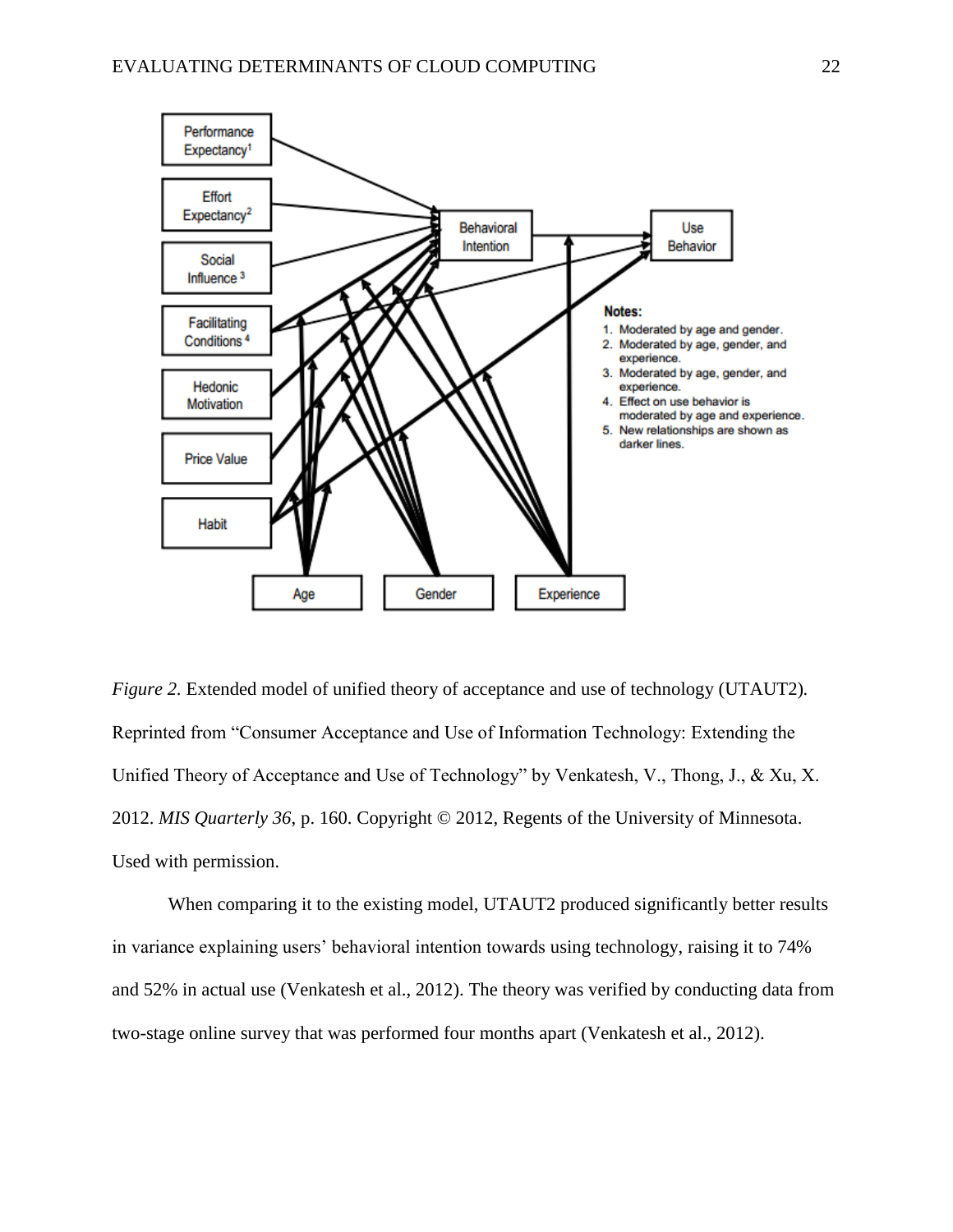**Performance expectancy.** This construct determines the level in which an individual is confident that using new information technology is going to make them perform their job more efficiently, make them more productive and overall increase their job performance (Venkatesh et al., 2003).

**Effort expectancy.** This construct determines the level in which an individual is confident that using new information technology will be difficult or how much effort will it require them to become proficient in using new technology (Venkatesh et al., 2003).

**Social influence.** This construct determines the level in which an individual is confident about how his environment will support implementing or using new information technology (Venkatesh et al., 2003).

**Facilitating conditions.** This construct determines the level in which an individual is confident that resources exist that will enable successful implementation of new information technology (Venkatesh et al., 2003).

**Hedonic motivation.** This construct determines the level in which an individual is confident that using new technology will be pleasurable or fun (Venkatesh et al., 2012).

**Price value.** This construct determines the level in which an individual is confident that using new information technology will be beneficial in relation to its monetary compensation (e.g. good value for the money) (Venkatesh et al., 2012).

**Habit.** This construct determines the level in which an individual is confident that using new information technology, taking into account its previous experience, will become an everyday routine (Venkatesh et al., 2012).

The new research model revealed that interactions between motivation and different construct proposed by the theoretical model are quite complex, thus making it important to pay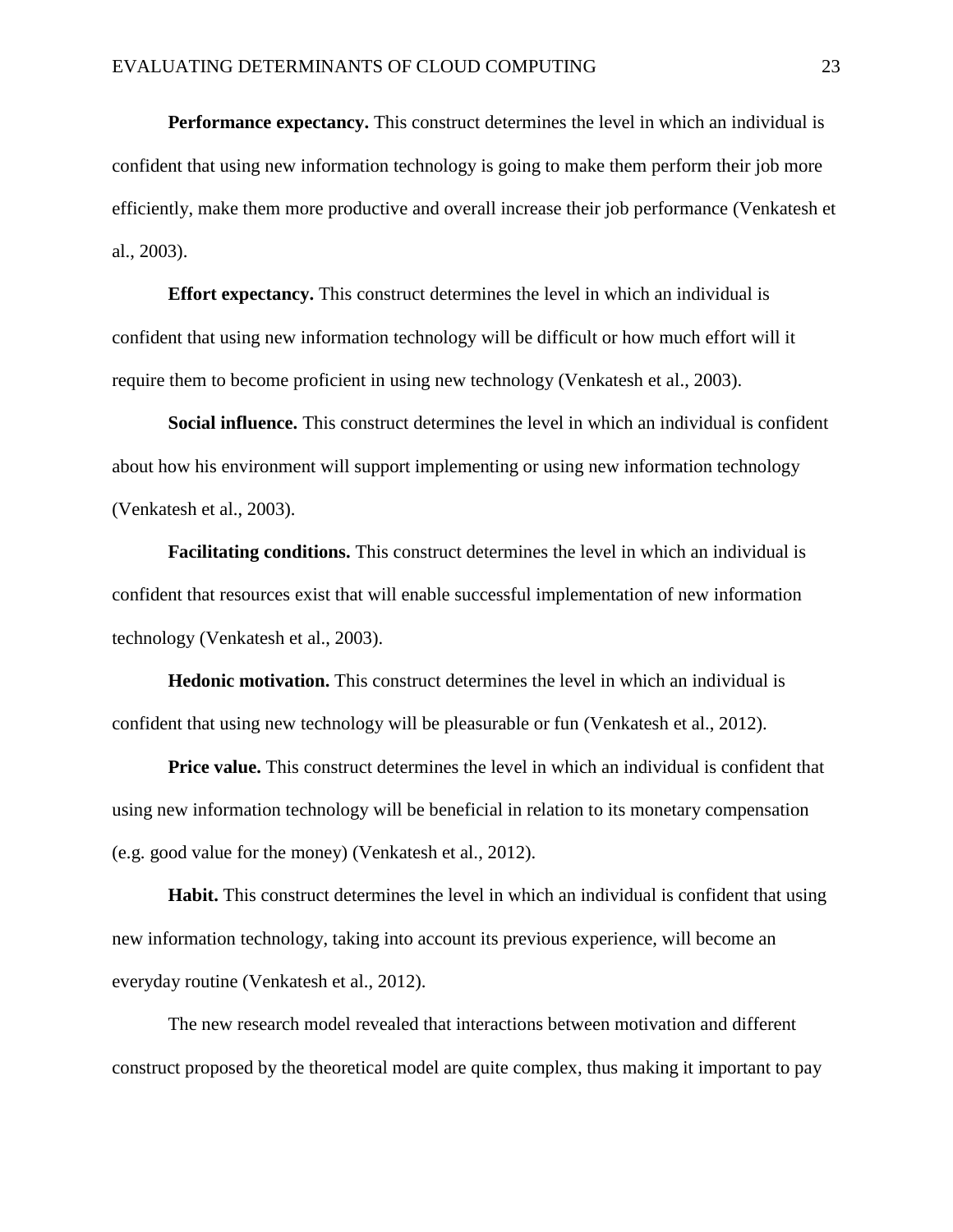special attention to each of moderators that influence behavior of an individual (Venkatesh et al., 2012. P. 174). However, the UTAUT2 model's main advantage is that it gives completely new perspective to individuals' behavior, taking into account consumer aspects of acceptance and technology use, making new constructs as an essential in this field of research (Venkatesh et al., 2012).

#### **CHAPTER III – Methodology**

#### <span id="page-24-1"></span><span id="page-24-0"></span>**Introduction to the Methodology**

The methodology described in this research study identifies Croatian SME organizations as a primary population, exploring determinants of cloud computing technology acceptance within context of UTAUT2 theory. This research study correlates UTAUT2 theory construct (performance expectancy, effort expectancy, social influence and price value) scores in relation to the SMEs decision makers' behavioral intention to accept cloud computing technology. The instrument of inquiry used in this quantitative research study employs modified questionnaire, adopted from Venkatesh et al. (2012) while developing UTAUT2 theory. The questionnaire was administered to participants by email in two different points in time. In addition, the sample randomization was used to overcome issues related to potential observer bias.

#### <span id="page-24-2"></span>**Research Design**

The research study adopted quantitative design and used postpositivist or scientific assumptions to describe relations between constructs (Creswell, 2014). As suggested by Creswell (2014), the postpositivist approach should be used when studying and numerically measuring human behavior (p. 7). The research study focuses on understanding how constructs performance expectancy, effort expectancy, social influence and price value, defined in UTAUT2 theory by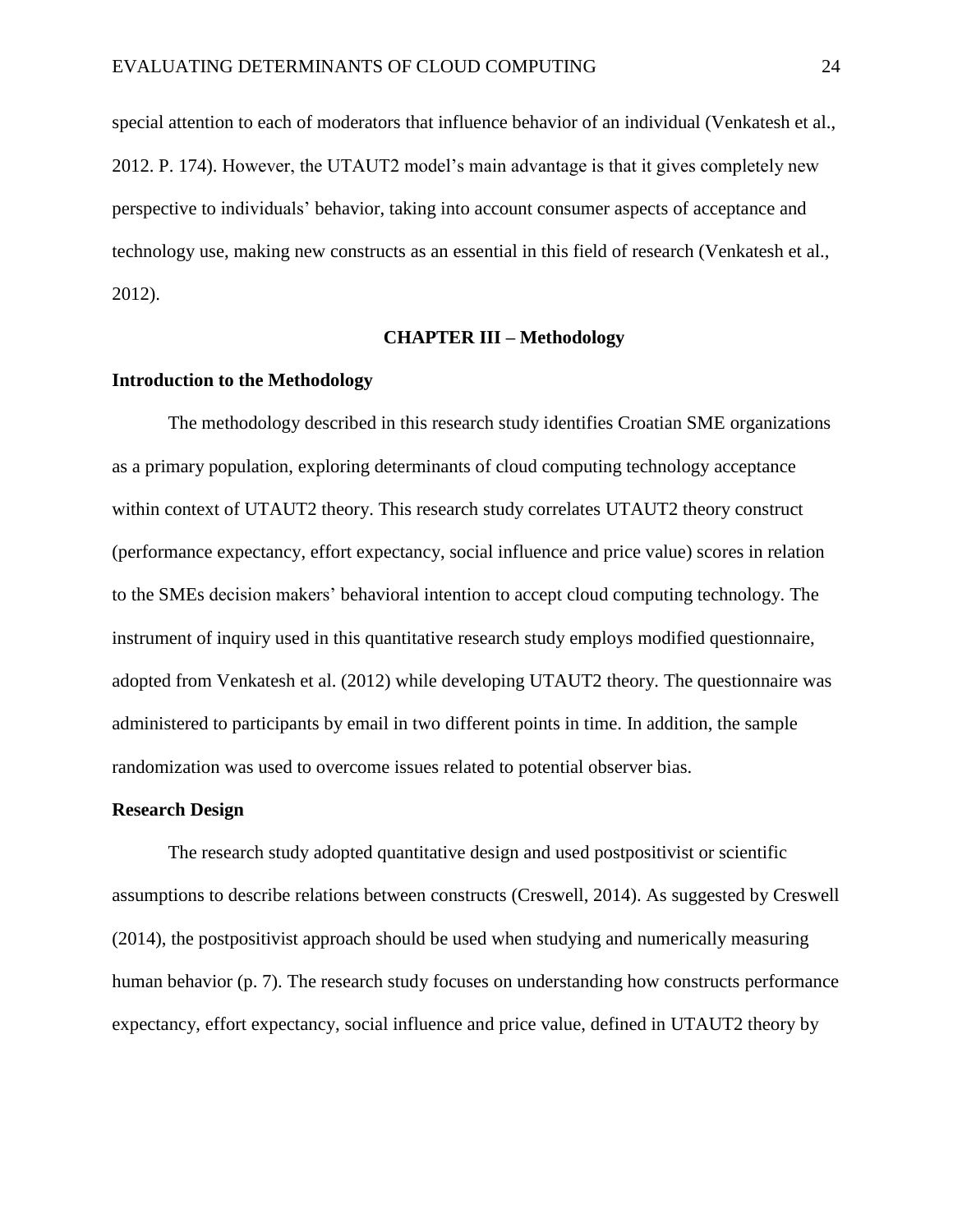Venkatesh et al. (2012), influence behavioral intention of an SME organizations in accepting cloud-computing technology.

The study identified three primary audiences that would benefit from better understanding of obstacles that influence cloud-computing acceptance. First, Croatian SME organizations, as they would gain better understanding of the adaptation issues in organizations similar to their own. Second, Croatian cloud service providers, as they would gain better understanding of customers' viewpoint when it comes to adopting cloud-computing technology and allow them to create new marketing strategy. Third, the study also identifies Croatian government as they would benefit from conclusions of the study when developing or aligning Croatian ICT strategy and allow them to make decisions that are more informed.

#### <span id="page-25-0"></span>**Research Methods**

The data gathering method used in this research study utilizes an online survey administered to participants by email. The instrument of inquiry used modified close-ended questions used to describe constructs described by Venkatesh et al. (2003; 2012) when developing UTAUT and UTAUT2 theory. The survey consisted of 18 close ended questions that used a 7-point Likert-scale with scores:  $1 =$  Strongly Disagree,  $2 =$  Mostly Disagree,  $3 =$  Slightly Disagree,  $4$  = Nether Agree or Disagree,  $5$  = Slightly Agree,  $6$  = Mostly Agree, and  $7$  = Strongly Agree. In addition, four more questions were added to determine demographics (gender and age), experience, and a size of the organization, which are moderators that influence behavioral intention and actual use (Venkatesh et al., 2012). As suggested in the research study developed by Woltz, Gardner, Kircher and Burrow-Sanchez (2012) if Likert-scale is used, the variables could be reported as interval variables, and therefore, multivariate analysis, including multiple linear regression and analysis of variance (ANOVA) can be applied.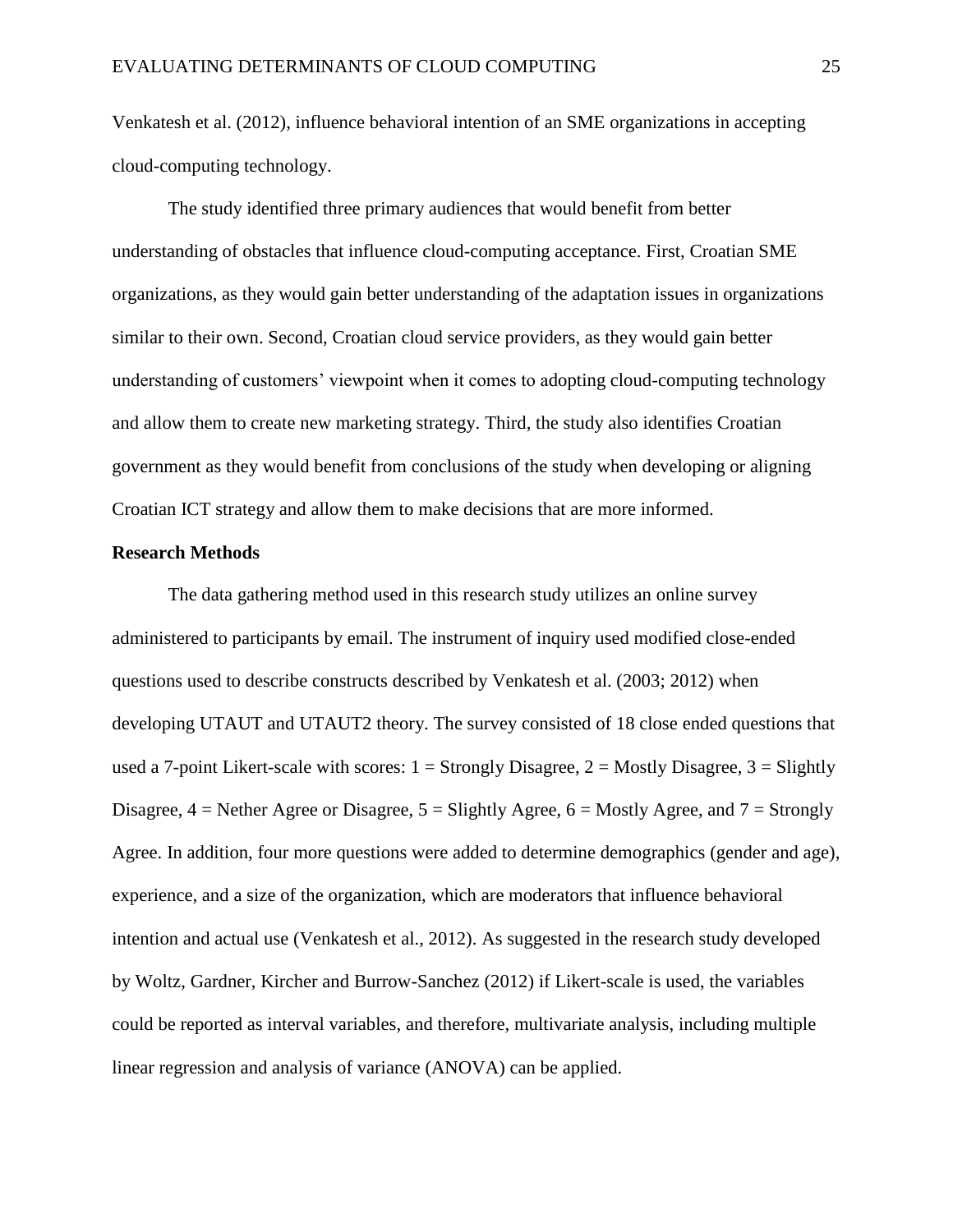Even though, Venkatesh et al. (2003; 2012) determined reliability and proved validity of the instrument of inquiry, Vogt (2007) suggests that instrument should be tested again for reliability if applied to new set of population. The appropriate statistical tool for measuring reliability is Cronbach's alpha test (Vogt, 2007). In addition, Vogt (2007) also suggests that Cronbach's alpha coefficients higher than .70 are considered as satisfactory measure of tests reliability. Therefore, first stage of data collection was used to determine reliability and validity of the instrument of inquiry. The validation was performed on a sample of 40 respondents from a first set of population.

To remove any ambiguity over the questions containing in the instrument of inquiry, participants were provided with the description of different cloud computing models defined by the National Institute of Standards and Technology (NIST) (Mell & Grance, 2011). The provided description also contained examples of different publicly available cloud services (e.g. Cloud Servers, Cloud CRM, Cloud Data Base, etc.) for each of the cloud computing deployment models.

#### <span id="page-26-0"></span>**Definition of Variables**

The research study analyzed relations between different constructs developed by Venkatesh et al. (2003; 2012), in order to describe SME behavioral intention toward accepting cloud-computing technology. The performance expectancy (PE), effort expectancy (EE), social influence (SI) and price value (PV) are identified as independent variables and behavioral intention (BI) is considered as dependent variable. The level of measurement for all variables was an interval.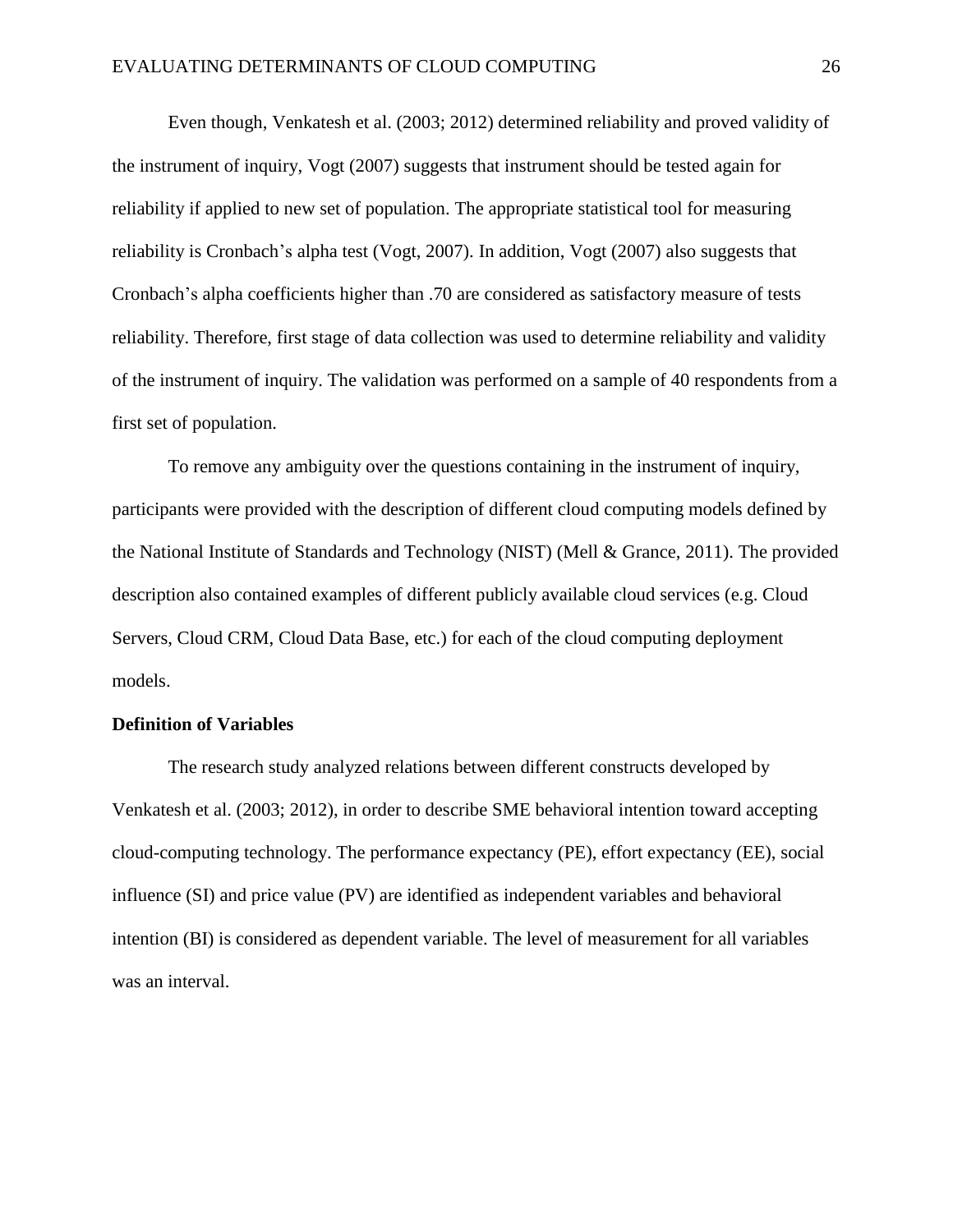#### <span id="page-27-0"></span>**Population and Sampling**

The survey research study targeted Croatian decision makers within Croatian small and medium organizations (SMEs). According to European Commission (2015) report, Croatia has 150.192 SME organizations operating on territory of Croatia. The European Commission (2012) identifies a SME organization as one that has less than 250 employees and turnover less than 50 million EUR or balance sheet total less than 43 million EUR. The random sampling was used to achieve freedom from bias as this is considered the most important characteristic of a good sample (Pyrczak, 2010).

#### <span id="page-27-1"></span>**Sample Size**

The sample size consisted of 131 Croatian SME organizations collected for the purpose of this research. The sample size was determined by using specialized software G\*Power version 3.1.9.2 retrieved from Heinrich-Heine University website (Buchner, Erdfelder, Faul, & Lang, 2014). A priori power analysis using F test was performed in order to calculate sample power.

The input parameters used for the calculation are as provided by the application. The base parameters were set as follows: effect size was set at  $f^2 = .15$ , the probability of accepting alternative hypothesis when the null hypothesis is true  $(\alpha)$  was set at .05, probability of falsely accepting the null hypothesis when the alternative hypothesis is true (1-β) was set at .95 and the number of predictors were set to 4 as this is number of behavioral determinants explored in theoretical background. The statistical software calculation suggests that sample of 129 participants has actual power of .9505747.

#### <span id="page-27-2"></span>**Data Collection**

The data collection was conducted by performing two-stage self-administered online survey. The survey was distributed over the email using relay server, with one month between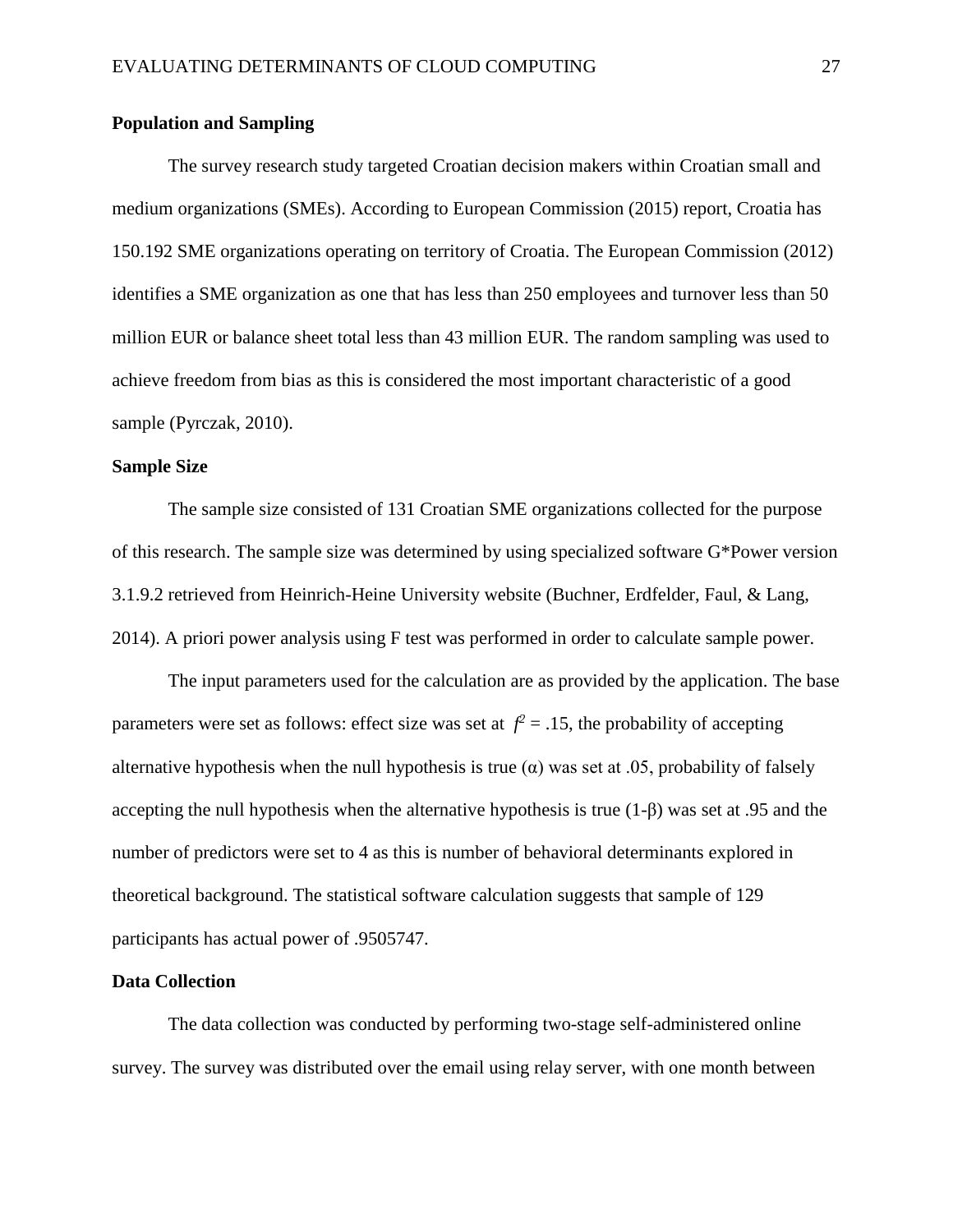first and second survey administration. The survey was hosted on a SurveyMonkey website, which specializes in distribution and gathering of survey information. The first set of population consisted of 2.000 participants with response rate of .02 and the second group consisted of 2.800 participants with response rate of .0325. The database used for population sampling was provided by Metronet telecommunication plc. acquired from the Bisnode company which specializes in business intelligence information distribution (Bisnode, 2015). To assure that a set of population involved in this research study is relevant for this research, all that received the online survey were marked as decision makers within their organizations in Metronet's Customer Relationship Management system (CRM).

As suggested by (Creswell, 2014; Hubbard 2014), in order to overcome systemic error or bias, the random sampling should be applied when targeting the research population. Therefore, the random generator formula in Microsoft Excel was used to determine which of the SME organization was receive the instrument of inquiry. The procedure included entering all available SME organizations containing email address in Microsoft Excel and applying the "=RANDBETWEEN" formula, to determine which organization will receive the email containing the survey. The distribution mail server address istrazivanje@metronet.hr was used to deliver the survey (Eng. research@metronet.hr). The "metronet.hr" domain was used to increase probability of the higher response rate from the participants of the survey. In addition, the access to survey data information was password protected to assure high ethical standards (Creswell, 2014).

#### <span id="page-28-0"></span>**Data Analysis**

The research data was analyzed using IBM SPSS 22 statistical package software and by performing three different statistical procedures (IBM, 2015). However, before performing all of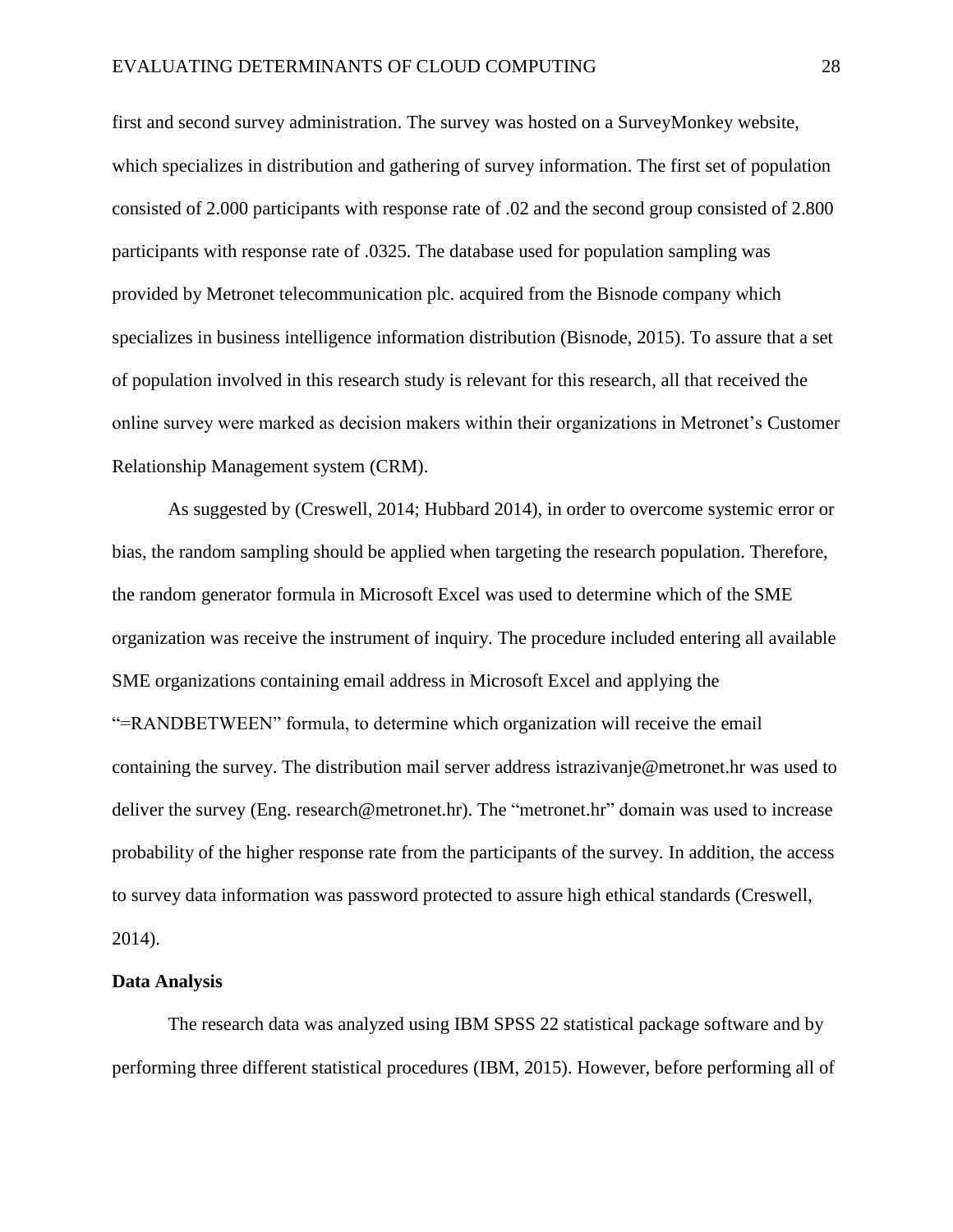the statistical procedures, the data sample collected from the first stage of data collection was used to test instrument reliability and validity by applying Cronbach's alpha test. Following instrument reliability test, the descriptive statistics were used to describe, present and summarize collected data. Second, inferential statistics using linear multiple regression was used to analyze the prediction potential of combined independent variables (performance expectancy (PE), effort expectancy (EE), social influence (SI), and price value (PV) in relation to behavioral intention (BI). Third, measure of correlation (Pearson *r*) was used to analyze strength of relationships between pairs of independent and dependent variable and to test the hypothesis.

According to Vogt (2007), performed statistical procedures are the basis for exploring prediction potential of the dependent variable, when independent variables are unknown. In addition, performed statistical procedures were conducted under parametric data analysis and linear regression assumptions which include that: scale item scores are normally distributed, variables are represented as an interval data, there is a presence in linearity of relationships between variables, there is normality in residual distribution, that data homoscedasticity exists, there is an absence of statistically significant outliers, there is an independence of observations, and that there is an absence of multicollinearity between variables. In order for linear regression to produce statistically valid results, the data must satisfy all these regression analysis assumptions (Field, 2009; Weiner, Schinka, & Velicer, 2012). The data verification was performed during the initial phase of data analysis using different statistical tests performed in IBM SPSS 22 statistical software (IBM, 2015).

The basic assumption for all of the statistical procedures is represented from a fact that Likert-scale results produce interval data required for performing statistical tests. According to Cooper and Schindler (2008), Joshi, Kale, Chandel, and Pal (2015) and Spector (1992) the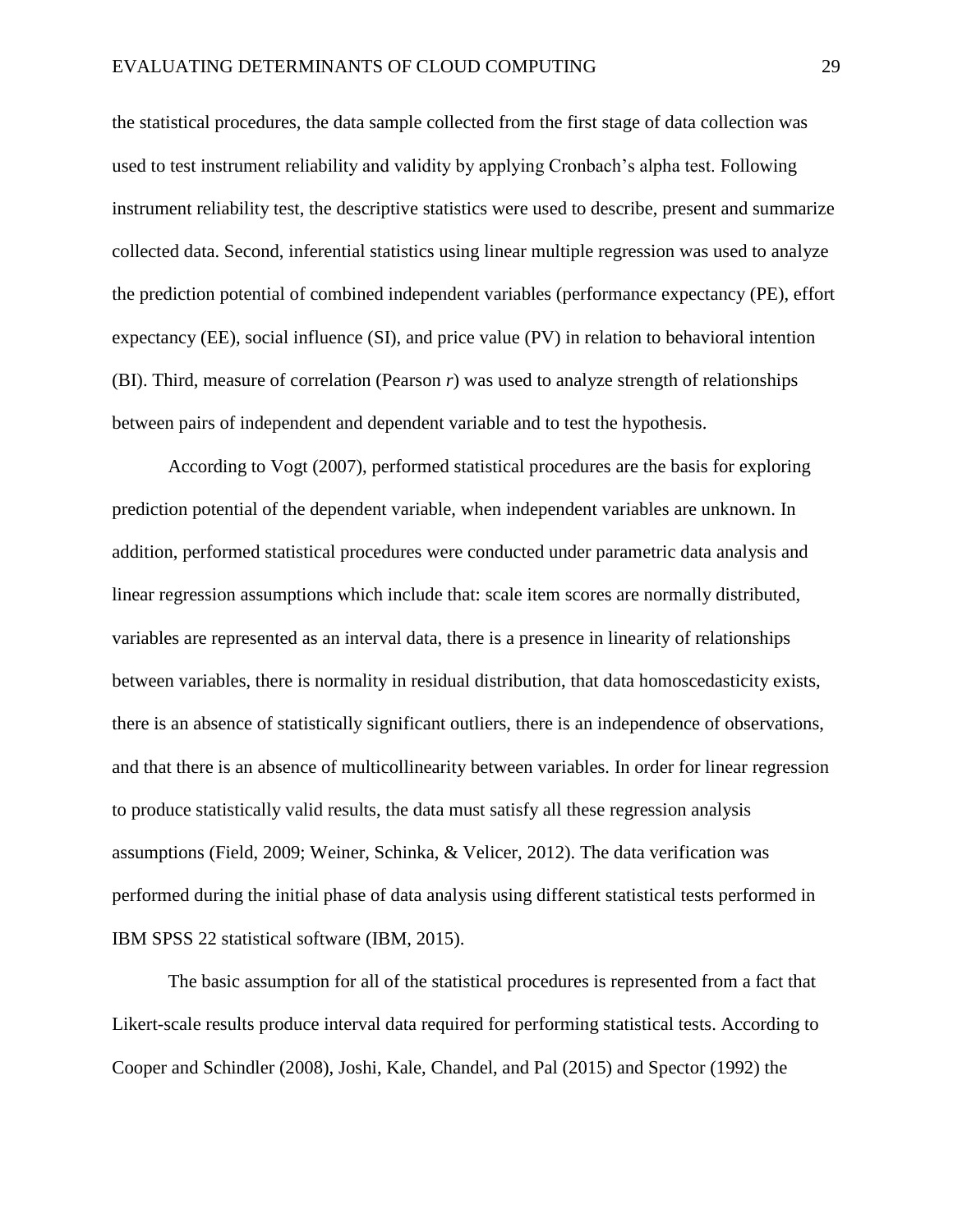Likert-scale items that measure the same variables can be summed up to create new composite metric scale. The researchers also suggest that summed up Likert-scale items, oppose to single Likert-scale items produce interval data appropriate for performing parametric tests such as Pearson *r* correlation test and regression analysis. In addition, according to Joshi et al. (2015) the mean and standard deviation can be used as a measure of central tendency and a measure of dispersion for the research results. However, the researcher Spector (1992) argues that new summated scale must support four characteristics in order to support validity for new composite scale. First, the scale must contain multiple items that describe a single variable. Second, the scale must measure something that can be quantitatively expressed and not just qualitatively. Third, there is no "right" or "wrong" answer and thus multiple choice answers cannot be a part of the instrument of inquiry. Finally, all items used in the scale must represent a statement of their own and not add new information to the previous item. As instrument of inquiry adopted from Venkatesh et al. (2012) supports all four criteria, the results were measured on interval scale.

#### **CHAPTER IV – Results**

#### <span id="page-30-1"></span><span id="page-30-0"></span>**Introduction to the Results**

The results are presented following the order described in data analysis chapter. First, the data was presented determining the instrument of reliability using Cronbach's alpha test. Second, the data was presented determining assumptions required for performing parametric data analysis. The test included review of histograms, Q-Q plots and performing skewness and kurtosis test. Third, the data was presented determining assumptions required for application of linear multiple regression tests. The tests include scatterplots to verify linearity of relationships among variables, P-P plots and histogram to determine normality in residual distribution, plot of z-residuals to determine data homoscedasticity, z scores and Mahalanobis distance tests to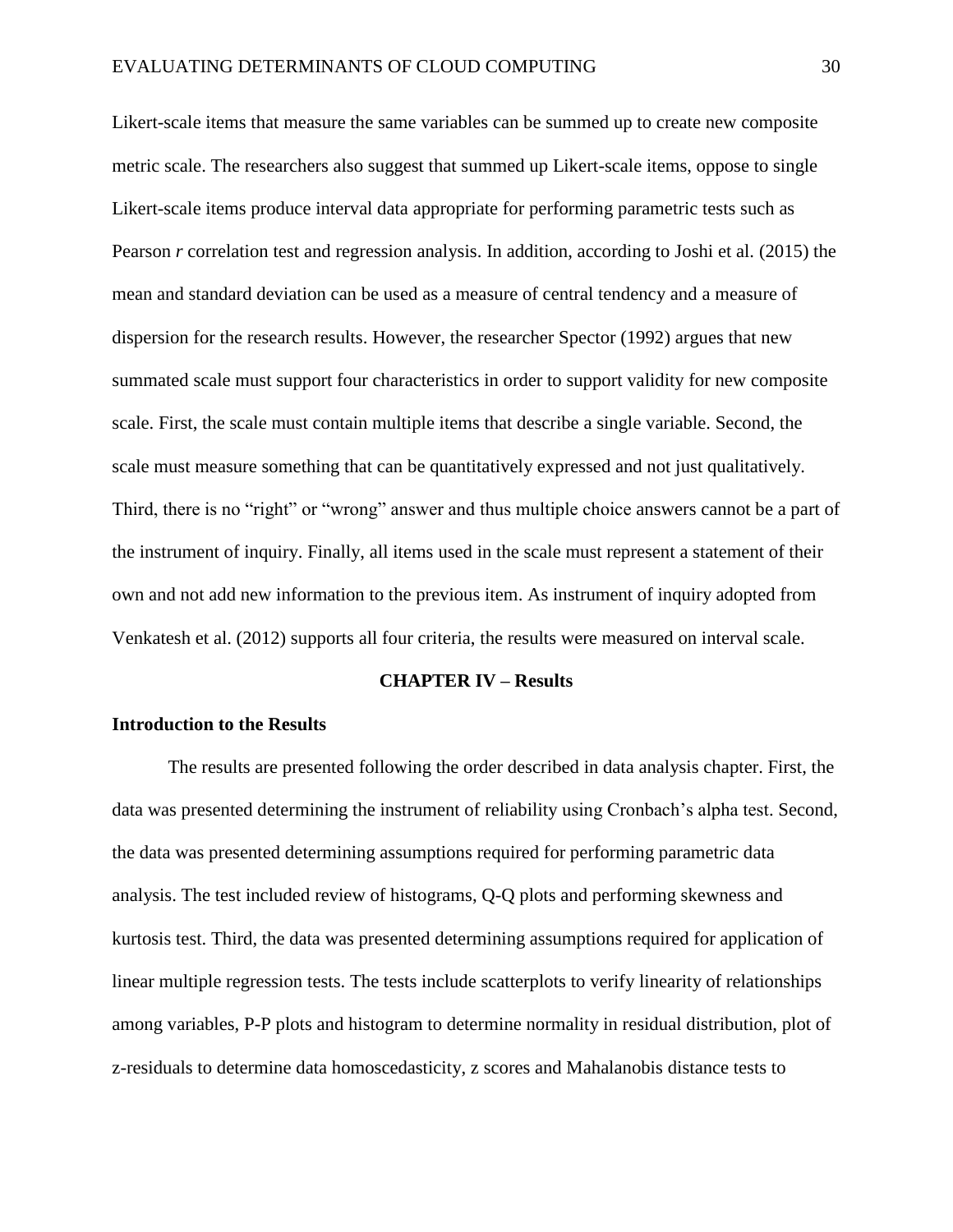determine absence of outliers in univariate and multivariate variables, Durbin-Watson test to determine independence in observation, correlation matrix of all predictor (independent) variables and variance inflation factor (VIF) to determine absence of multicollinearity. Fourth, the demographics was presented and the data was summarized using descriptive statistics (mean and standard deviation). Finally, the data was presented summarizing the results of the hypothesis testing using Pearson *r* to determine strengths of relationships, linear multiple regression to determine prediction potential of summed and linear regression to test individual determinants under investigation.

#### <span id="page-31-0"></span>**Instrument Reliability and Validity**

The reliability and validity used in this research study was performed by applying Cronbach's alpha test on a set of population of 40 respondents acquired during first stage of data collection. The test was performed, producing scores above .70 both for individual scale and for the entire scale.

The reliability coefficients were observed as follows: performance expectancy  $-PE(4)$ items) scored .96, effort expectancy – EE (4 items) scored .92, social influence – SI (4 items) scored .88, price value – PV (3 items) scored .93, behavioral intention – BI (3 items) .96 and all items in the scale (18 items) scored .95.

#### <span id="page-31-1"></span>**Assessing Assumptions for Parametric Data Analysis**

The investigation of normality in data result distribution was conducted in order to satisfy assumptions for performing parametric tests. The investigation performed included visual interpretation of Q-Q plots, histograms and skewness and kurtosis test in order to determine the shape of the distribution. The result of skewness and kurtosis presented in table 1 suggest that the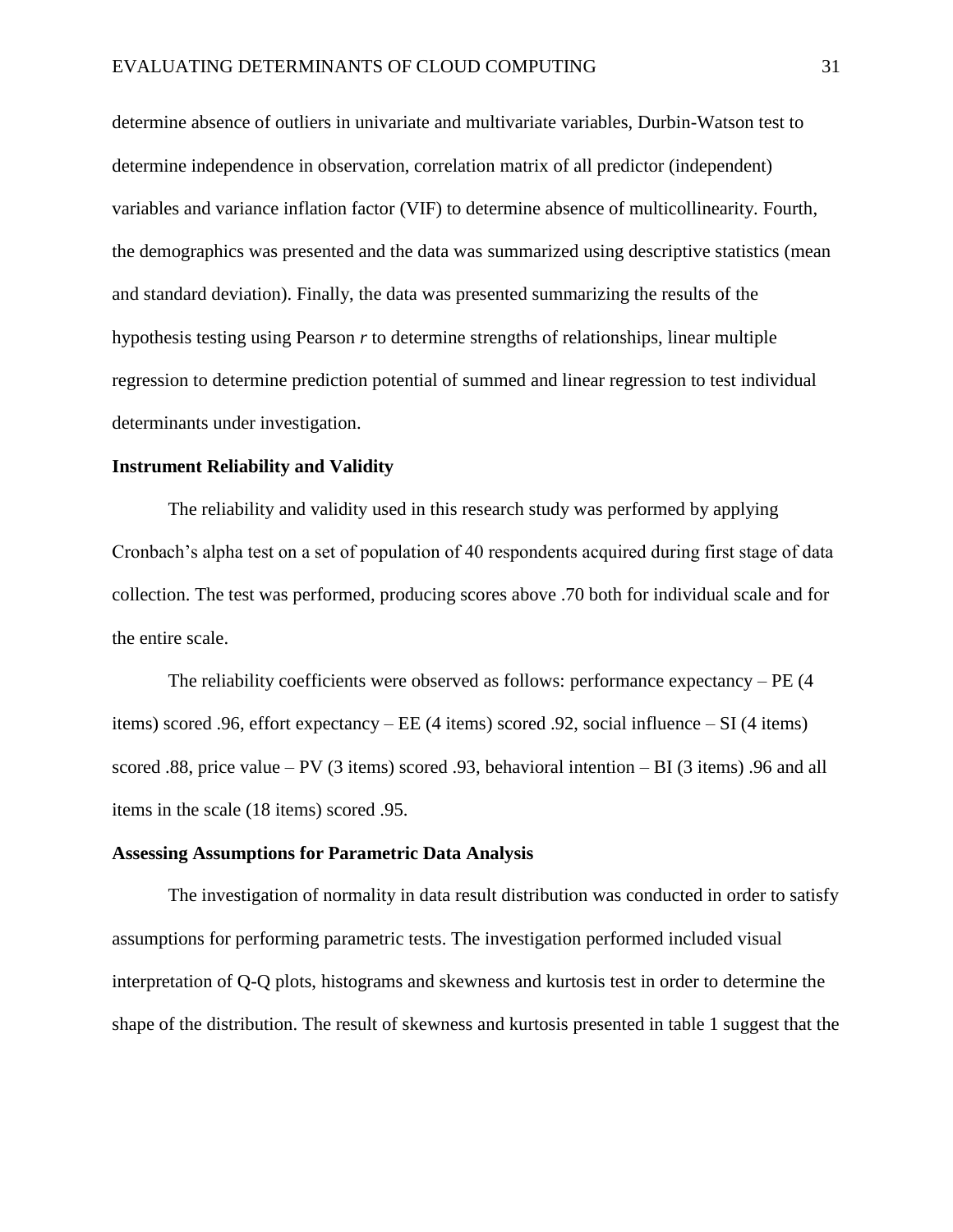data scores for all variables were slightly negatively skewed and deviate from normal

distribution.

#### <span id="page-32-0"></span>Table 1

#### *Skewness and Kurtosis Test*

| Variable                    | N   |                  | <b>Skewness</b> |                  | Kurtosis   |
|-----------------------------|-----|------------------|-----------------|------------------|------------|
|                             |     | <b>Statistic</b> | Std. Error      | <b>Statistic</b> | Std. Error |
| Performance Expectancy      | 131 | $-.629$          | .212            | $-.260$          | .420       |
| <b>Effort Expectancy</b>    | 131 | $-.311$          | .212            | $-.568$          | .420       |
| Social Influence            | 131 | $-.421$          | .212            | $-.105$          | .420       |
| Price Value                 | 131 | $-.337$          | .212            | .097             | .420       |
| <b>Behavioral Intention</b> | 131 | $-.492$          | .212            | $-.607$          | .420       |

*Notes.* The skewness and kurtosis result ranges from -.311 to -.629 on skewness test and .097 to - .607 at kurtosis test.

According to Field (2009) the "rule of thumb" can be applied to interpret the results of skewed data by calculating *z*-scores. It states that if the results of skewness and kurtosis divided by its standard error produce *z*-scores between -1.96 and 1.96 the data can be considered normally distributed. The *z-*scores results for variables under investigation were as follow: performance expectancy (PE) – 2.96, effort expectancy (EE) – 1.46, social influence – 1.98, price value (PV) – 1.58 and behavioral intention (BI) – 2.32. The results for effort expectancy (EE) and price value (PV) indicate normality in data distribution and results in performance expectancy (PE) variable, social influence (SI) and behavioral intention (BI) indicate nonnormality in data distribution. However, according to McDonald (2015), even though results deviate from normality, the parametric test such as analysis of variance (ANOVA) can be used,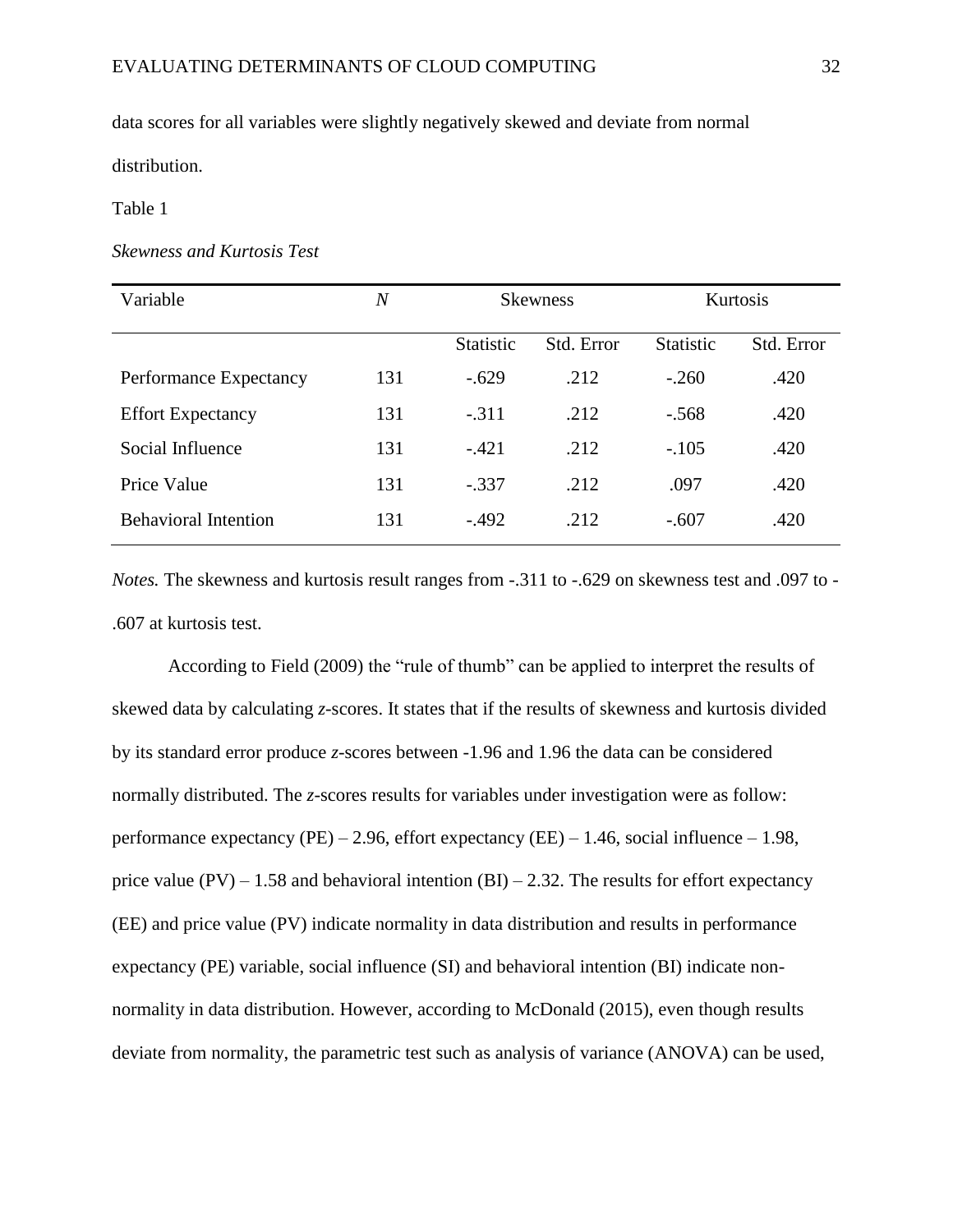as moderate deviation from normal data distribution have negligible effect on validity of the

results. Therefore, the data analysis in this research study was conducted using parametric tests.

#### <span id="page-33-0"></span>**Assessing Assumptions for Multiple Regression Analysis**

The linearity of relationships between predicted (independent) variables (PE, EE, SI and PV) and outcome (depended) variable (BI) was explored using matrix scatterplot chart. According to Figure 3, the data indicates positive linearity between variables.



<span id="page-33-1"></span>*Figure 3.* Matrix scatterplot. This figure shows the level of linearity between independent variable - Performance Expectancy (PE), Effort Expectancy (EE), Social Influence (SI), Price Value (PV) and dependent variable - Behavioral Intention (BI).

The assumption of normality distribution of residuals was tested using P-P plots and histogram. According to Field (2009), the residuals are considered normally distributed when all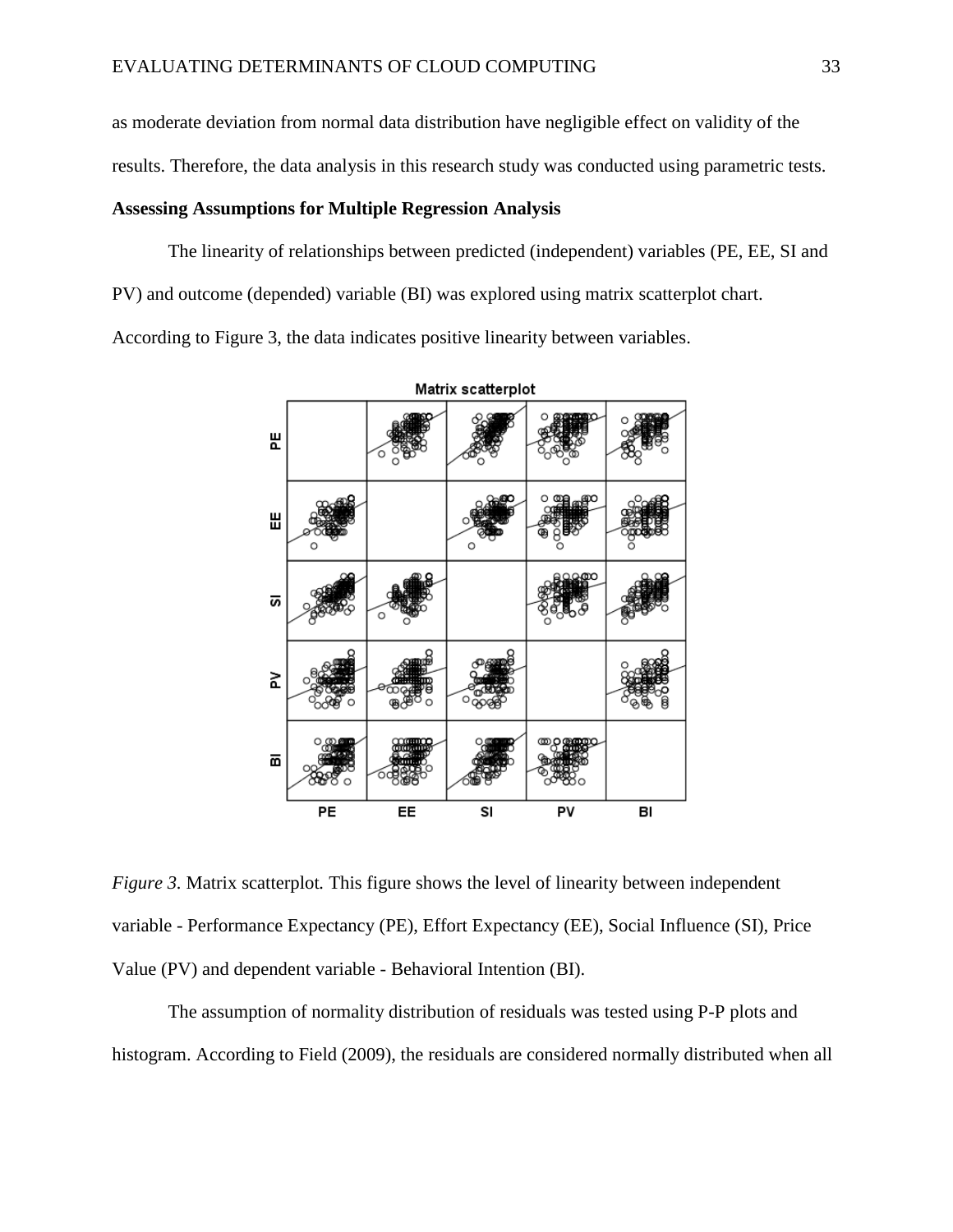points in P-P plot diagram are very close to the ideal linear line. The P-P plot indicated the normality in residuals as it is presented in Figure 4.



Normal P-P Plot of Regression Standardized Residual

<span id="page-34-0"></span>*Figure 4.* P-P plot of residuals in distribution. This figure shows distribution of residuals in linear regression.

In addition, the normality distribution of residuals is present if histogram displayed normal distribution curve (Field, 2009). The histogram indicated the normally distributed residuals as presented in Figure 5.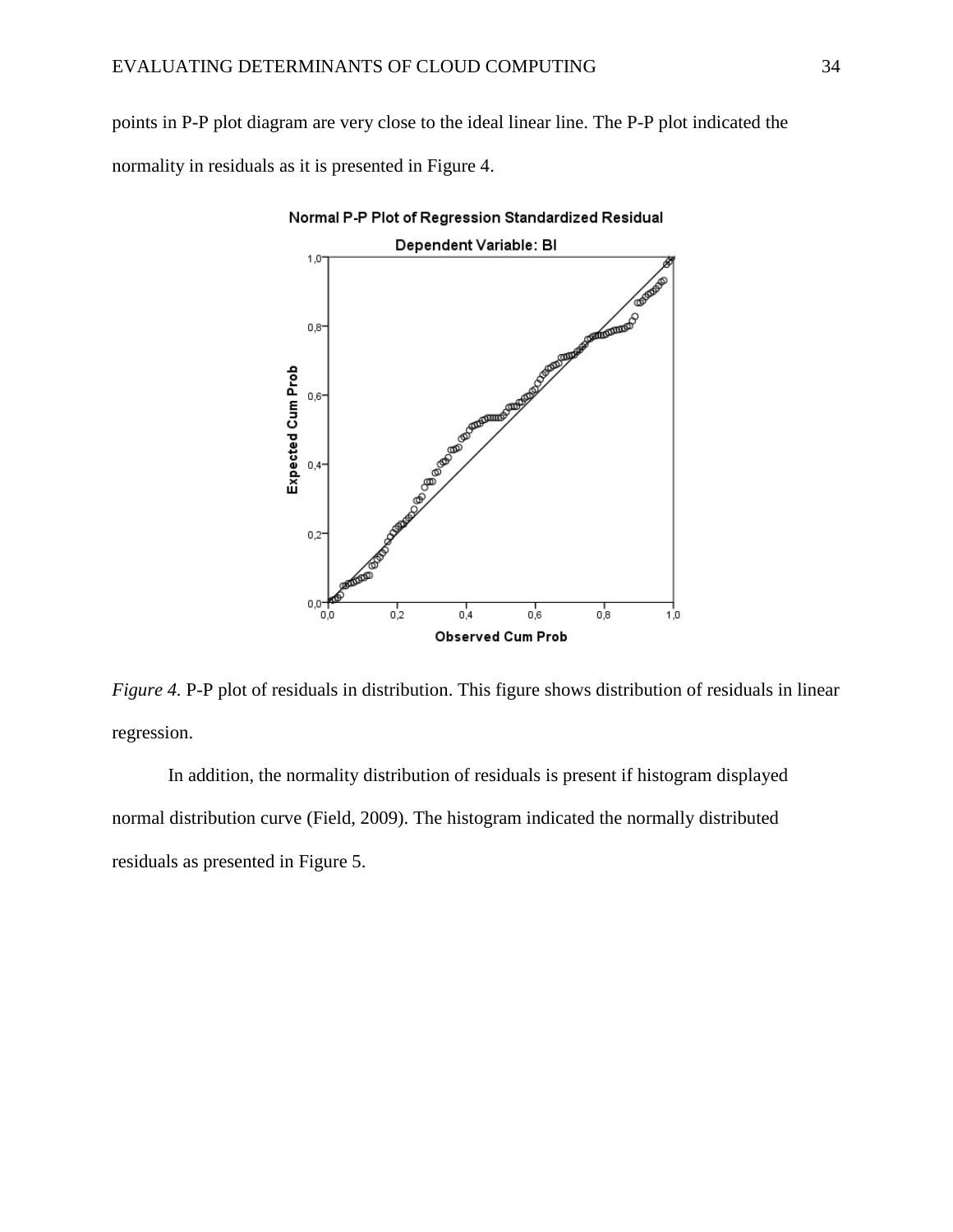

<span id="page-35-0"></span>*Figure 5.* Residual normality test using histogram. This figure shows distribution of residuals in linear regression.

The assumption of data homoscedasticity was tested using plot of z-residuals. According to Field (2009), the data points variance have to be spread randomly around zero and avoid either positive or negative funnel shape patterns. The plot in Figure 6 of z-residuals indicated existence of data homoscedasticity.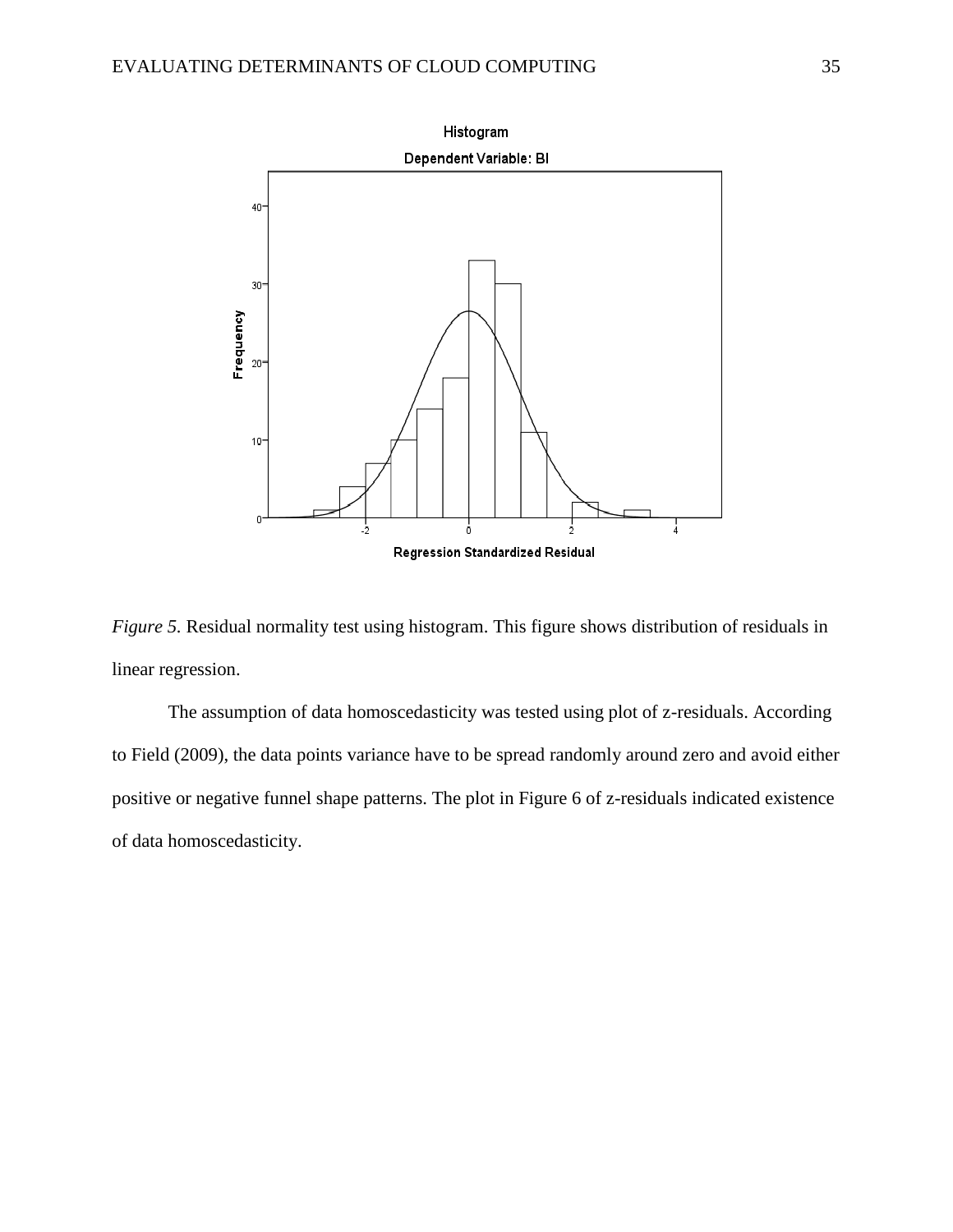

<span id="page-36-0"></span>*Figure 6.* The plot of z-residuals. This figure shows the data points spread attained from the research results.

The assumption of absence of outliers was determined by performing *z*-scores analysis for detecting univariate variables (observed value for a single independent variable), and Mahalanobis distance for multivariate variables (observed value for all independent variables combined). According to Weiner et al. (2012), the existence of outliers can be excluded if *z*scores are between values of -3.0 and 3.0, if the sample size is larger than 80 and if the data is measured on interval or ordinal scale. The *z*-scores test indicated the absence of univariate outliers as presented in Table 2.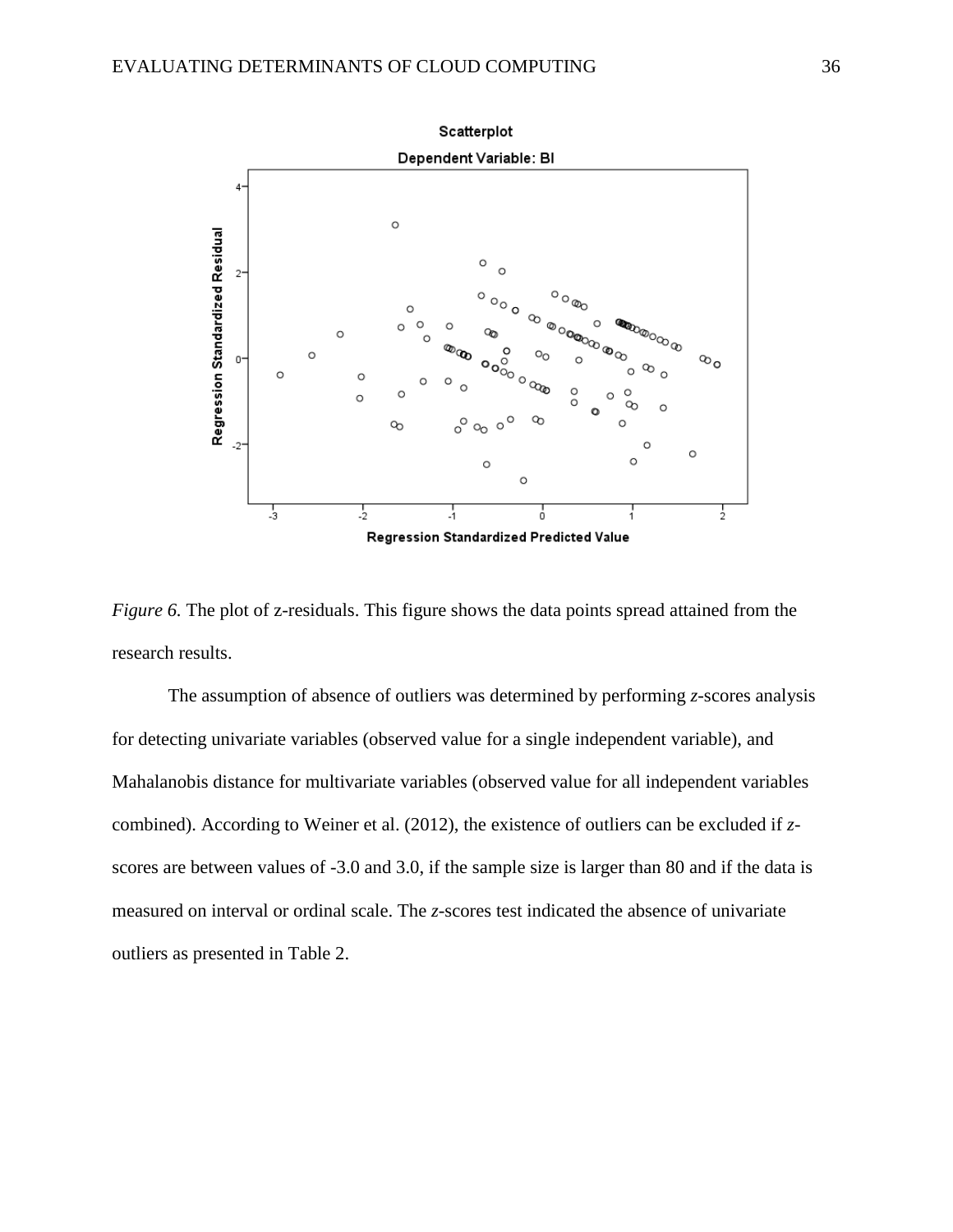#### <span id="page-37-0"></span>Table 2

| Variable                    | N   | Minimum $z$ -score | Maximum z-score |
|-----------------------------|-----|--------------------|-----------------|
| Performance Expectancy      | 131 | $-2.96$            | 1.20            |
| <b>Effort Expectancy</b>    | 131 | $-2.81$            | 1.67            |
| Social Influence            | 131 | $-2.95$            | 1.71            |
| Price Value                 | 131 | $-2.44$            | 2.27            |
| <b>Behavioral Intention</b> | 131 | $-2.26$            | 1.20            |

*Notes. Z-scores* range from -2.96 to 2.27.

The data was also tested for existence of multivariate outliers in observed data. According to Weiner et al. (2012), the multivariate outliers can be detected by measuring the distance of data points from the calculated centroid or performing Mahalanobis distance test. The cases that have Mahalanobis distances with probability value less than .001 are to be considered as multivariate outliers (Weiner et al., 2012). The observed values resulted with minimum value of Mahalanobis distance  $D^2$  with probability  $p > .005$ , and therefore indicated absence of multivariate outliers.

The assumption for independence of the observation was conducted by performing Durbin-Watson test. According to Field (2009), the Durbin-Watson values ranging between 1 and 3, ideally leaning towards 2, indicate that the residuals are uncorrelated. The results observed show value of 1.83 and therefore indicated independence of the observation.

The assumption of absence of multicollinearity among independent variables was explored performing correlation on all independent (predictor) variables and measuring variance inflation factor (VIF). The observed VIF factors for predictor variables ranged from 1.15 to 2.06.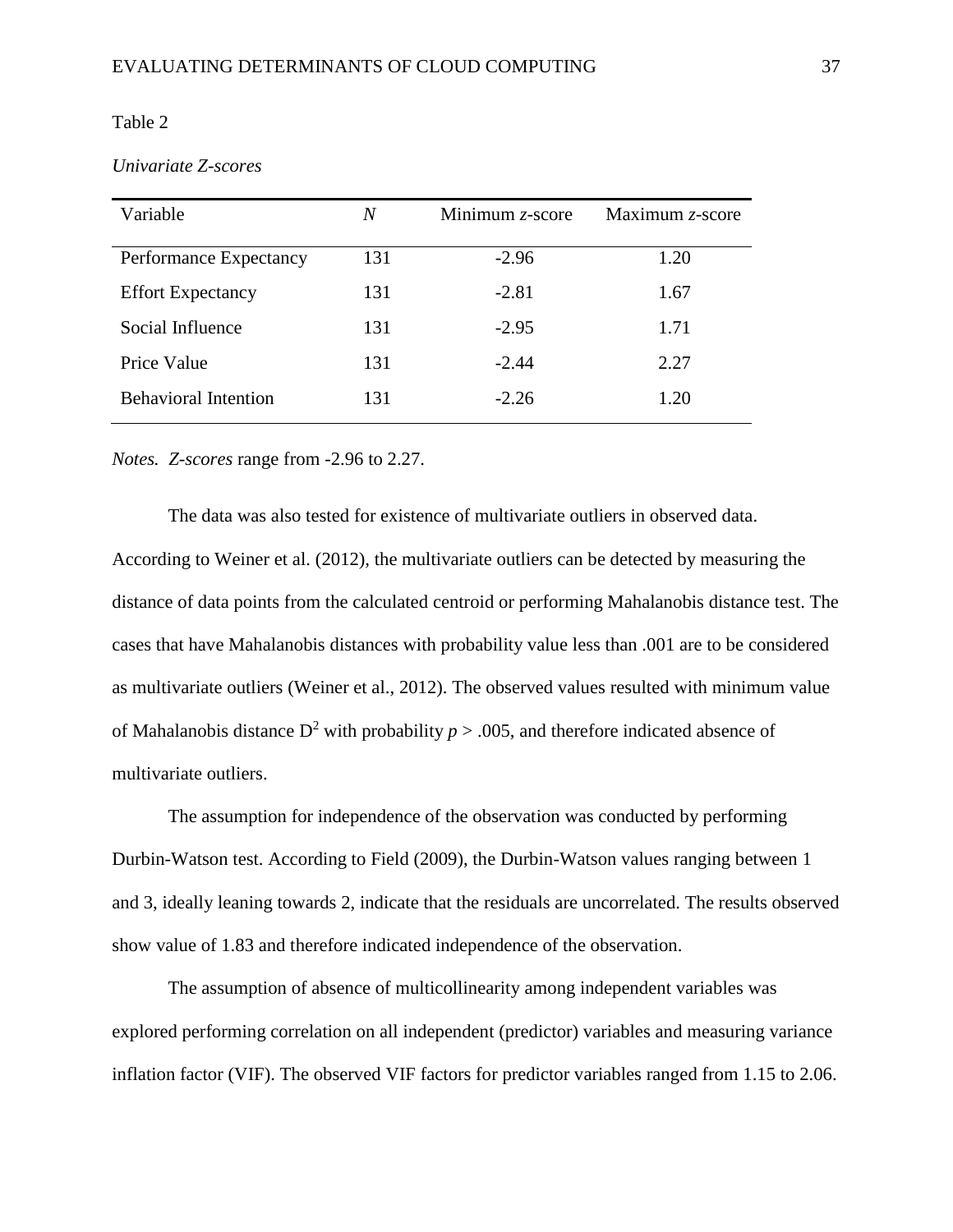According to Field (2009), the predictor variables are highly correlated if reported value is above .90 and if the largest reported variance inflation factor (VIF) is above 10. The correlation values summarized in table 3 and VIF factor bellow 10 indicated absence of multicollinearity.

<span id="page-38-1"></span>Table 3

|           | PE  | EE  | <b>SI</b> | PV |  |
|-----------|-----|-----|-----------|----|--|
| PE        |     |     |           |    |  |
| EE        | .53 | 1   |           |    |  |
| <b>SI</b> | .67 | .45 | 1         |    |  |
| PV        | .39 | .28 | .32       |    |  |

*Correlation Matrix of Independent Variables*

*Notes.* Correlation is significant at the 0.01 level (2-tailed). PE – Performance Expectancy, EE – Effort Expectancy, SI – Social Influence, PV – Price Value.

#### <span id="page-38-0"></span>**Demographics Data**

Collected demographic data were represented by four factors including gender, age group of the participants', participants' total years of experience with using or recommending cloud computing technology, and the organization's size based on number of employees. Of the 131 participants in the research study,  $80.2\%$  ( $N = 105$ ) were male and 19.8% ( $N = 26$ ) were female. In terms of age, 9.2% ( $N = 12$ ) of participants were in the group of  $21 - 29$  years old, 37.4% ( $N =$ 49) were in the group of  $30 - 39$  years old,  $35.1\%$  ( $N = 46$ ) were in the group from  $40 - 49$  years old, and 11.5% ( $N = 15$ ) were in the group of 50 – 59 years old, 6.9% ( $N = 9$ ) were in the group more than 60 years old. Demographic data related to the total years of experience that participants had working with cloud computing resulted in the following:  $34.4\%$  ( $N = 45$ ) reported having less than 1 year of experience, 19.8% ( $N = 26$ ) reported having  $1 - 2$  years of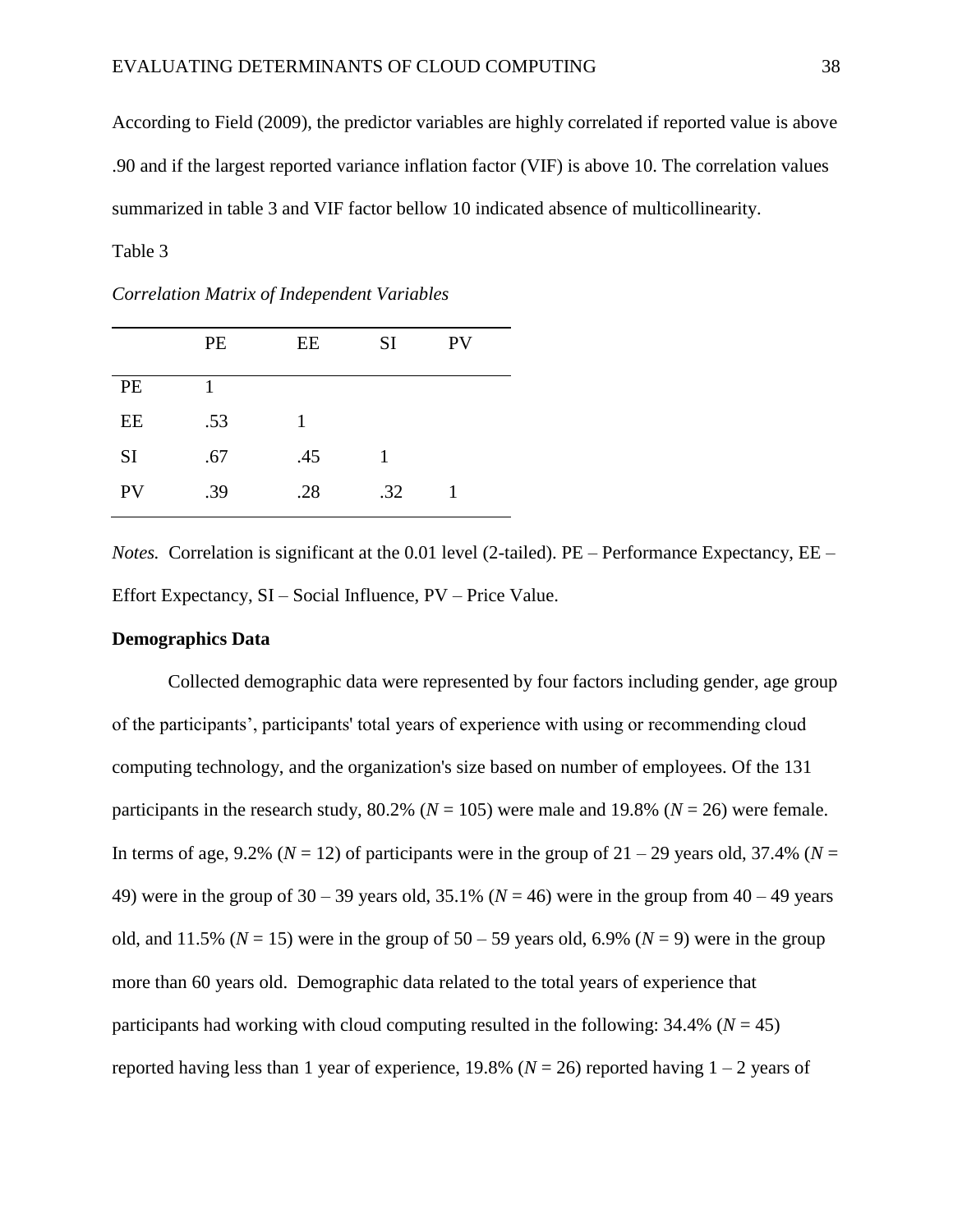experience,  $21.4\%$  ( $N = 28$ ) reported having  $3 - 4$  years of experience, and  $24.4\%$  ( $N = 32$ ) reported having over 5 years of experience. In relation to the size of the organizations based on employee count,  $48.1\%$  of participants ( $N = 63$ ) reported working in organizations 10 and less employees, 27.5% ( $N = 36$ ) worked in organizations with  $11 - 30$  employees, 9.9% ( $N = 13$ ) worked in organizations with  $31 - 50$  employees,  $3.8\%$  ( $N = 5$ ) worked in organizations with 51  $-100$  employees, 3,8% ( $N=5$ ) worked in organizations with 101 - 150 employees, 1.5% ( $N=2$ ) worked in organizations with  $151 - 200$  employees, and  $5.3\%$  ( $N = 7$ ) worked in organization with  $201 - 250$  employees.

#### <span id="page-39-0"></span>**Descriptive Statistics**

The summary of descriptive statistics uses mean as a measure of central tendency and standard deviation as measure of dispersion to present the findings. The results suggested that participants scored highest results on items related to effort expectancy – EE ( $N = 131$ ,  $M = 5.41$ ,  $SD = .94$ ), and lowest on price value – PV ( $N = 131$ ,  $M = 4.26$ ,  $SD = 1.20$ ). In other areas, the results are as follows: performance expectancy – PE  $(N = 131, M = 5.26, SD = 1.43)$ , social influence – SI ( $N = 131$ ,  $M = 4.79$ ,  $SD = 1.28$ ) and behavioral intention – BI ( $N = 131$ ,  $M = 4.92$ ,  $SD = 1.72$ ).

#### <span id="page-39-1"></span>**Multiple Regression and Correlation Analysis**

The multiple regression analysis was performed to test how combined independent variables (performance expectancy – PE, effort expectancy – EE, social influence – SI and price value  $- PV$ ) influences dependent variable (behavioral intention  $- BI$ ). In addition, the regression results were used to explore amount of variance and prediction level of combined and single variables in relation to outcome variable. The multiple linear regression was performed by applying "Enter" method in IBM SPSS 22, which forces all predictors into calculation even if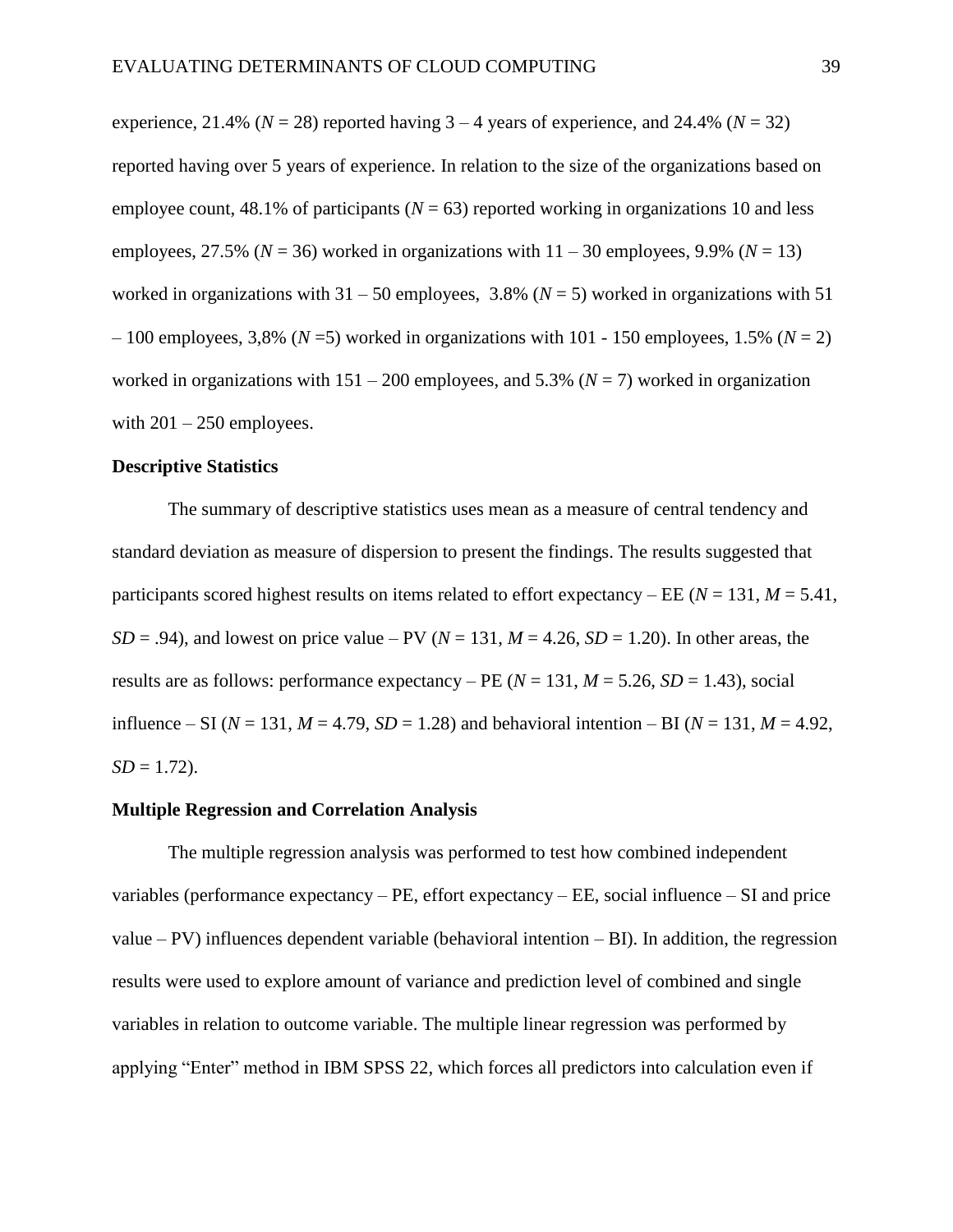they do not statistically contribute to the prediction model (Field, 2009; IBM, 2015). In addition, multiple linear regression was used to test the hypothesis  $H<sub>0</sub>1$ . The summary of the results obtained are presented in table 4.

<span id="page-40-0"></span>Table 4

*Multiple Linear Regression Results*

|           | $\boldsymbol{R}$ | $R^2$ | $R^2$ Adjusted $B$ |     |     | t    | p    |
|-----------|------------------|-------|--------------------|-----|-----|------|------|
| PE        | .67              | .46   | .44                | .30 | .33 | 3.46 | .001 |
| EE        |                  |       |                    | .08 | .05 | .74  | .457 |
| <b>SI</b> |                  |       |                    | .30 | .30 | 3.38 | .001 |
| PV        |                  |       |                    | .18 | .12 | 1.79 | .075 |
|           |                  |       |                    |     |     |      |      |

*Notes.* PE – Performance Expectancy, EE – Effort Expectancy, SI – Social Influence, PV – Price Value, *R* – multiple correlation,  $R^2$  – multiple correlation squared,  $R^2$ <sub>*Adjusted*</sub> – multiple correlation squared adjusted,  $B$  – unstandardized beta coefficient,  $\beta$  – standardized beta coefficient,  $t$  – t statistics coefficient,  $p$  – probability.

The Pearson *r* correlation and linear regression analysis was used to determine the level of associations and strength between pairs of independent and dependent variables under investigation. In addition, the correlation was used to test the hypotheses  $H<sub>0</sub>2$ ,  $H<sub>0</sub>3$ ,  $H<sub>0</sub>4$  and  $H<sub>0</sub>5$ . The results of the Pearson correlation tests are presented and summarized in table 5.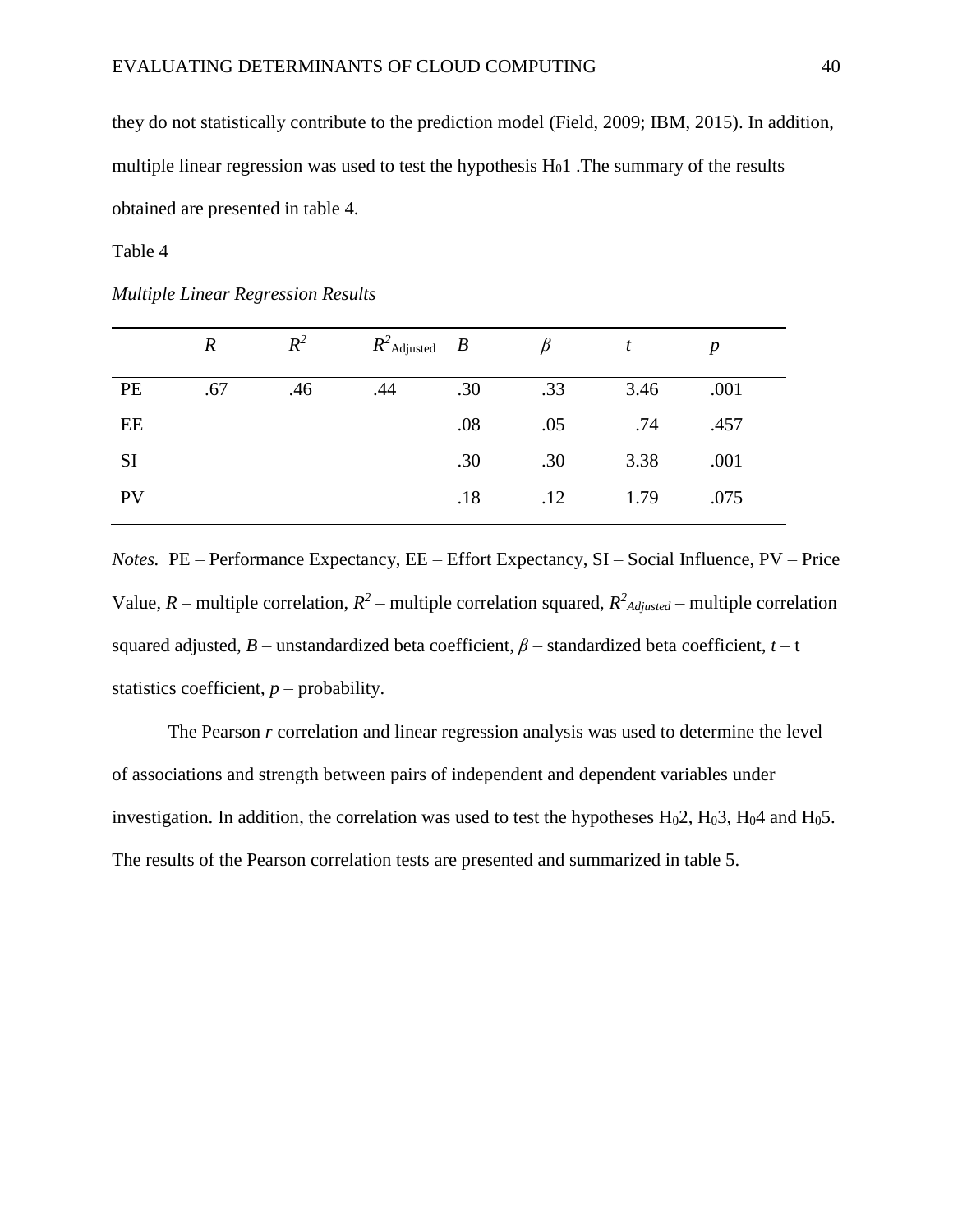<span id="page-41-0"></span>Table 5

*Pearson r Correlation Results*

|           | BI  | <b>PE</b> | EE  | <b>SI</b> | <b>PV</b> |
|-----------|-----|-----------|-----|-----------|-----------|
| BI        | 1   |           |     |           |           |
| PE        | .61 | 1         |     |           |           |
| EE        | .41 | .53       |     |           |           |
| <b>SI</b> | .59 | .67       | .45 | 1         |           |
| <b>PV</b> | .37 | .39       | .28 | .32       |           |

*Notes.* Correlation is significant at the 0.01 level (2-tailed). BI – Behavioral Intention, PE – Performance Expectancy, EE – Effort Expectancy, SI – Social Influence, PV – Price Value.

The results of the linear regression tests between single independent variables and dependent variables are presented and summarized in table 6.

<span id="page-41-1"></span>Table 6

|           | $\boldsymbol{R}$ | $R^2$ | $R^2$ Adjusted $B$ |     | B   |      | $\boldsymbol{p}$ |
|-----------|------------------|-------|--------------------|-----|-----|------|------------------|
| PE        | .61              | .38   | .37                | .55 | .61 | 8.94 | .000             |
| EE        | .41              | .16   | .16                | .56 | .41 | 5.12 | .000             |
| SI        | .59              | .35   | .35                | .60 | .59 | 8.43 | .000             |
| <b>PV</b> | .37              | .14   | .13                | .54 | .37 | 4.61 | .000             |

*Linear Regression Results*

*Notes.* PE – Performance Expectancy, EE – Effort Expectancy, SI – Social Influence, PV – Price Value,  $R$  – multiple correlation,  $R^2$  – multiple correlation squared,  $R^2$ <sub>*Adjusted*</sub> – multiple correlation squared adjusted,  $B$  – unstandardized beta coefficient,  $\beta$  – standardized beta coefficient,  $t$  – t statistics coefficient,  $p$  – probability.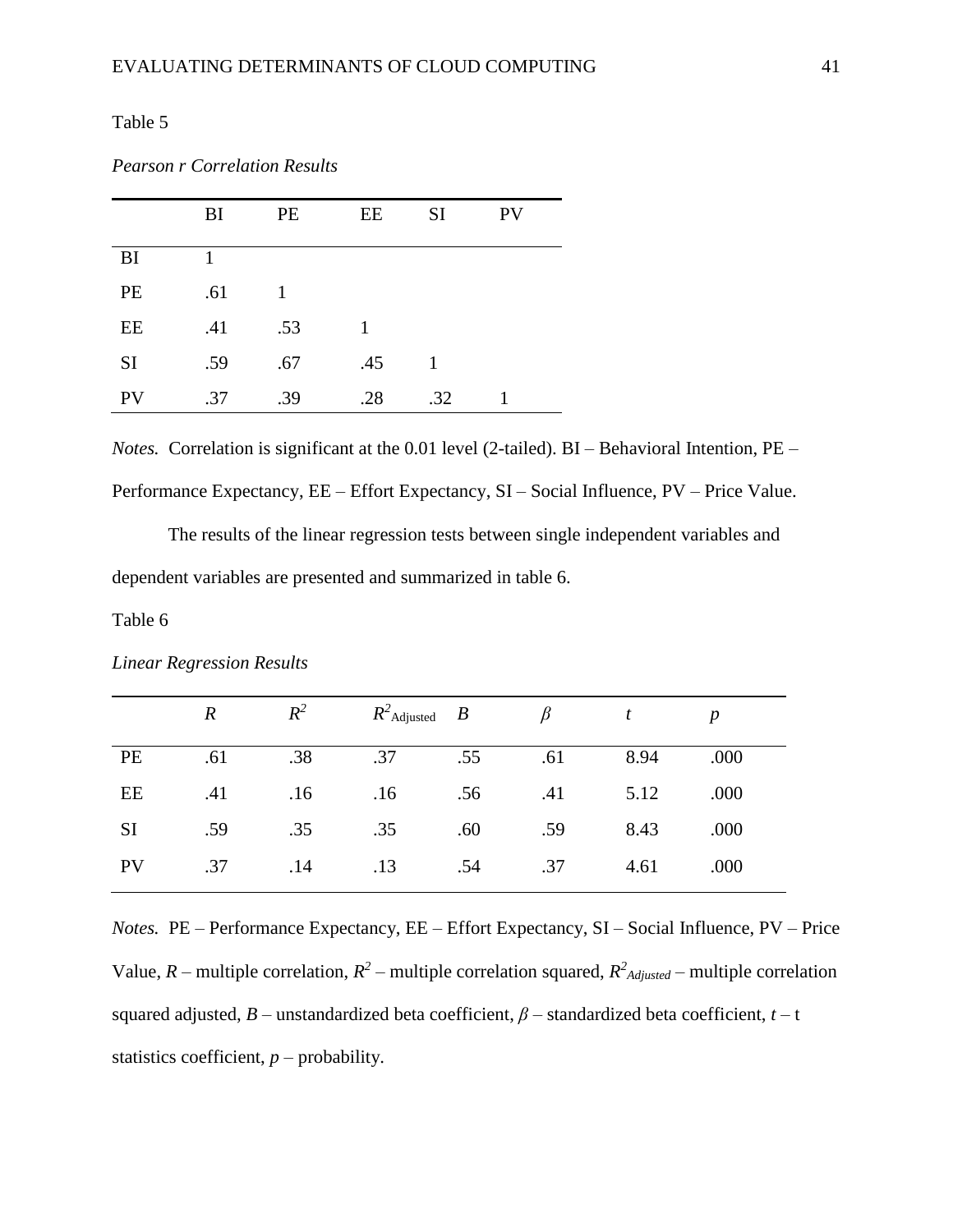#### <span id="page-42-0"></span>**Hypothesis Testing**

H01 - Performance expectancy, effort expectancy, social influence and price value are not statistically significant determinants of behavioral intention of cloud computing acceptance within Croatian SME organizations.

Ha1 - Performance expectancy, effort expectancy, social influence and price value are statistically significant determinants of behavioral intention of cloud computing acceptance within Croatian SME organizations.

The multiple regression model using the enter method indicated that performance expectancy, effort expectancy, social influence and price value can explain 46% of the variance in behavioral intention ( $R^2 = .46$ ,  $F(4, 126) = 26.792$ ,  $p < .000$ ). The data analysis also indicated that performance expectancy significantly contributes to predicting behavioral intention ( $\beta$  = .33,  $t = 3.46$ ,  $p < .001$ ), and so did the social influence ( $\beta = .30$ ,  $t = 3.38$ ,  $p < .001$ ). However, effort expectancy had no statistically significant contribution to the model in predicting behavioral intention (*β* = .05, *t* = .74, *p* < .45) and neither did the price value (*β* = .12, *t* = 1.79, *p* < .07). Overall, the models prediction was statistically significant in predicting behavioral intention of Croatian SME organizations to accept the cloud computing technologies. Accordingly, the null hypothesis,  $H_01$ , was rejected and the alternative hypothesis,  $H_a1$ , was accepted.

H02 - Performance expectancy is not statistically significant determinant of behavioral intention of cloud computing acceptance within Croatian SME organizations.

Ha2 - Performance expectancy is statistically significant determinant of behavioral intention of cloud computing acceptance within Croatian SME organizations.

The hypothesis evaluation was performed using Pearson *r* and linear regression analysis. The Pearson's *r* correlation revealed a statistically significant positive correlation between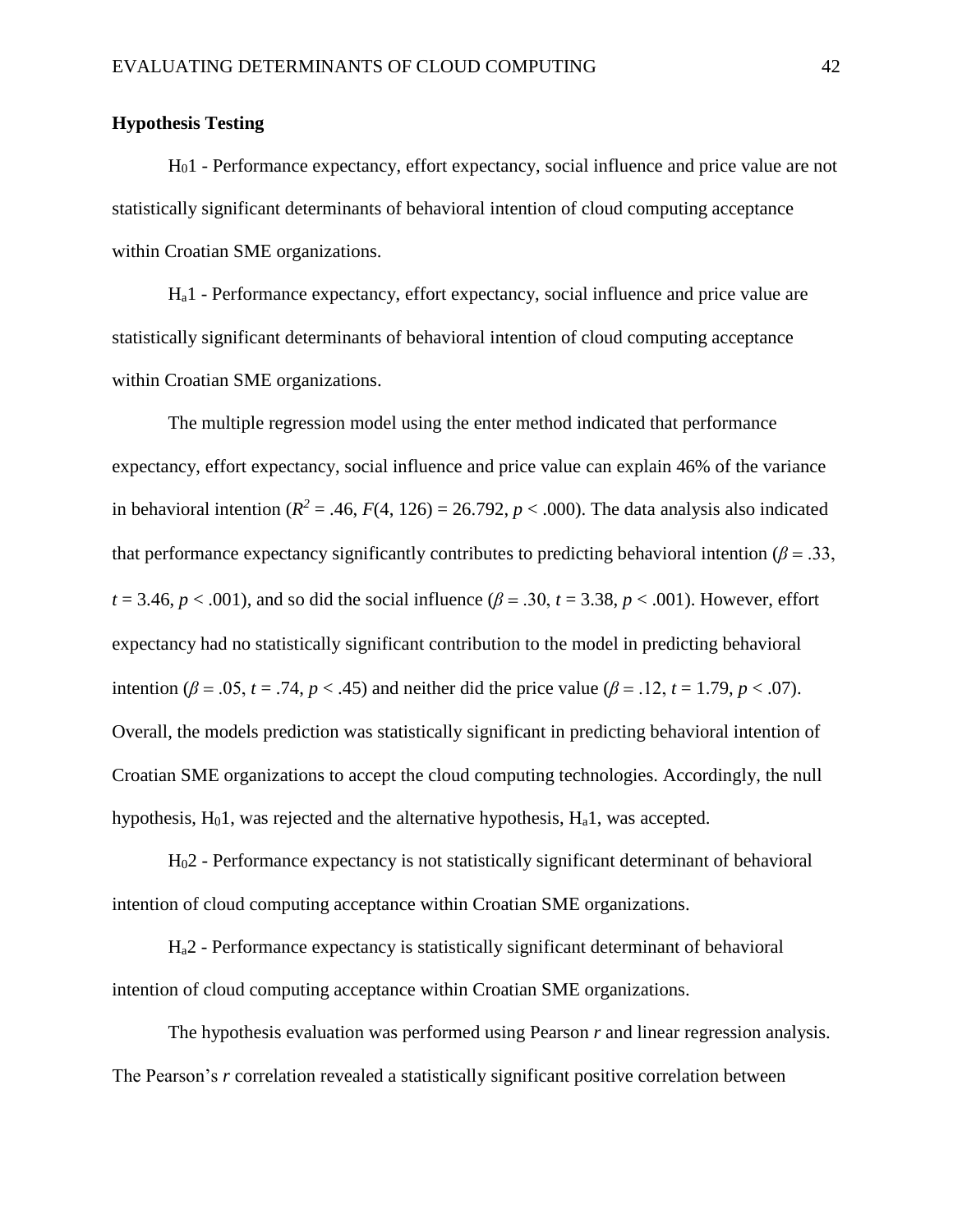performance expectancy and behavioral intention:  $r(131) = .61$ ,  $p < .000$ , indicating that if the scores of performance expectancy raise, so do the scores of behavioral intention. The data analysis also indicated that performance expectancy significantly contributes to the prediction of behavioral intention of Croatian SME organizations to accept cloud computing technology  $(\beta = .61, t = 8.94, p < .000)$ . In addition, the linear regression model revealed that performance expectancy was capable of explaining 38% of the variance in behavioral intention ( $R^2 = .38$ ,  $F(1)$ ,  $129$ ) = 79.945,  $p < .000$ ). Overall, the model indicated that performance expectancy is statistically significant determinant of behavioral intention of Croatian SME organizations to accept cloud computing technologies. Accordingly, the null hypothesis,  $H<sub>0</sub>2$ , was rejected and the alternative hypothesis,  $H_a2$ , was accepted.

H03 – Effort expectancy is not statistically significant determinant of behavioral intention of cloud computing acceptance within Croatian SME organizations.

Ha3 – Effort expectancy is statistically significant determinant of behavioral intention of cloud computing acceptance within Croatian SME organizations.

The hypothesis evaluation was performed using Pearson *r* and linear regression analysis. The Pearson's *r* correlation revealed a statistically significant positive correlation between effort expectancy and behavioral intention:  $r(131) = .41$ ,  $p < .000$ , indicating that if the scores of effort expectancy raise, so do the scores of behavioral intention. The data analysis also indicated that effort expectancy significantly contributes to the prediction of behavioral intention of Croatian SME organizations to accept cloud computing technology ( $\beta$  = .41,  $t$  = 5.12,  $p$  < .000). In addition, the linear regression model revealed that effort expectancy was capable of explaining 16% of the variance in behavioral intention ( $R^2 = .16$ ,  $F(1, 129) = 26.209$ ,  $p < .000$ ). Overall, the model indicated that effort expectancy is statistically significant determinant of behavioral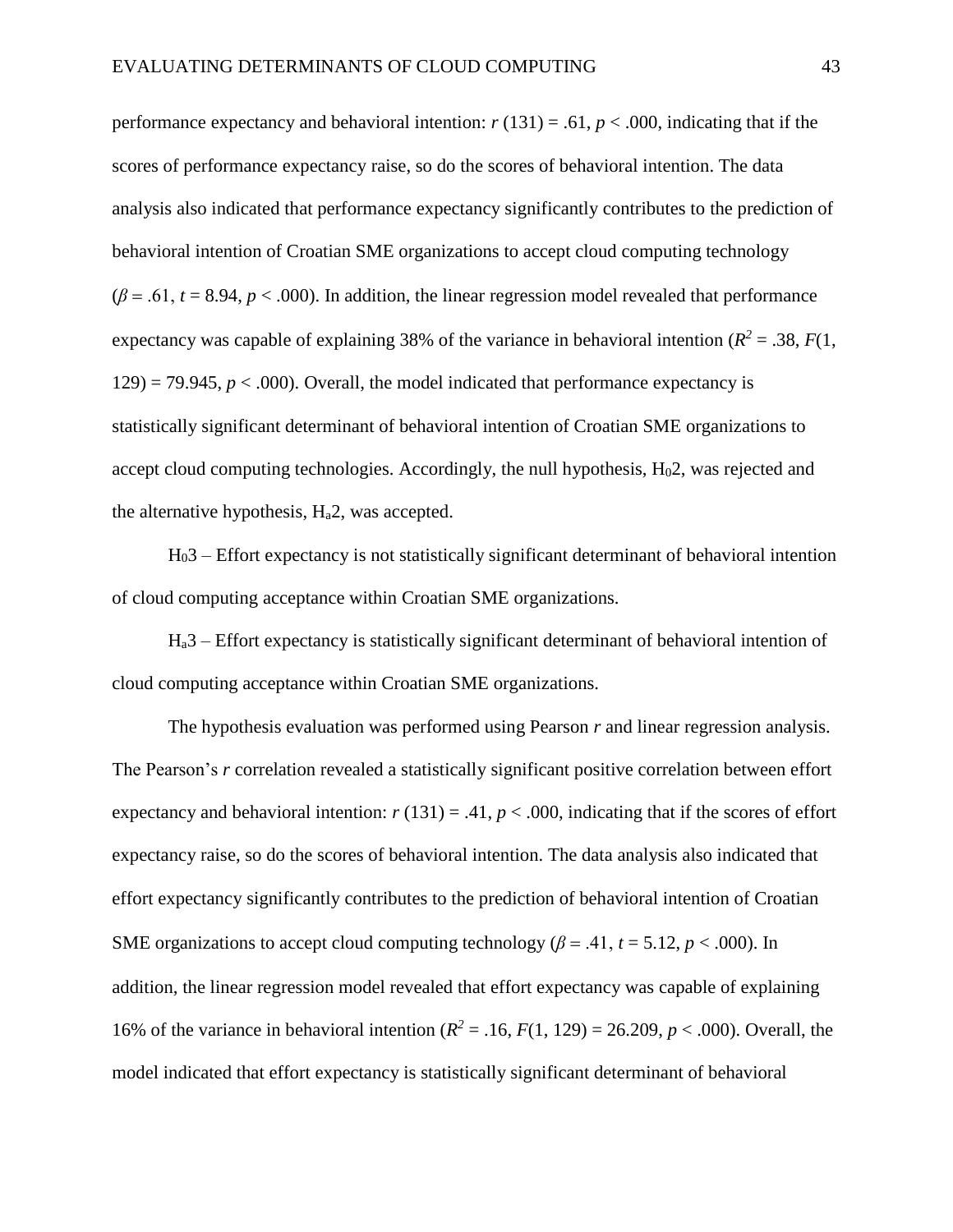intention of Croatian SME organizations to accept cloud computing technologies. Accordingly, the null hypothesis,  $H_03$ , was rejected and the alternative hypothesis,  $H_a3$ , was accepted.

 $H<sub>0</sub>4$  – Social influence is not statistically significant determinant of behavioral intention of cloud computing acceptance within Croatian SME organizations.

Ha4 – Social influence is statistically significant determinant of behavioral intention of cloud computing acceptance within Croatian SME organizations.

The hypothesis evaluation was performed using Pearson *r* and linear regression analysis. The Pearson's *r* correlation revealed a statistically significant positive correlation between social influence and behavioral intention:  $r(131) = .59$ ,  $p < .000$ , indicating that if the scores of social influence raise, so do the scores of behavioral intention. The data analysis also indicated that social influence significantly contributes to the prediction of behavioral intention of Croatian SME organizations to accept cloud computing technology ( $\beta$  = .59,  $t$  = 8.43,  $p$  < .000). In addition, the linear regression model revealed that social influence was capable of explaining 35% of the variance in behavioral intention ( $R^2 = .35$ ,  $F(1, 129) = 71.065$ ,  $p < .000$ ). Overall, the model indicated that social influence is statistically significant determinant of behavioral intention of Croatian SME organizations to accept cloud computing technologies. Accordingly, the null hypothesis,  $H_04$ , was rejected and the alternative hypothesis,  $H_a4$ , was accepted.

H05 – Price Value is not statistically significant determinant of behavioral intention of cloud computing acceptance within Croatian SME organizations.

Ha5 – Price Value is statistically significant determinant of behavioral intention of cloud computing acceptance within Croatian SME organizations.

The hypothesis evaluation was performed using Pearson *r* and linear regression analysis. The Pearson's *r* correlation revealed a statistically significant positive correlation between price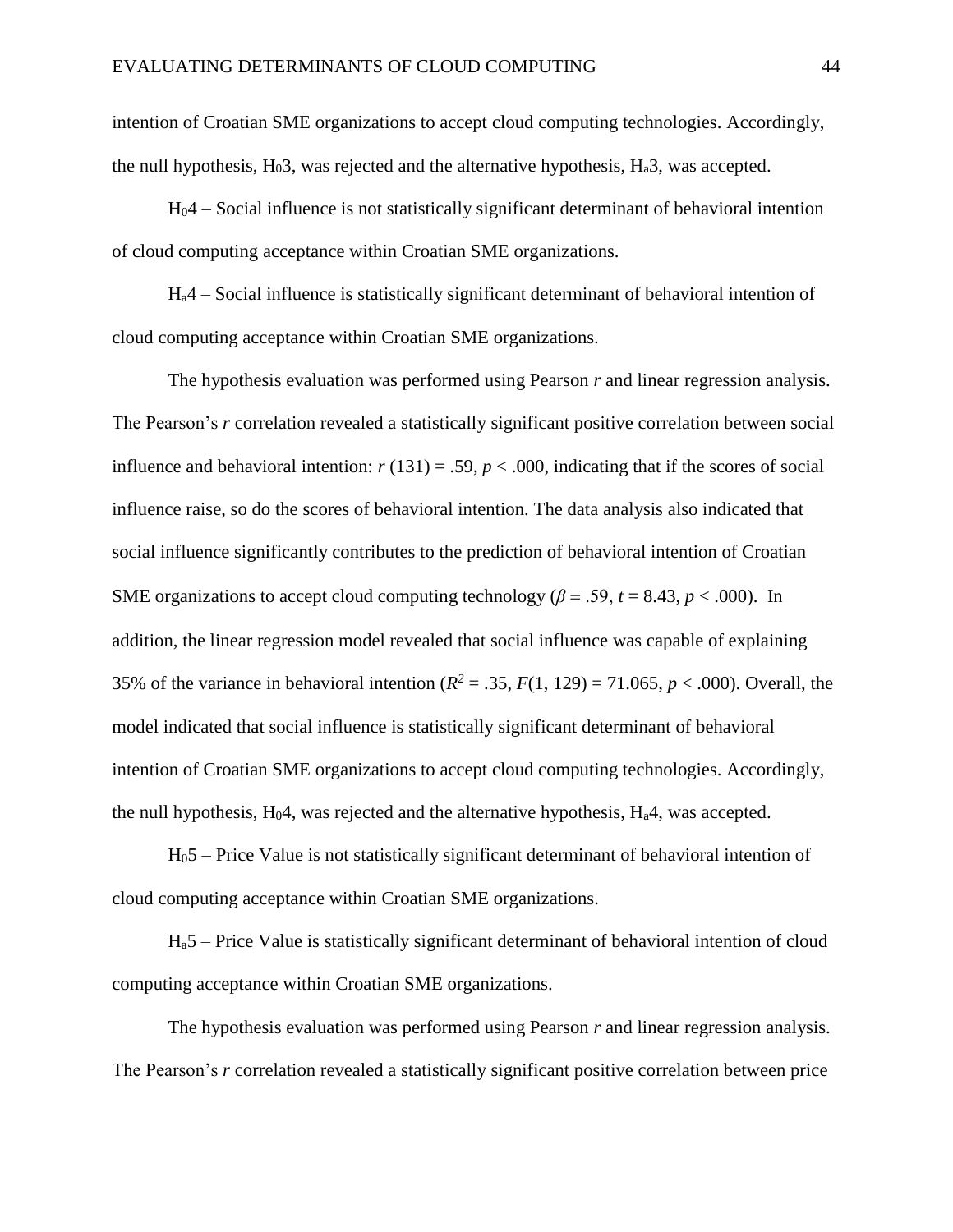value and behavioral intention:  $r(131) = .37$ ,  $p < .000$ , indicating that if the scores of price value raise, so do the scores of behavioral intention. The data analysis also indicated that price value significantly contributes to the prediction of behavioral intention of Croatian SME organizations to accept cloud computing technology ( $\beta = .37$ ,  $t = 4.61$ ,  $p < .000$ ). In addition, the linear regression model revealed that price value was capable of explaining 14% of the variance in behavioral intention  $(R^2 = .14, F(1, 129) = 21.228, p < .000)$ . Overall, the model indicated that price value is statistically significant determinant of behavioral intention of Croatian SME organizations to accept cloud computing technologies. Accordingly, the null hypothesis,  $H<sub>0</sub>5$ , was rejected and the alternative hypothesis, H<sub>a</sub>5, was accepted.

#### **CHAPTER V – Conclusions and Recommendations**

#### <span id="page-45-1"></span><span id="page-45-0"></span>**Conclusions**

The objective of this research study was to explore determinants of cloud computing technology acceptance within context of Croatian SME organizations. In particular, the study focused its effort in exploring how different predictors influence decision makers' behavioral intention to adopt cloud computing services, both from the organizational and from the consumer perspective. The determinants (performance expectancy, effort expectancy, social influence and price value) explored in the study were adopted from Venkatesh et al. (2012), extended model of unified theory of acceptance and use of technology (UTAUT2).

The research study reviled that performance expectancy, effort expectancy, social influence and price value play statistically significant role in explaining behavioral intention of decision makers within Croatian SME organization to accept cloud computing technology. Accordingly, the null hypothesis  $(H<sub>0</sub>1)$  which states that performance expectancy, effort expectancy, social influence and price value are not statistically significant determinants of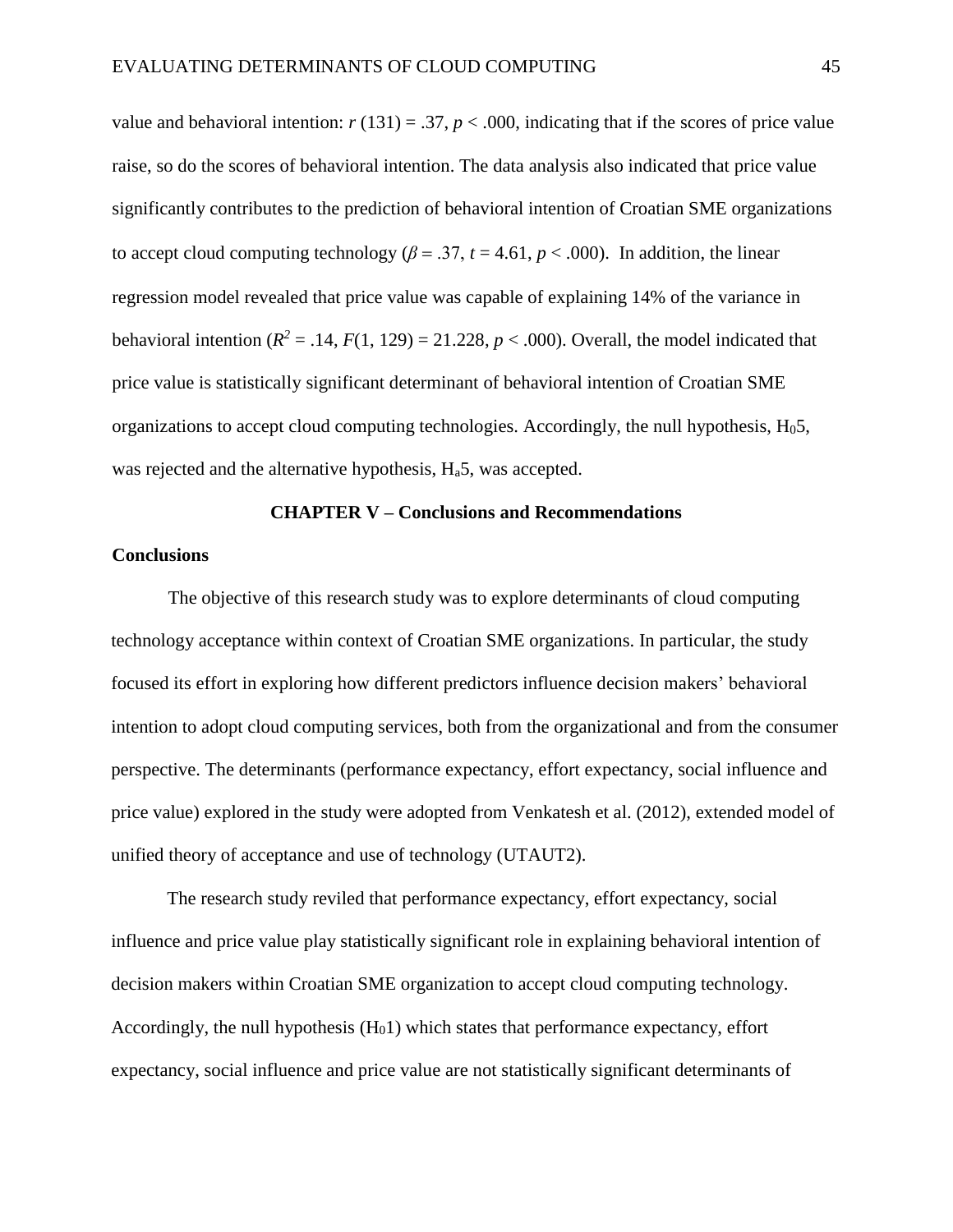behavioral intention of cloud computing acceptance within Croatian SME organizations was statistically unlikely and therefore alternative  $(H_a1)$  hypothesis was accepted. In addition, the regression model reviled that these determinants when combined can explain 46% in variance in behavioral intention.

In reference to the  $H<sub>0</sub>2$  hypothesis, the results reviled that performance expectancy has highest prediction power of behavioral intention within Croatian SME decision makers, as it can explain 38% of variance in behavioral intention. In addition, the performance expectancy scored highest in correlation test ( $r = .61$ ,  $p < .000$ ), among all explored determinants. Therefore, null hypothesis  $(H<sub>0</sub>2)$  which states that performance expectancy is not statistically significant determinant of behavioral intention of cloud computing acceptance within Croatian SME organizations was highly unlikely and therefore alternative  $(H_a 2)$  hypothesis was accepted.

In reference to the  $H<sub>0</sub>3$  hypothesis, the results reviled that effort expectancy was statistically relevant determinant of behavioral intention within Croatian SME decision makers and it can explain 16% of variance in behavioral intention. In addition, the effort expectancy scored moderately in correlation test ( $r = .41$ ,  $p < .000$ ). Therefore, null hypothesis (H<sub>0</sub>3) which states that effort expectancy is not statistically significant determinant of behavioral intention of cloud computing acceptance within Croatian SME organizations was highly unlikely and therefore alternative  $(H_a3)$  hypothesis was accepted.

In reference to the  $H<sub>0</sub>4$  hypothesis, the results reviled that social influence is statistically important determinant of behavioral intention within Croatian SME decision makers and it can explain 35% of variance in behavioral intention. In addition, the social influence scored high in correlation test ( $r = .59$ ,  $p < .000$ ). Therefore, null hypothesis (H<sub>0</sub>4) which states that social influence is not statistically significant determinant of behavioral intention of cloud computing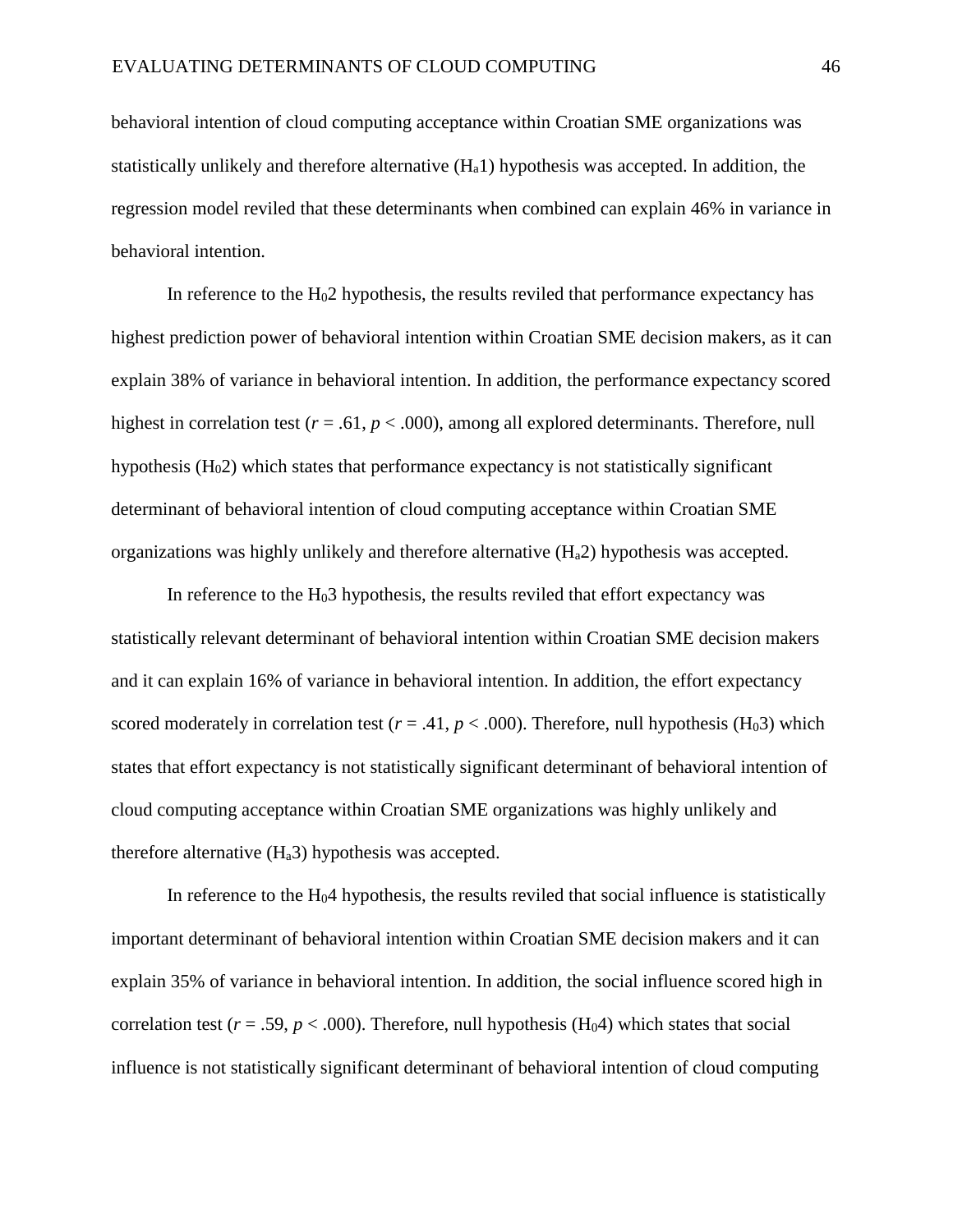acceptance within Croatian SME organizations was highly unlikely and therefore alternative (Ha4) hypothesis was accepted.

In reference to the  $H<sub>0</sub>5$  hypothesis, the results reviled that price value is statistically relevant determinant of behavioral intention within Croatian SME decision makers and it can explain 14% of variance in behavioral intention. In addition, the price value scored moderately in correlation test ( $r = .37$ ,  $p < .000$ ). Therefore, null hypothesis (H<sub>0</sub>5) which states that price value is not statistically significant determinant of behavioral intention of cloud computing acceptance within Croatian SME organizations was highly unlikely and therefore alternative  $(H_a 5)$ hypothesis was accepted.

#### <span id="page-47-0"></span>**Implications**

The research study results reviled that decision makers from Croatian SME organizations are willing to accept cloud computing technology, as long as they perceive that using cloud computing will benefit them and their organization by raising productivity and efficiency. In addition, the research reviled that statistically second most important determinant of cloud computing acceptance was how other people in organization and top management perceive usefulness of cloud computing technology. Therefore, Croatian SME organizations can incorporate these findings to support and accelerate adaptation of cloud computing technologies within their own organization.

The Croatian cloud computing providers could also benefit from this research findings as it will enable them to better position their product and services. The study research results suggested that Croatian cloud computing providers' should pay special attention on delivering competitive pricing as well as to try and educate the market of the potential benefits that cloud computing technology can offer. Therefore, research results suggested how cloud computing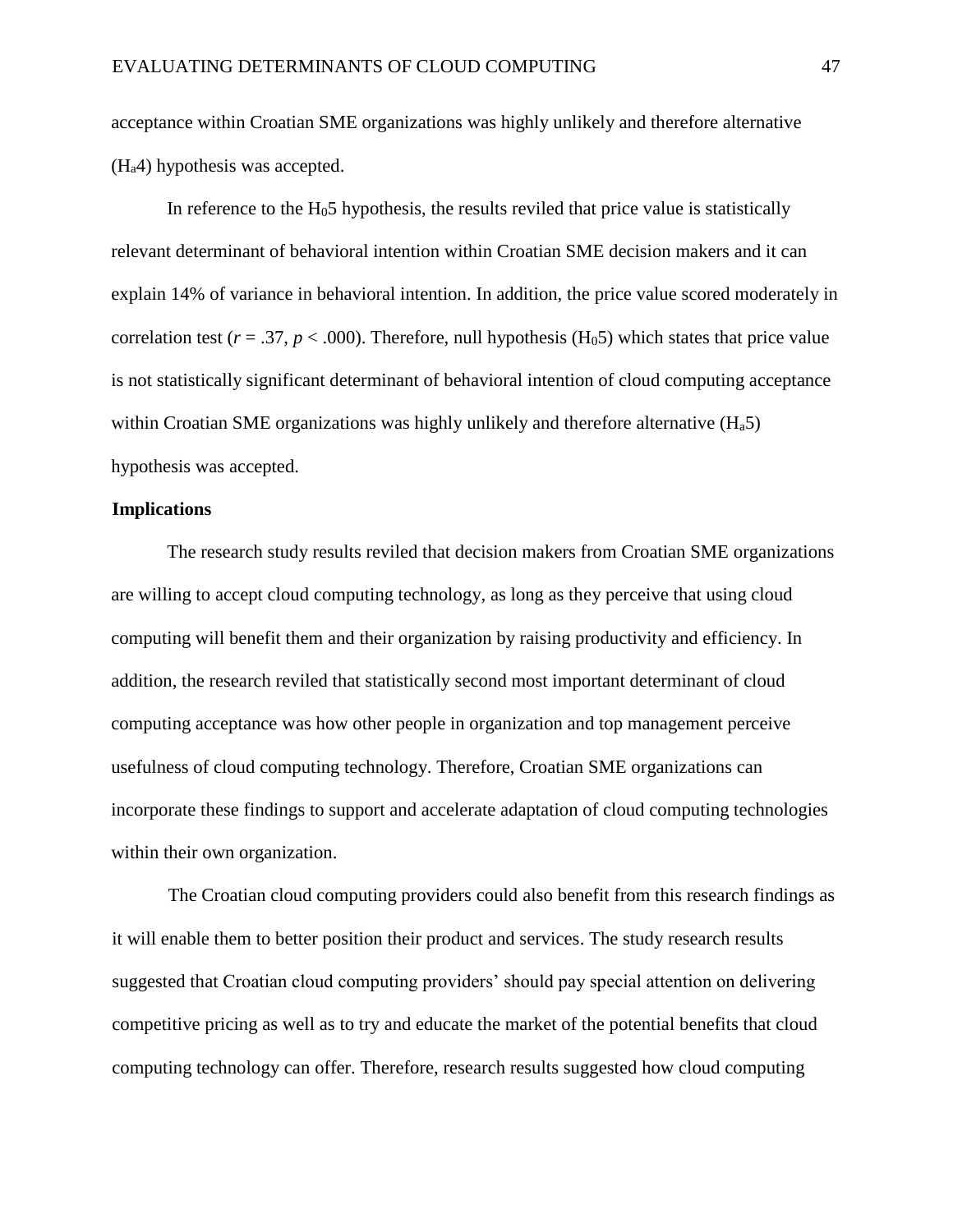vendors should align their marketing strategy to improve cloud computing acceptance from their counterparts, Croatian SME organizations.

Finally, the Croatian government could benefit from these research findings, as it will enable them to align their ICT strategy to accommodate SMEs transition to cloud. In addition, each of determinants explored in this research study, should be individually addressed, paying special attention on educating SME organizations and raising awareness of potential benefits of cloud computing technology.

#### <span id="page-48-0"></span>**Limitations and Recommendations**

The research study reviled several limitations. First, the theoretical model used to explore behavioral intention of Croatian SMEs to adopt cloud computing technology was just partly able to describe acceptance of the technology. In addition, the research limitation could be observed from the perspective of generalizability as study does not take into consideration how different vertical industries are affected by the studies research findings. It is possible that different vertical industries are more likely to adopt cloud computing technology then others. Another important limitation of the study concerns is, too broad population sample. As by definition SME organization is defined as any organization that has between 1 and 250 employees, this can be a limitation itself, especially if take into account that smaller SME organizations usually do not have IT departments. As effort expectancy is one of the significant determinants of cloud computing acceptance, the organizations without specialized IT departments maybe more reluctant to accept cloud computing technology than those who do.

Therefore, the future research studies should focus on expanding the theoretical model by introducing new determinants in order to contribute to better understanding of behavioral intention to accept cloud computing technology. The future research should also explore how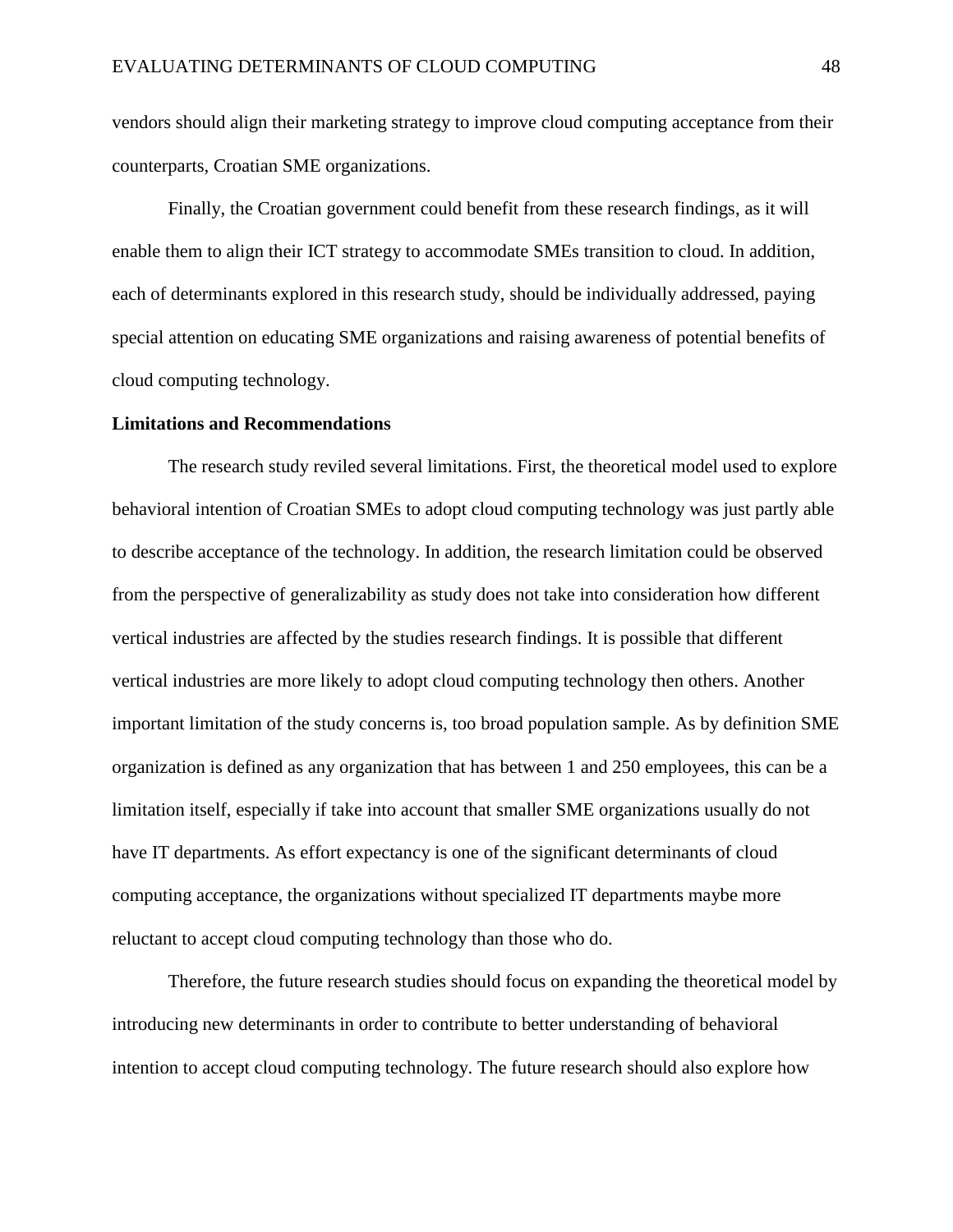presented theoretical model behaves within different vertical industries (e.g. healthcare, tourism industry, consumer, etc.) and different surroundings in terms of size of the SME organization.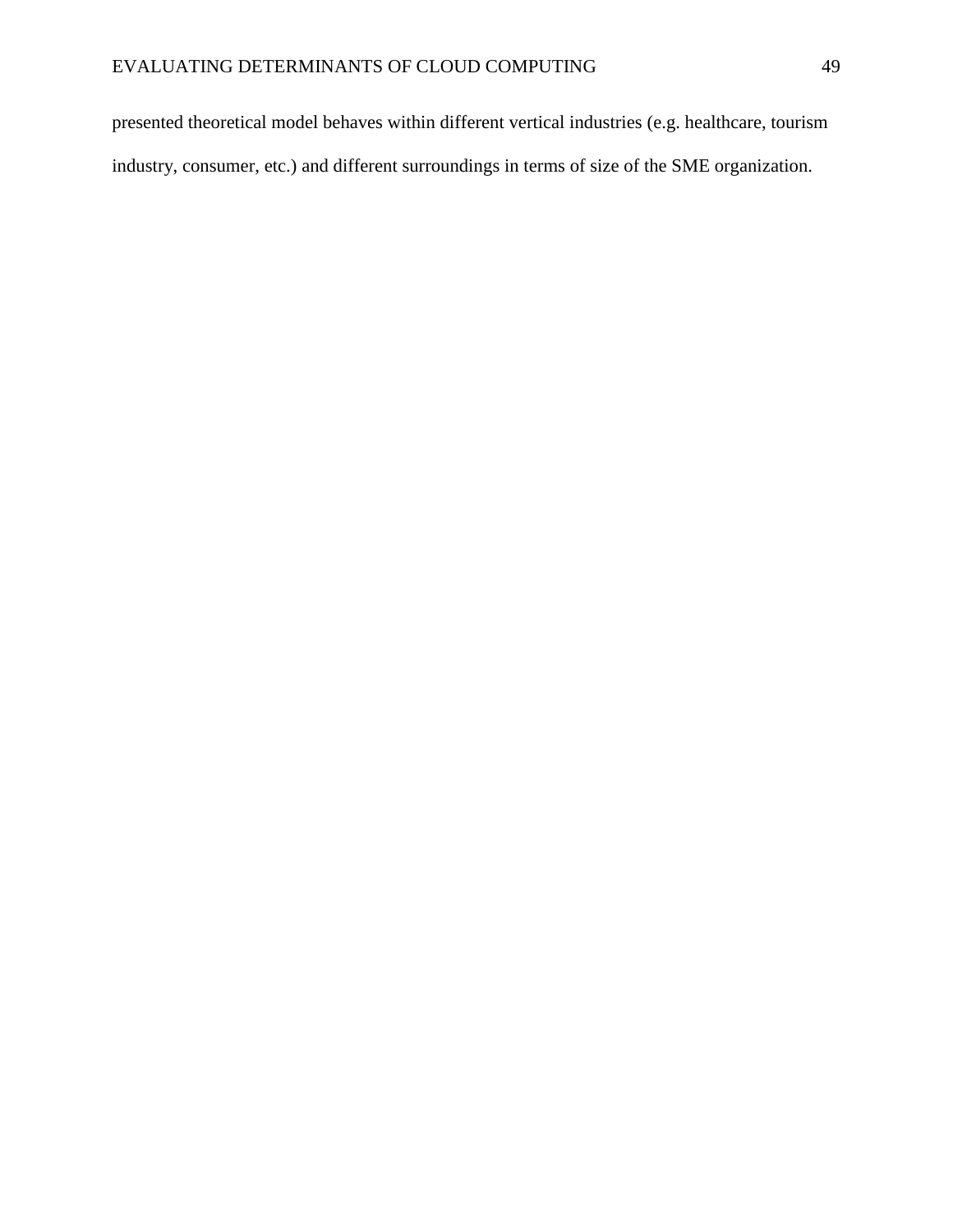#### References

- <span id="page-50-0"></span>Aharony, N. (2014). Cloud computing: Information professionals' and educational technology experts' perspectives. *Library Hi Tech, 32*(4), 645-666. doi:10.1108/LHT-02-2014-0024
- Ajzen, I. (1985). From intentions to actions: A theory of planned behavior. *Springer Series in Social Psychology*, 11-39. doi:10.1007/978-3-642-69746-3\_2
- Ajzen, I. (1991). The theory of planned behavior. *50*(2), 179-211. doi:10.1016/0749- 5978(91)90020-T
- Alshamaila, Y., Papagiannidis, S., & Li, F. (2013). Cloud computing adoption by SMEs in the north east of england. *Journal of Enterprise Information Management, 26*(3), 250-275. doi:10.1108/17410391311325225
- Armbrust, M., Fox, A., Griffith, R., Joseph, A., Katz, R., Konwinski, A., . . . Zaharia, M. (2010). A view of cloud computing. *Communications of the ACM, 53*(4), 50-58. doi:10.1145/1721654.1721672
- Aymerich, F., Fenu, G., & Surcis, S. (2008). An approach to a cloud computing network. *First International Conference on the Applications of Digital Information and Web Technologies (ICADIWT)*, (pp. 113-118). doi:10.1109/ICADIWT.2008.4664329
- Bandura, A. (1986). *Social foundations of thought and action: A social cognitive theory.* Englewood Cliffs: NJ: Prentice Hall.

Benlian, A., & Hess, T. (2011). Opportunities and risks of software-as-a-service: Findings from a survey of IT executives. *Decision Support Systems, 52*(1), 232-246. doi:10.1016/j.dss.2011.07.007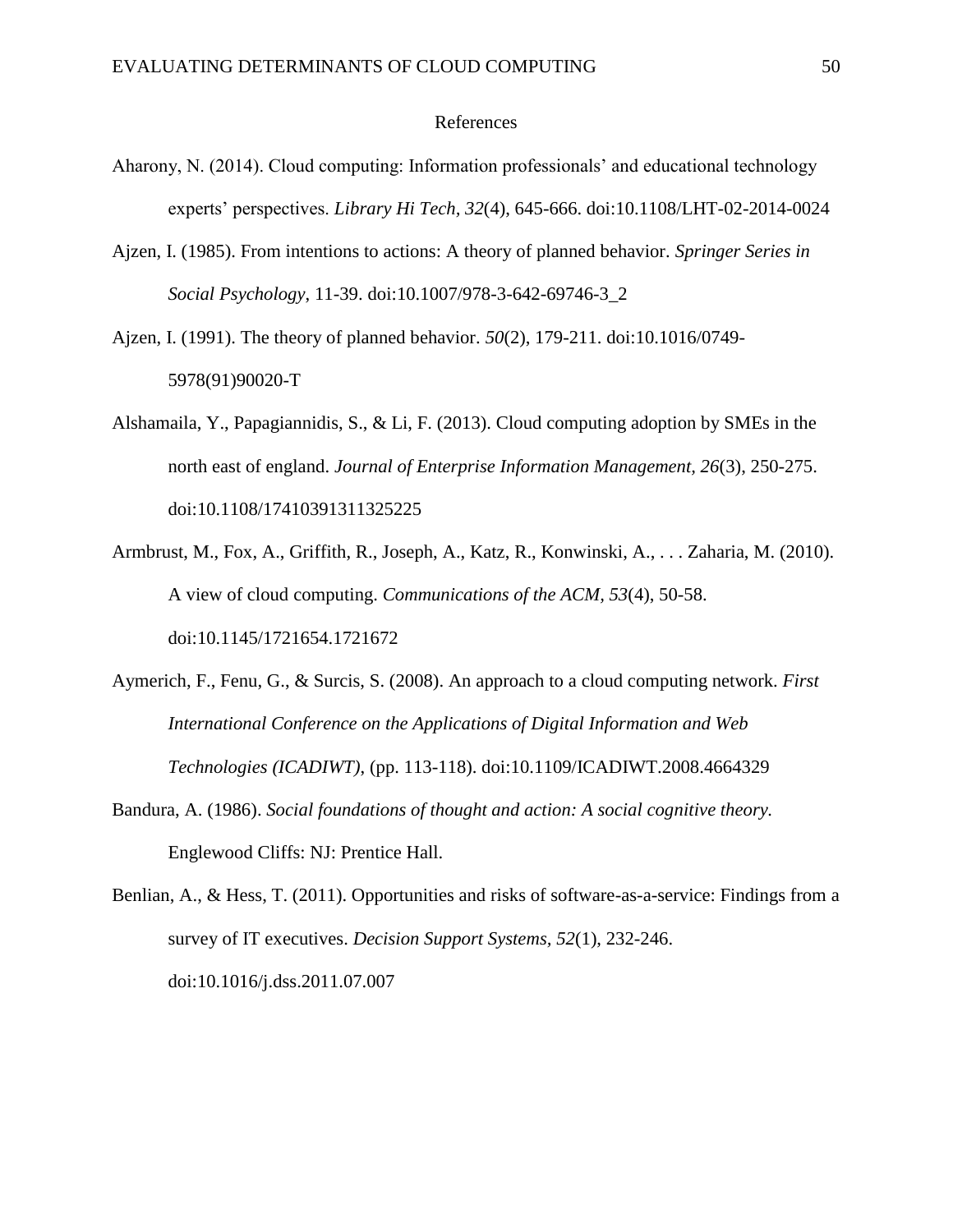- Benlian, A., Hess, T., & Buxmann, P. (2009). Drivers of SaaS adoption an empirical study of different application types. *Business & Information Systems Engineering, 1*(5), 357-369. doi:10.1007/s12599-009-0068-x
- Bhanoo, S. (2009). *Cloud computing may curb video game piracy*. Retrieved from Networkworld: http://www.networkworld.com/article/2266055/cloud-computing/cloudcomputing-may-curb-video-game-piracy.html

Bisnode. (2015). *Bisnode*. Retrieved from Poslovna Hrvatska: www.poslovna.hr

Buchner, A., Erdfelder, E., Faul, F., & Lang, G. A. (2014). *G\*Power: Statistical Power Analyses.* Retrieved from

http://www.gpower.hhu.de/fileadmin/redaktion/Fakultaeten/Mathematisch-Naturwissenschaftliche\_Fakultaet/Psychologie/AAP/gpower/GPowerWin\_3.1.9.2.zip

- Buyya, R., Broberg, J., & Goscinski, A. (2011). *Cloud computing principles and paradigms.* Retrieved from http://eu.wiley.com/
- Carifio, J., & Perla, R. (2007). Ten common misunderstandings, misconceptions, persistent myths and urban legends about likert scales and likert response formats and their antidotes. *Journal of Social Sciences, 3*(3), 106-116. Retrieved from http://www.dit.ie
- Compeau, D., & Higgins, C. (1995). Computer self-efficacy: Development of a measure and initial test. *MIS Quarterly*, 189-211. Retrieved from www.misq.org/

Cooper, D., & Schindler, P. (2008). *Business research methods.* New York, NY: McGRaw-Hill.

Creswell, J. (2014). *Research design.* London: Sage Publcations, Inc.

Daas, D., Hurkmans, T., Overbeek, S., & Bouwman, H. (2013). Developing a decision support system for business model design. *Electronic Markets, 23*(3), 251-265. doi:10.1007/s12525-012-0115-1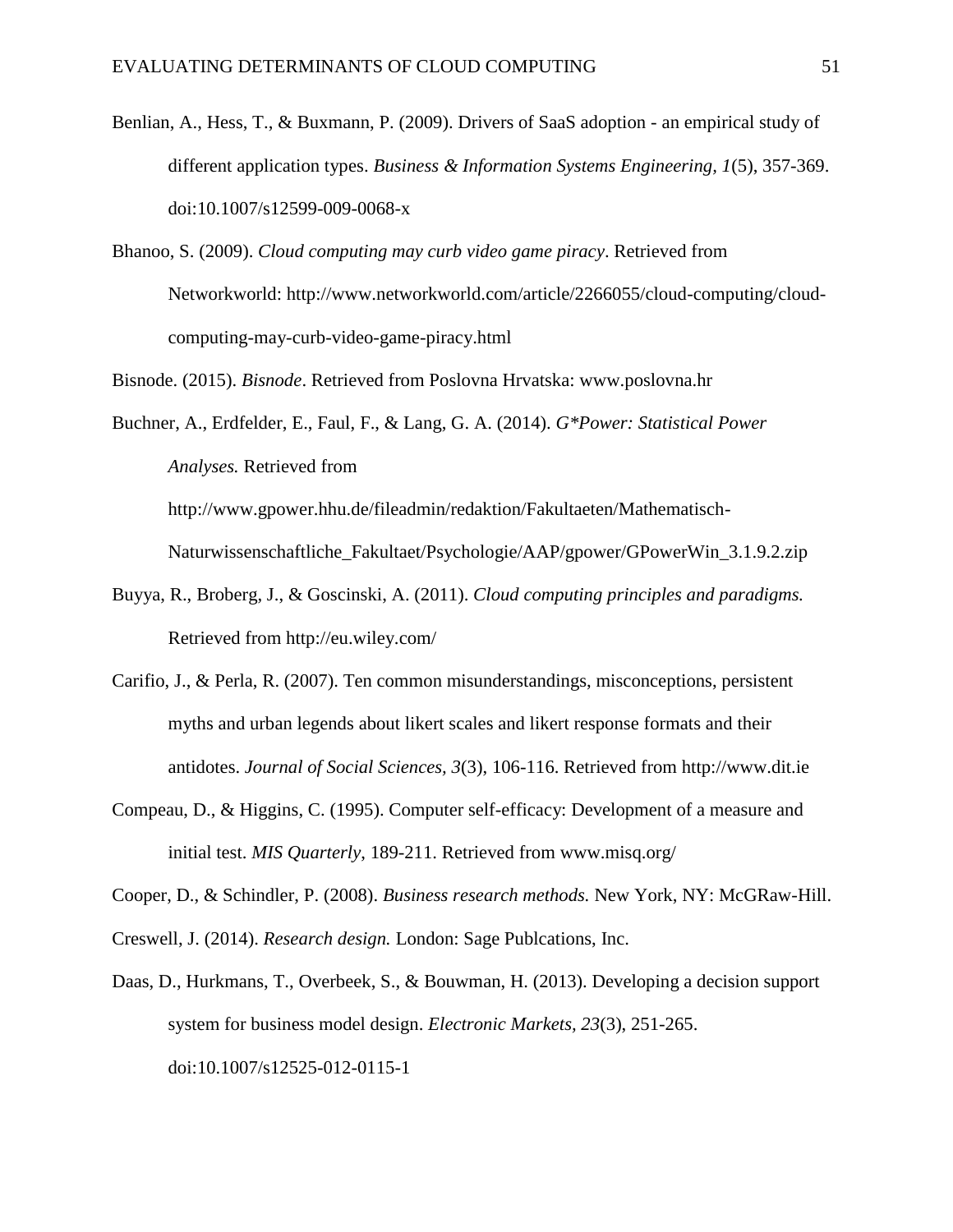- Davis, F. D. (1989). Perceived usefulness, perceived ease of use, and user acceptance of information technology. *MIS Quarterly*, 319-340. Retrieved from http://www.researchgate.net
- Davis, F., Bagozzi, R., & Warshaw, P. (1992). Extrinsic and intrinsic motivation to use computers in the workplace. *Journal of Applied Psychology, 22*(14), 1111-1132. doi:10.1111/j.1559-1816.1992.tb00945.x
- European Commission. (2012). *Digital agenda for Europe.* Retrieved from European Commision:

http://ec.europa.eu/information\_society/newsroom/cf/dae/document.cfm?doc\_id=1174

- European Commission. (2012). *European Cloud Computing Strategy.* Retrieved from European Commission: http://ec.europa.eu/digital-agenda/en/european-cloud-computing-strategy
- European Commission. (2012). *Evaluation of the SME definition.* Retrieved from http://ec.europa.eu/enterprise/policies/sme/files/studies/evaluation-sme-definition\_en.pdf
- European Commission. (2015). *SME Performance Review.* Retrieved from European Commision: http://ec.europa.eu/growth/smes/business-friendly-

environment/performance-review/files/countries-sheets/2015/croatia\_en.pdf

- European Network and Information Security Agency. (2009, November). *Cloud Computing: Benefits, risks and recommendations for information security*. Retrieved from http://www.enisa.europa.eu/activities/risk-management/files/deliverables/cloudcomputing-risk-assessment/at\_download/fullReport
- Eurostat. (2014). *Cloud computing - statistics on the use by enterprises*. Retrieved from Eurostat: http://ec.europa.eu/eurostat/statistics-explained/index.php/Cloud\_computing\_- \_statistics\_on\_the\_use\_by\_enterprises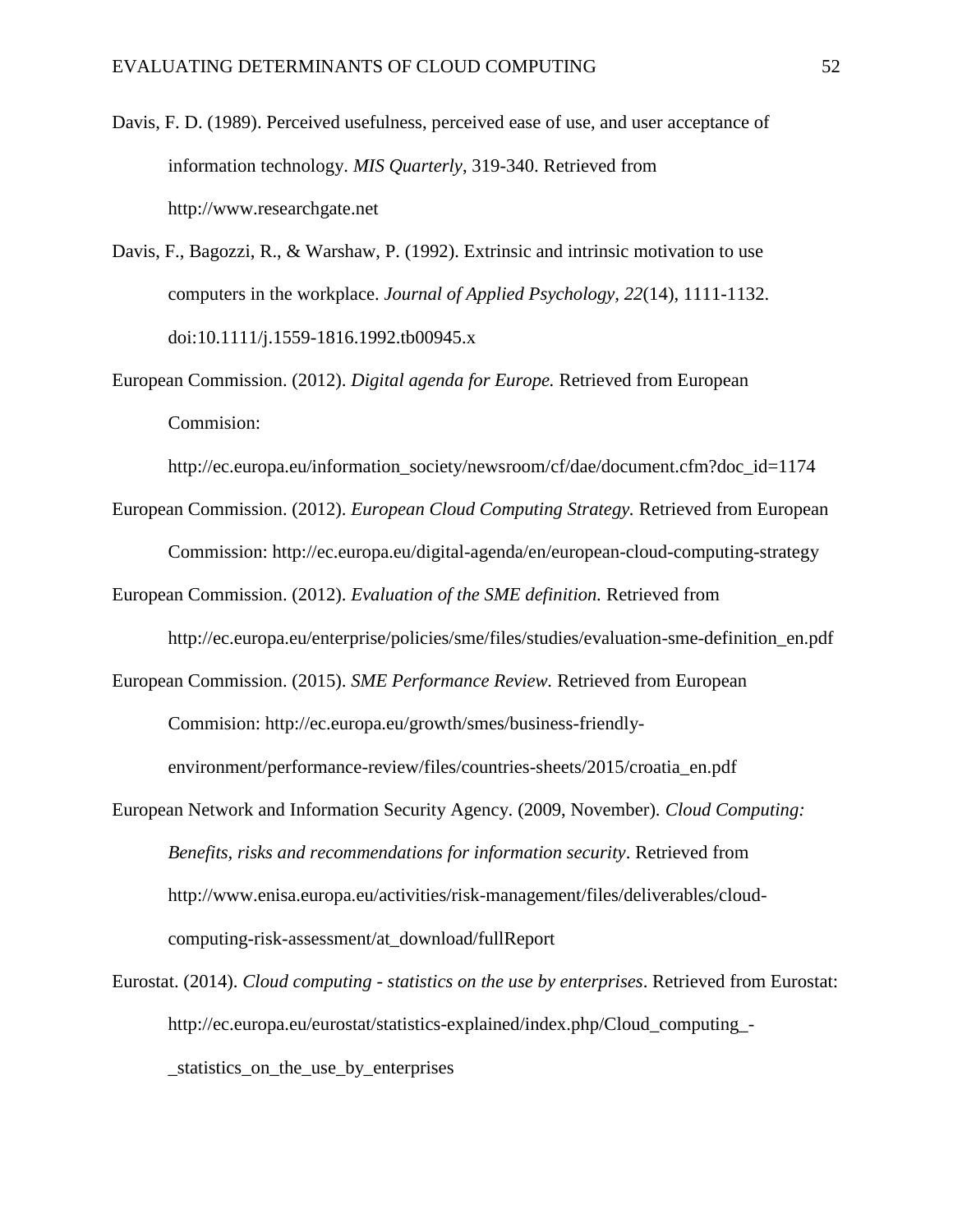- Field, A. (2009). *Discovering statistics using SPSS*: And sex and drugs and rock 'n' roll (3rd ed.). SAGE Publications Inc. Retrieved from http://www.psau.edu.sa/
- Fishbein, M., & Ajzen, I. (1975). *Belief, attitude, intention and behavior: An introduction to theory and research.* Retrieved from http://people.umass.edu/aizen/f&a1975.html
- Folco, G., Bonagura, N., Laurini, G., & Kolding, M. (2012, May 23). *Quantitative Estimates of the Demand for Cloud Computing in Europe and the Likely Barriers to Take-up.* Retrieved from European Commision:

http://ec.europa.eu/information\_society/newsroom/cf/dae/document.cfm?doc\_id=3983

- Huang, B., Li, C., Yin, C., & Zhao, X. (2013). Cloud manufacturing service platform for smalland medium-sized enterprises. *The International Journal of Advanced Manufacturing Technology, 65*(9-12), 1261-1272. doi:10.1007/s00170-012-4255-4
- Hubbard, D. (2014). *How to meassure anything: finding the value of intangibles in business* (3rd ed.). Hoboken, NJ: John Wiley & Sons.
- IBM. (2015). SPSS 22. Retrieved from https://www-

01.ibm.com/marketing/iwm/iwmdocs/tnd/data/web/en\_US/trialprograms/W110742E0671 4B29.html

- Intel. (2013). *Planning guide: Virtualization and cloud computing*. Retrieved from http://www.intel.com/content/dam/www/public/us/en/documents/guides/cloudcomputing-virtualization-building-private-iaas-guide.pdf
- Islam, S., Keung, J., Lee, K., & Liu, A. (2012). Empirical prediction models for adaptive resource provisioning in the cloud. *Future Generation Computer Systems, 28*(1), 155- 162. doi:10.1016/j.future.2011.05.027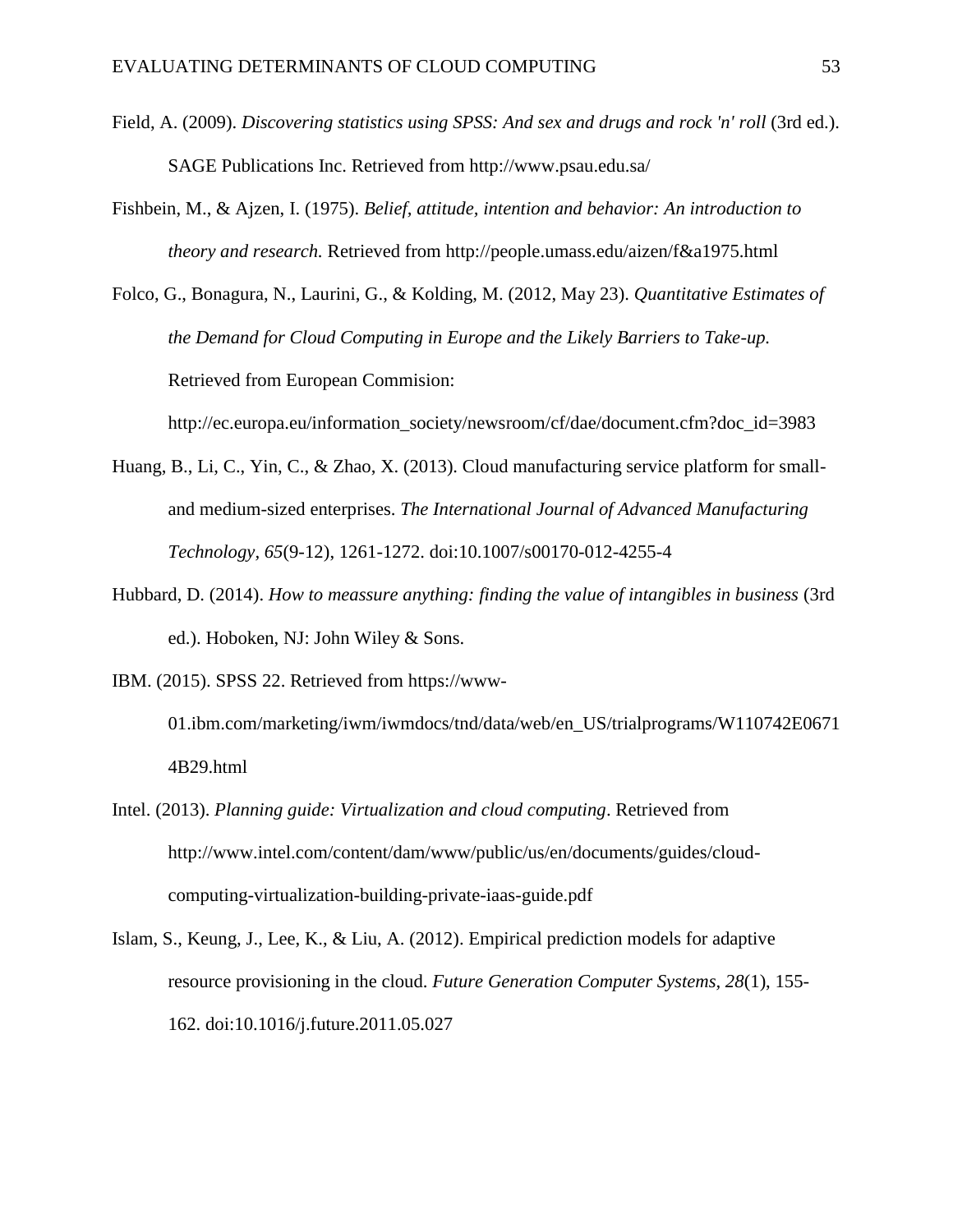- Joshi, A., Kale, S., Chandel, S., & Pal, D. (2015). Likert Scale: Explored and explained. *British Journal of Applied Science & Technology, 7*(4), 396-403. doi:10.9734/BJAST/2015/14975
- Kushida, K., Murray, J., & Zysman, J. (2015). Cloud computing: From scarcity to abundance. *Journal of Industry, Competition and Trade, 15*(1), 5-19. doi:10.1007/s10842-014-0188 y
- Lian, J.-W. (2015). Critical factors for cloud based e-invoice service adoption in Taiwan: An empirical study. *International Journal of Information Management, 35*(1), 98-109. doi:10.1016/j.ijinfomgt.2014.10.005
- Lian, J.-W., Yen, D., & Wang, Y.-T. (2014). An exploratory study to understand the critical factors affecting the decision to adopt cloud computing in taiwan hospital. *International Journal of Information Management, 34*(1), 28-36.

doi:doi:10.1016/j.ijinfomgt.2013.09.004

- Marston, S., Li, Z., Bandyopadhyay, S., Zhang, J., & Ghalsasi, A. (2011). Cloud computing the business perspective. *Decision Support Systems, 51*(1), 176-189. doi:10.1016/j.dss.2010.12.006
- McDonald, J. (2015). *Handbook of Biological Statistics*. Retrieved from http://www.biostathandbook.com/normality.html
- Mell, P., & Grance, T. (2011, September). *The NIST definition of cloud computing.* Retrieved from http://csrc.nist.gov/publications/nistpubs/800-145/SP800-145.pdf
- Moghavvemi, S., Hakimian, F., & Tengku Mohd Faziharudean, T. (2012). Competitive advantages through it innovation adoption by smes. *Socialines Technologijos*(2), 24-39. Retrieved from http://www.proquest.com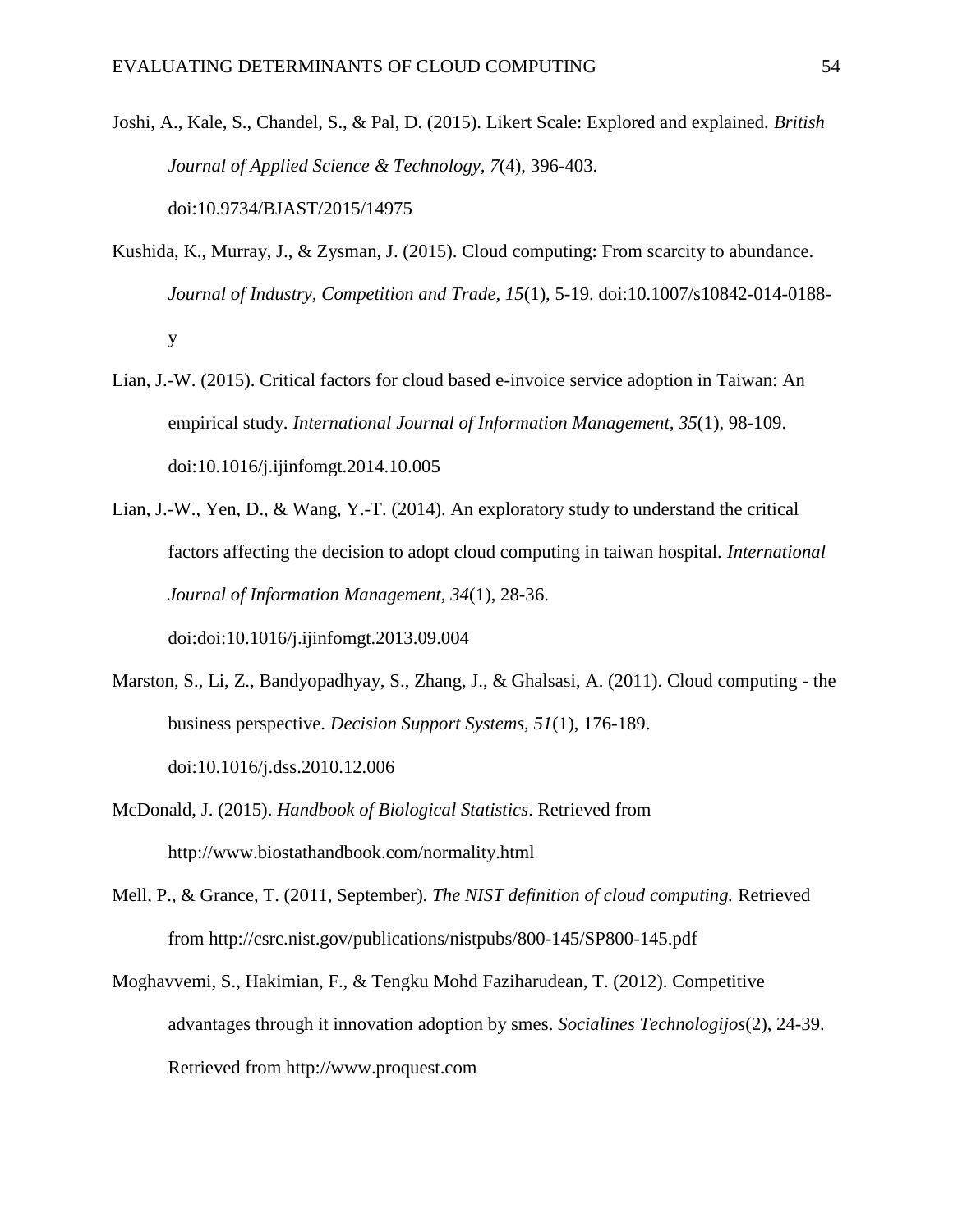Pyrczak, F. (2010). *Making sense of statistics.* Los Angeles: Pyrczak Publishing.

- Rajaraman, V. (2014). Cloud computing. *Resonance, 19*(3), 242-258. doi:10.1007/s12045-014- 0030-1
- Rogers, E. (1983). *Diffusion of innovations.* New York: The Free Press. Retrieved from https://teddykw2.files.wordpress.com/2012/07/everett-m-rogers-diffusion-ofinnovations.pdf
- Spector, P. (1992). *Summated rating scale construction: An introduction.* Newbury Park, CA: Sage Publications, Inc. Retrieved from http://www.ubalt.edu
- Taylor, S., & Todd, P. (1995). Understanding information technology usage: A test of competing models. *Information Systems Research, 6*(2), 144-176. doi:10.1287/isre.6.2.144
- Thomson, R., Higgins, C., & Howell, J. (1991). Personal computing: Toward a conceptual model of utilization. *MIS Quarterly, 15*(1), 124-143. Retrieved from www.misq.org/
- Tornatzky, L., Fleischer, M., & Chakrabarti, A. (1990). *The processes of technological innovation.* Lexington : Lexington Books.
- Venkatesh, V., Morris, M., Davis, G., & Davis, F. (2003). User acceptance of information technology: Toward a unified view1. *MIS Quarterly, 27*(3), 425-478. Retrieved from http://www.proquest.com
- Venkatesh, V., Thong, J., & Xu, X. (2012). Consumer acceptance and use of information technology: Extending the unified theory of acceptance and use of technology. *MIS Quarterly, 36*(1), 157-178. Retrieved from http://misq.org/
- Vogt, P. W. (2007). *Quantitative research methods for professionals.* Boston: MA:Pearson Education.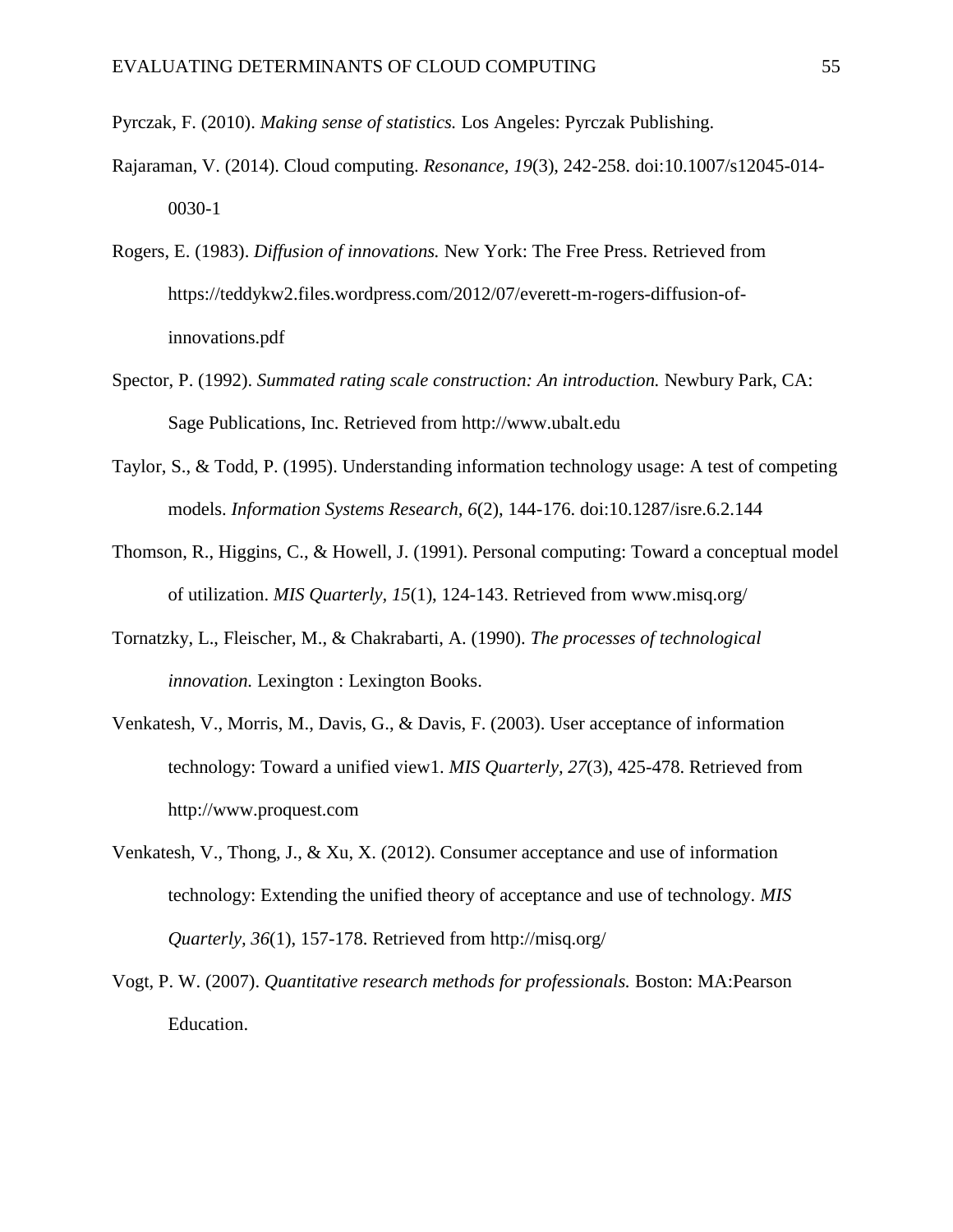- Weiner, I., Schinka, J., & Velicer, W. (2012). *Handbook of psychology: Research methods in psychology.* Retrieved from www.ebrary.com
- Woltz, D., Gardner, M., Kircher, J., & Burrow-Sanchez, J. (2012). Relationship between perceived and actual frequency represented by common rating scale labels. *Psychological Assessment, 24*(4), 995-1007. doi:10.1037/a0028693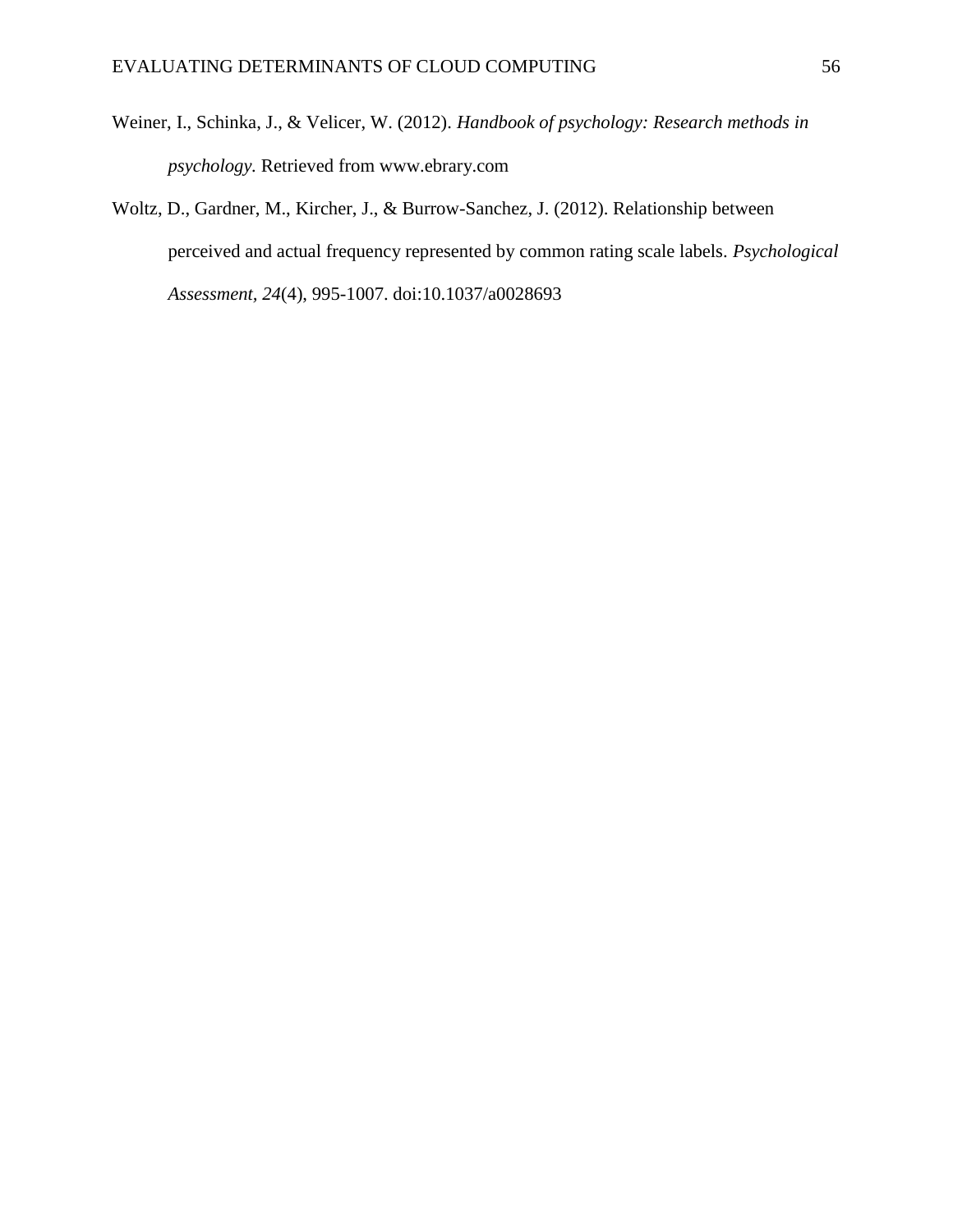#### Appendix A

#### Survey Instrument

- <span id="page-57-0"></span>1. Please select your gender [ ] Male [ ] Female
- 2. Which category below includes your age [ ] 18-20 [ ] 21-29 [ ] 30-39 [ ] 40-49 [ ] 50-59 [ ] 60 or older
- 3. Select years of experience using, recommending, approving, installing, consuming cloud computing solutions [ ] Less than 1 Year [ ] 1-2 Years [ ] 3-4 Years [ ] Over 5 Years
- 4. Select approximate number of employees in your firm [ ] Less than 10 [ ] 11-30 [ ] 31-50 [ ]

51-100 [ ] 101-150 [ ] 151-200 [ ] 201-250 [ ] Over 250

#### PERFORMANCE EXPECTANCY

- 5. I will find using cloud computing services beneficial in my job
- 6. Using a cloud computing services will enable me to accomplish tasks more quickly
- 7. Using the cloud computing services will help me raise my productivity level
- 8. Using the cloud computing services will make me more efficient

#### EFFORT EXPECTANCY

- 9. My use of cloud computing services will be clear and understandable
- 10. Learning to work with cloud computing services will be easy for me
- 11. It will be easy for me to become skillful using cloud computing services
- 12. I will find cloud computing services easy to use

#### SOCIAL INFLUENCE

- 13. People who influence my behavior think that I should use cloud-computing services
- 14. People who are important to me think that I should use cloud-computing services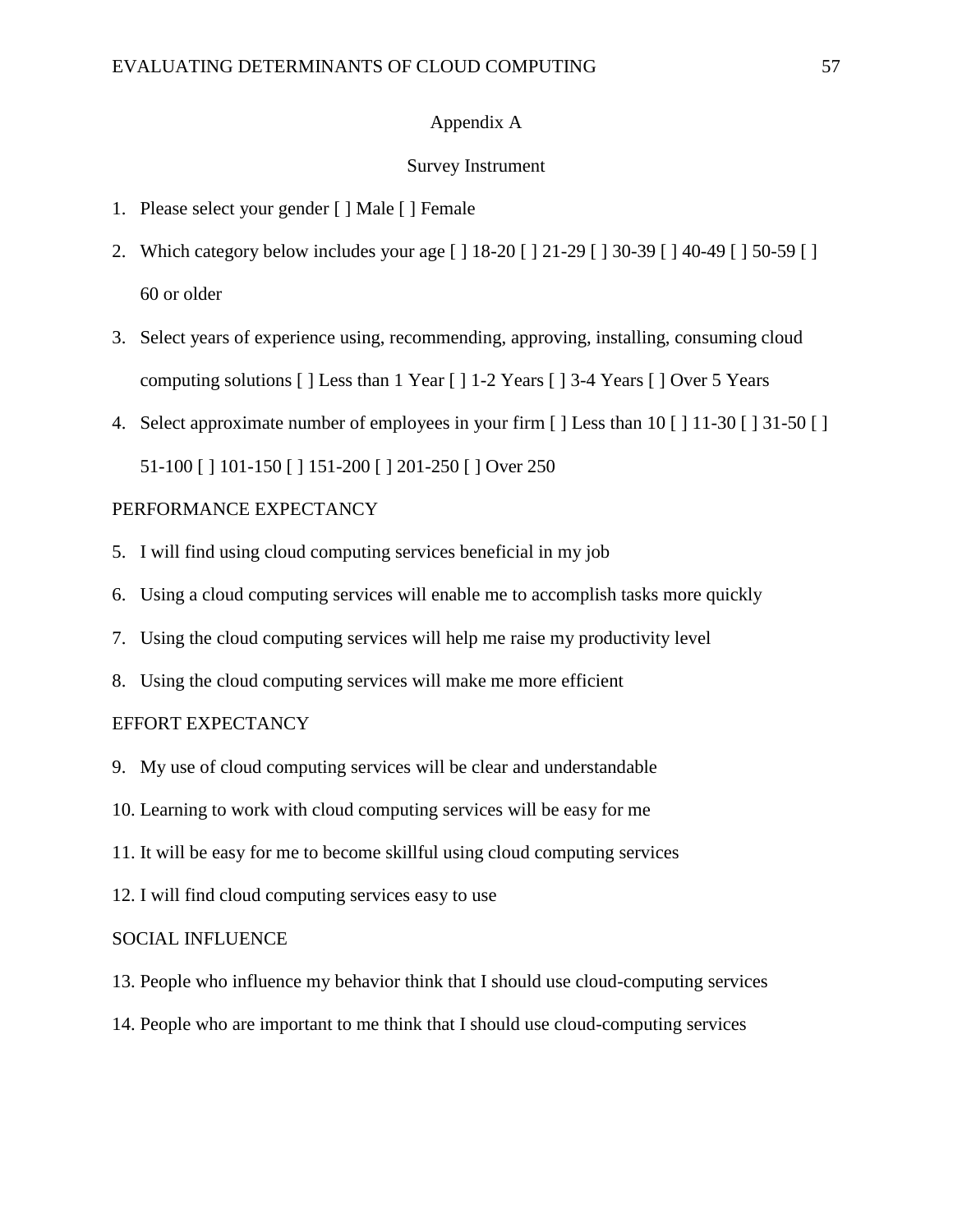- 15. The senior management in my company will be helpful and supporting the use of cloud computing services
- 16. In general, the organization will be supportive of the use of cloud computing systems

PRICE VALUE

- 17. Cloud computing services are reasonably priced
- 18. Cloud computing gives good value for the money
- 19. At current price, cloud computing provides good value

#### BEHAVIORAL INTENTION

- 20. I intend to use a cloud computing services in the next 3 months
- 21. I predict I will use a cloud computing services in the next 6 months
- 22. I plan to use a cloud computing services in the next 12 months

*Note:* Survey adapted from "Consumer Acceptance and Use of Information Technology: Extending the Unified Theory of Acceptance and Use of Technology" by Venkatesh, V., Thong, J., & Xu, X. 2012. *MIS Quarterly 36*, p. 160. Copyright © 2012, Regents of the University of Minnesota. Used with permission.